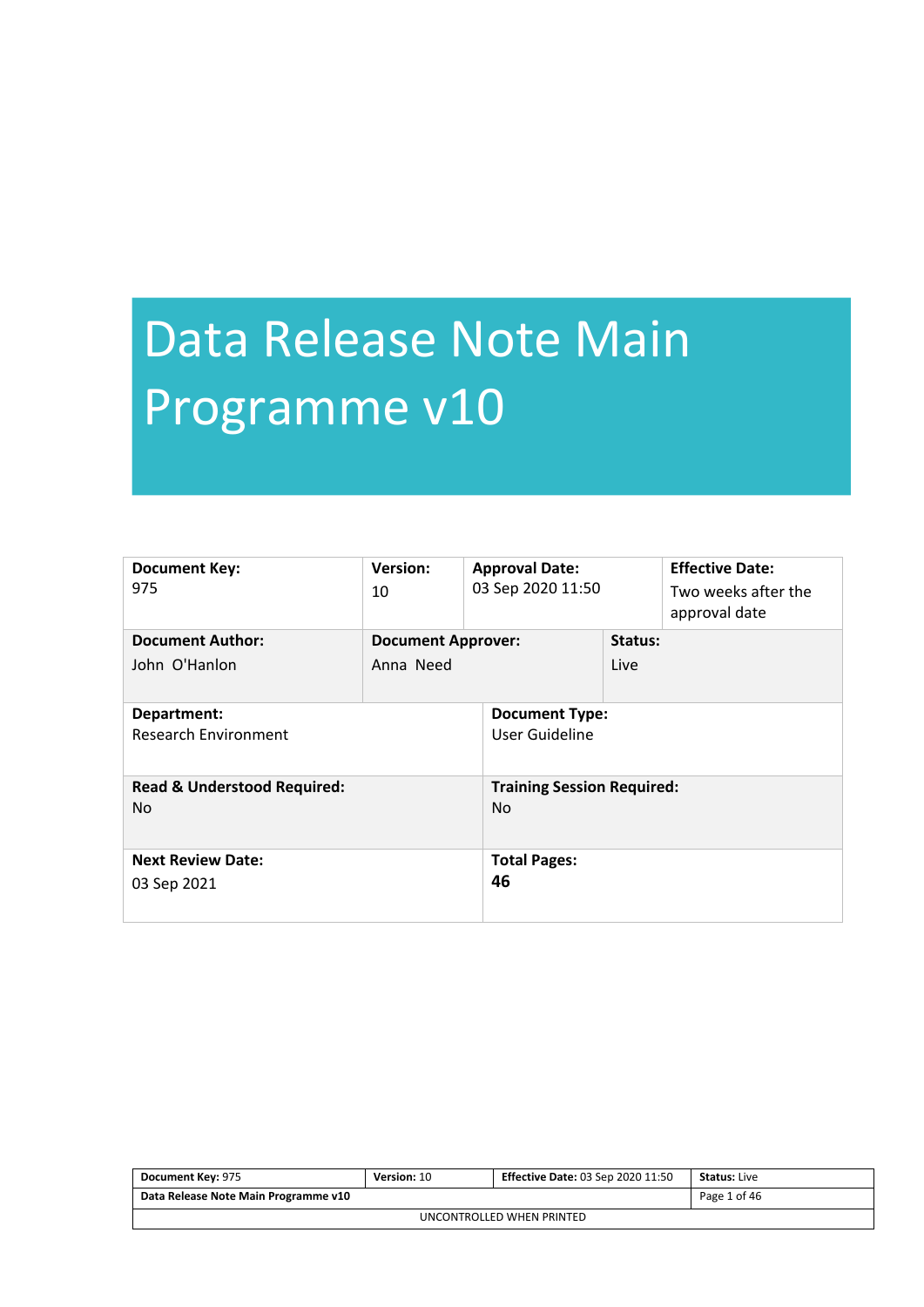## **Table of Contents**

| 1              |       |  |
|----------------|-------|--|
| $\overline{2}$ |       |  |
| 3              |       |  |
| $\overline{4}$ |       |  |
| 5              |       |  |
| 6              |       |  |
| 7              |       |  |
|                | 7.1   |  |
|                | 7.2   |  |
|                | 7.3   |  |
|                | 7.4   |  |
| 8              |       |  |
|                | 8.1   |  |
|                | 8.2   |  |
|                | 8.3   |  |
|                | 8.4   |  |
|                | 8.5   |  |
|                | 8.6   |  |
|                | 8.6.1 |  |
|                | 8.7   |  |
|                | 8.8   |  |
| 9              |       |  |
| 10             |       |  |

| Document Key: 975                    | Version: 10 | <b>Effective Date: 03 Sep 2020 11:50</b> | <b>Status:</b> Live |  |
|--------------------------------------|-------------|------------------------------------------|---------------------|--|
| Data Release Note Main Programme v10 |             |                                          | Page 2 of 46        |  |
| UNCONTROLLED WHEN PRINTED            |             |                                          |                     |  |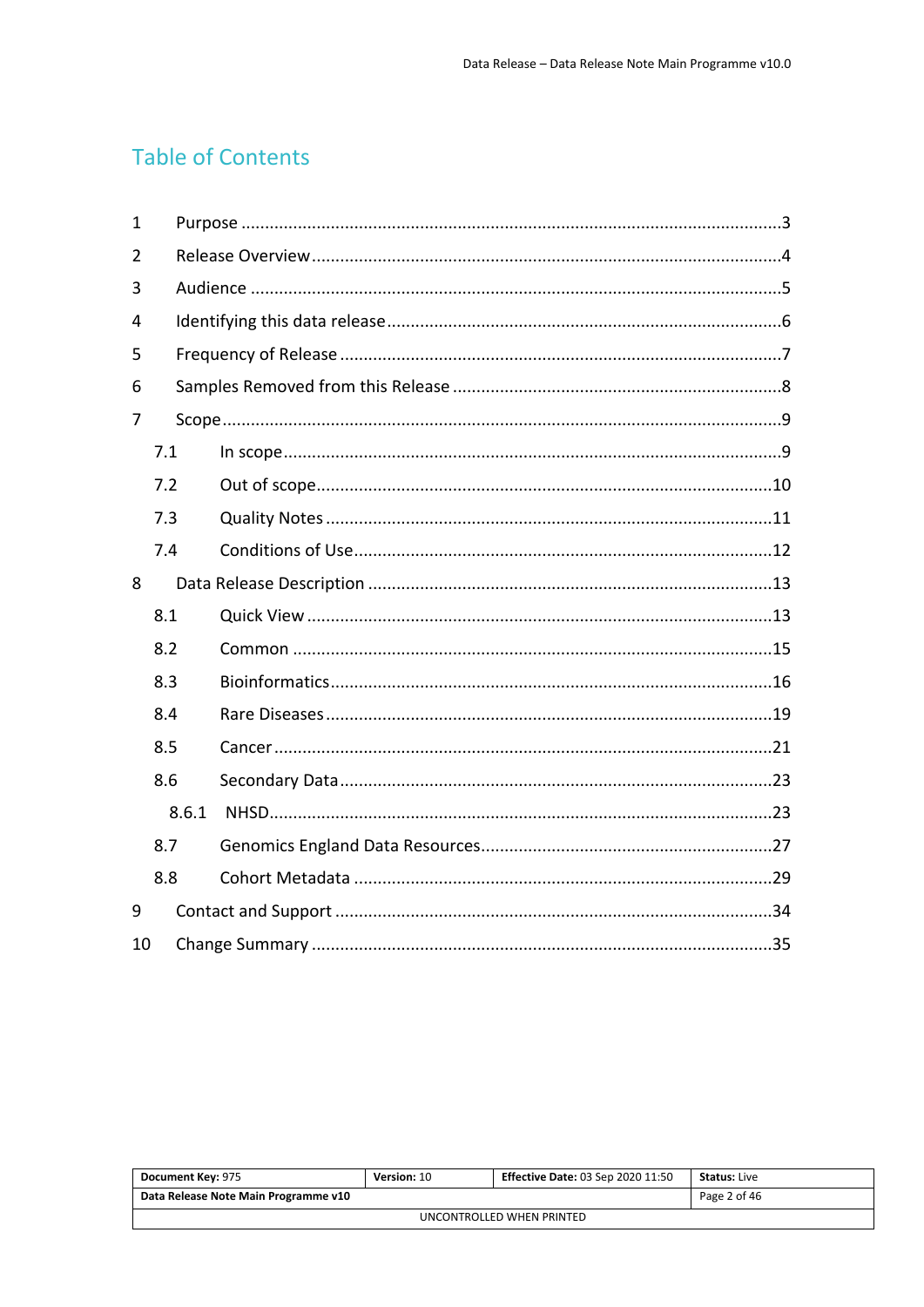## <span id="page-2-0"></span>1 Purpose

This document provides a description of the Main Programme Data Release v10.0 dated 3rd September 2020.

Each progressive release incorporates new content, enhances existing content, and enables more effective use of the data.

This data is manifested within the Genomics England Research Environment, accessed via the Inuvika virtual desktop interface and subject to all Genomics England data protection and privacy principles.

Please see the Research Environment user guide (<https://cnfl.extge.co.uk/display/GERE>) for detailed documentation on how to use and query the Genomics England data set (link accessible outside of the Research Environment). This page also includes instructional videos.

| Document Key: 975                    | <b>Version: 10</b> | <b>Effective Date: 03 Sep 2020 11:50</b> | <b>Status:</b> Live |  |  |
|--------------------------------------|--------------------|------------------------------------------|---------------------|--|--|
| Data Release Note Main Programme v10 |                    |                                          | Page 3 of 46        |  |  |
| UNCONTROLLED WHEN PRINTED            |                    |                                          |                     |  |  |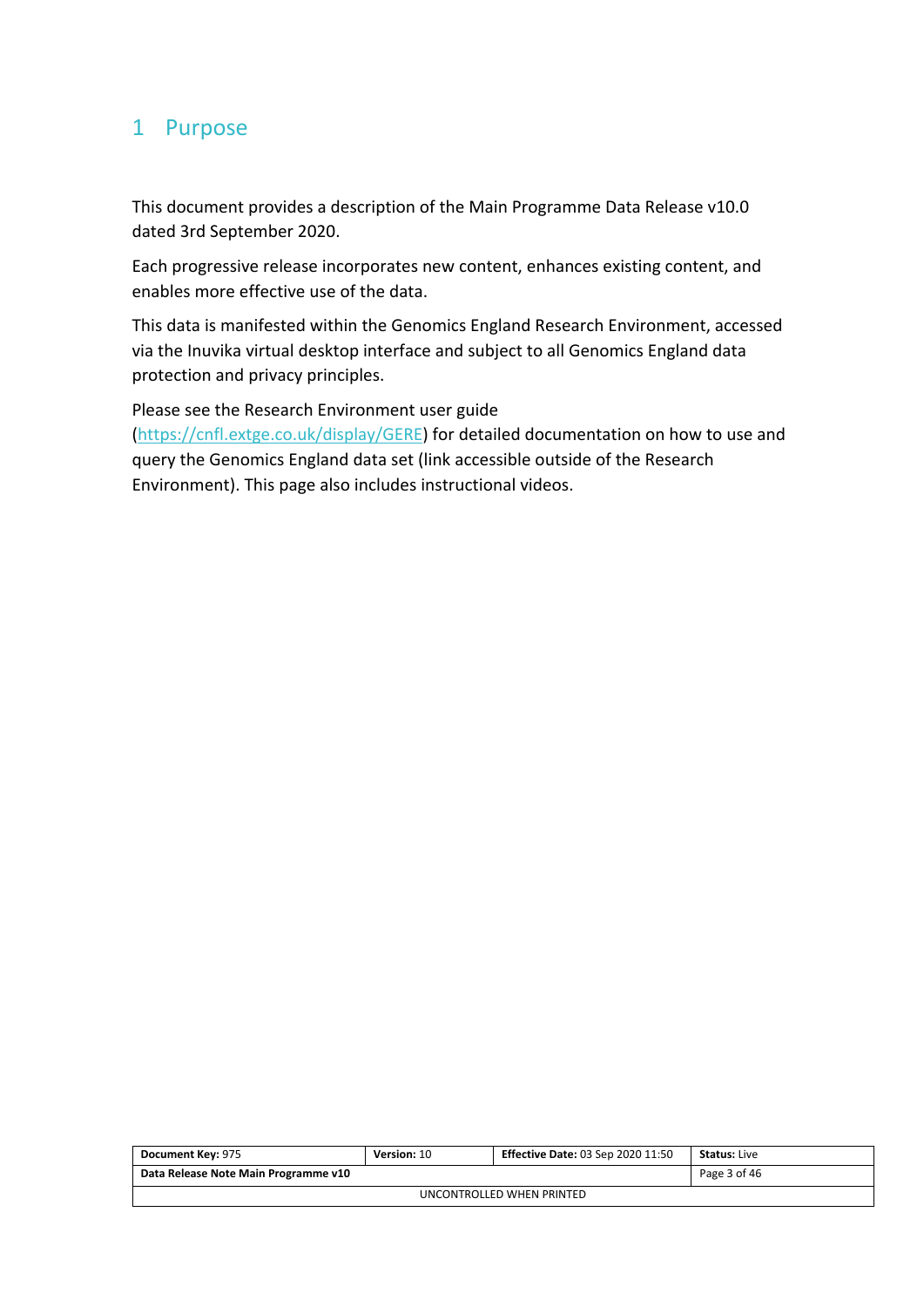## <span id="page-3-0"></span>2 Release Overview

Data Release Version 10 provides clinical data for 89,256 participants, and 108,431 genomes from 87,383 of these participants. Of these genomes 74,233 are rare disease genomes (from 71,672 participants) $[1]$  and 34,198 are cancer genomes (from 15,711 participants)<sup>[2]</sup>.

| Participants                     |        |  |  |
|----------------------------------|--------|--|--|
| Rare Disease Participants 71,800 |        |  |  |
| <b>Cancer Participants</b>       | 17,339 |  |  |
| <b>Participants Total</b>        | 89,139 |  |  |

| <b>Genomes</b>         |                                |        |  |  |
|------------------------|--------------------------------|--------|--|--|
|                        | Number of genomes Participants |        |  |  |
| Cancer Germline 17,891 |                                | 15,432 |  |  |
| <b>Cancer Tumour</b>   | 19,333                         | 15,593 |  |  |
| <b>Cancer Total</b>    | 37,224                         | 15,612 |  |  |
| <b>Rare Disease</b>    | 74,008                         | 71,419 |  |  |
| <b>Genomes Total</b>   | 111,232                        | 87,031 |  |  |

- The genomic data (BAMs, VCFs, and associated quality metrics) delivered to us by our sequencing provider (Illumina) are manifested in file shares. These are accessed via the user's Home directory under the subfolder '/genomes/by\_date'.
- Clinical data and secondary health data ("medical history") are manifested in LabKey. Tabulated outputs from the Genomics England bioinformatics pipeline are also included in LabKey.

Approximately 10% of the genomic data are aligned against the reference genome version GRCh37 and the remaining majority (90%) against version GRCh38. The alignments were also made using different versions of Illumina's alignment pipelines V2 and V4, reflecting the versions that were applicable at the time of sequencing. The versions for each genome are identified in the Sequencing Report table. We intend to provide consistently realigned and recalled versions of all our genomes in the future.

| Document Key: 975                    | <b>Version: 10</b> | <b>Effective Date: 03 Sep 2020 11:50</b> | <b>Status:</b> Live |  |  |
|--------------------------------------|--------------------|------------------------------------------|---------------------|--|--|
| Data Release Note Main Programme v10 |                    |                                          | Page 4 of 46        |  |  |
| UNCONTROLLED WHEN PRINTED            |                    |                                          |                     |  |  |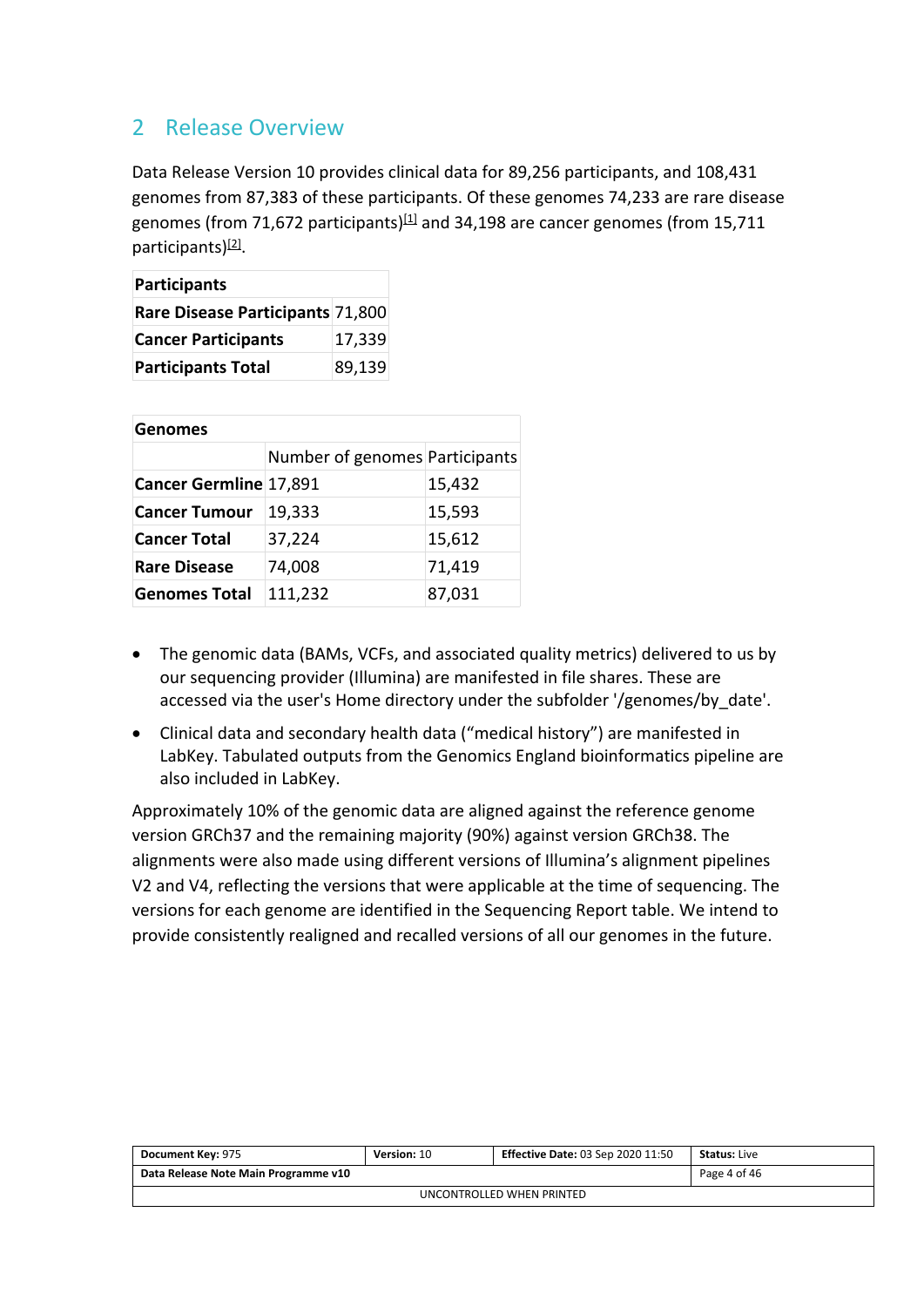## <span id="page-4-0"></span>3 Audience

The intended audience for this document is researchers that have access to the Genomics England Research Environment.

| <b>Document Key: 975</b>             | Version: 10 | <b>Effective Date: 03 Sep 2020 11:50</b> | <b>Status:</b> Live |  |
|--------------------------------------|-------------|------------------------------------------|---------------------|--|
| Data Release Note Main Programme v10 |             |                                          | Page 5 of 46        |  |
| UNCONTROLLED WHEN PRINTED            |             |                                          |                     |  |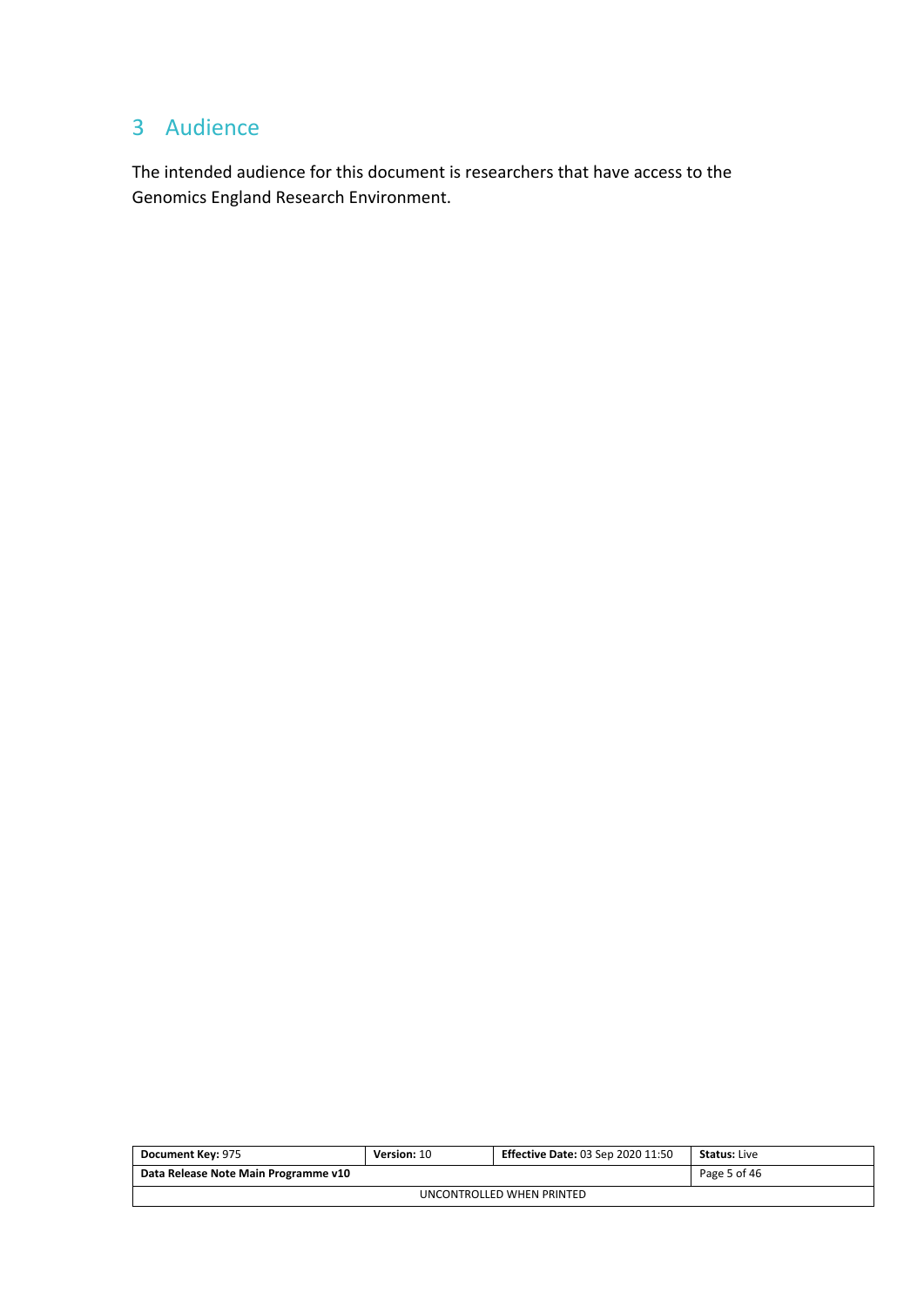## <span id="page-5-0"></span>4 Identifying this data release

The clinical data, secondary data, and tabulated bioinformatic data for this data release, and the paths to the applicable genome files, are found in the following LabKey folder:

#### **main-programme /main-programme\_ v10\_2020-09-03**

Subsequent releases will be identified by an incremental increase in the version number and the date of data release.

Relevant genomic data produced by the Genomics England Bioinformatics pipeline (such as rare disease tiering, structural and copy-number variant reports for cancer genomes) are found in the user's Home directory, under the folder 'gel\_data\_resources' and then 'main\_programme' ([Genomics England Data](#page-2-0)).

| <b>Document Key: 975</b>             | Version: 10 | <b>Effective Date: 03 Sep 2020 11:50</b> | <b>Status: Live</b> |  |
|--------------------------------------|-------------|------------------------------------------|---------------------|--|
| Data Release Note Main Programme v10 |             |                                          | Page 6 of 46        |  |
| UNCONTROLLED WHEN PRINTED            |             |                                          |                     |  |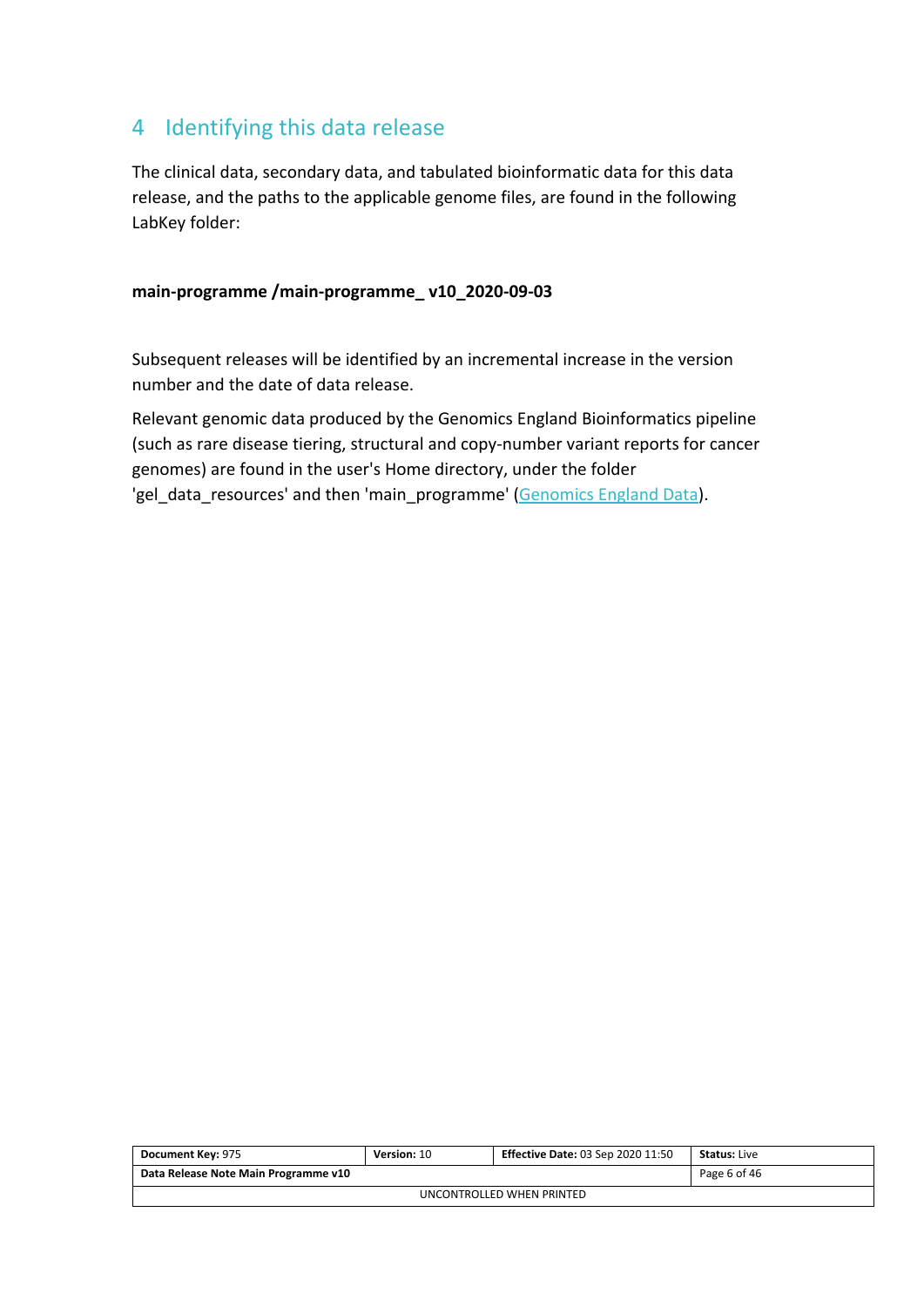## <span id="page-6-0"></span>5 Frequency of Release

The main programme data release schedule has now changed. Until V6 (Feb 2019), data releases were quarterly. As the data has increased in volume and depth, the time to process and create the data releases has extended. Since V7, there were releases every 4 months. Now that all consented and eligible 100,000 Genomes Project participants' data are in the research environment, we will devise a new release schedule to maximise the efficiency with which we add exit questionnaire and new secondary data, as well as introducing data from the Genomic Medicine Service when it comes.

| Document Key: 975                    | Version: 10 | <b>Effective Date: 03 Sep 2020 11:50</b> | <b>Status: Live</b> |  |  |
|--------------------------------------|-------------|------------------------------------------|---------------------|--|--|
| Data Release Note Main Programme v10 |             |                                          | Page 7 of 46        |  |  |
| UNCONTROLLED WHEN PRINTED            |             |                                          |                     |  |  |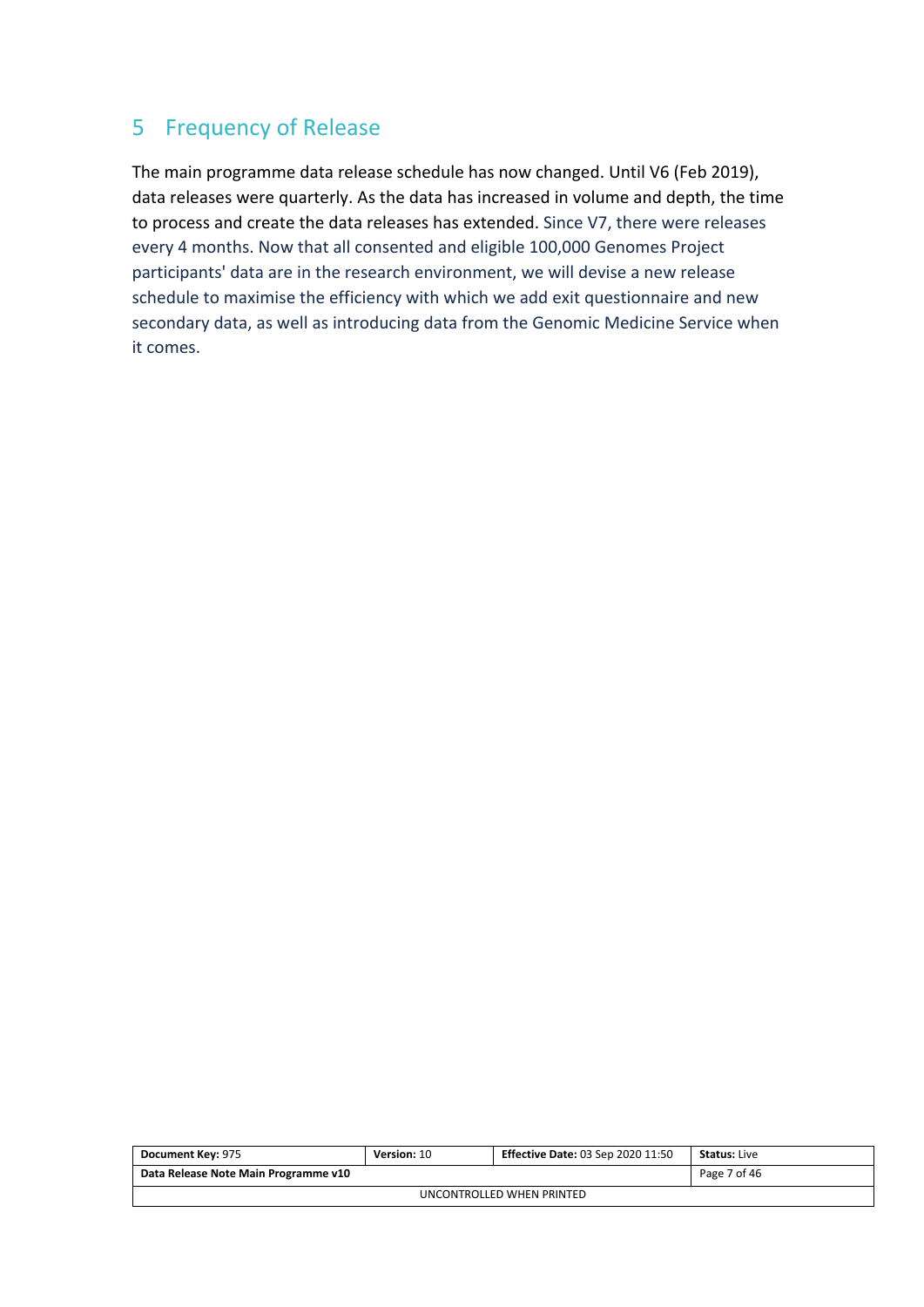## <span id="page-7-0"></span>6 Samples Removed from this Release

In Data Release (V8), a decision was made to review certain categories of participants and their inclusion in the Genomics England's main programme data. The following scenarios were reviewed and participants discontinued from this release (v8) onwards:

- Discontinued samples\* (samples which were not determined to be complete enough for continued inclusion in data releases as per the scenarios below)
	- o For both Cancer and Rare Disease
		- Cases with samples that have failed QC with no replacement
		- Adults (individuals >=18 at time of release) consented as children
	- o Cancer only
		- Cases for which a "sample not sent" notification has been received
- Rare Disease only
	- o Cases where the clinical data cannot be verified or resolved to a quality where it is appropriate to include them in the research environment, as determined by the Genomics England clinical team

Data held for these discontinued participants will remain in earlier Main Programme releases but will not be included in this or subsequent data releases.

In addition to the above data withdrawals, in rare occasions, we may have to completely remove the genomes of individuals across all data releases to abide by regulatory rules.

For Data Release v10, we have removed the following two platekey samples from LabKey tables:

LP3000986-DNA\_B05 – This concerns a hard removal whereby genome data will be removed in its entirety, due to issues regarding third party consent. The clinical data will remain present and accessible in the system.

LP3000144-DNA F05 – This concerns a soft removal whereby genome data will remain on the system for analysis done on previous data releases. The variant files for this sample showed truncated data, providing data only up to chromosome 9. Variant data for this sample is likely to return at a later stage in the form of Dragen realigned files. The clinical data will remain present and accessible in the system.

\*Participants with discontinued samples/data will be informed directly via relevant NHS Genomic Medicine Centres.

| Document Key: 975                    | Version: 10 | <b>Effective Date: 03 Sep 2020 11:50</b> | <b>Status:</b> Live |  |  |
|--------------------------------------|-------------|------------------------------------------|---------------------|--|--|
| Data Release Note Main Programme v10 |             |                                          | Page 8 of 46        |  |  |
| UNCONTROLLED WHEN PRINTED            |             |                                          |                     |  |  |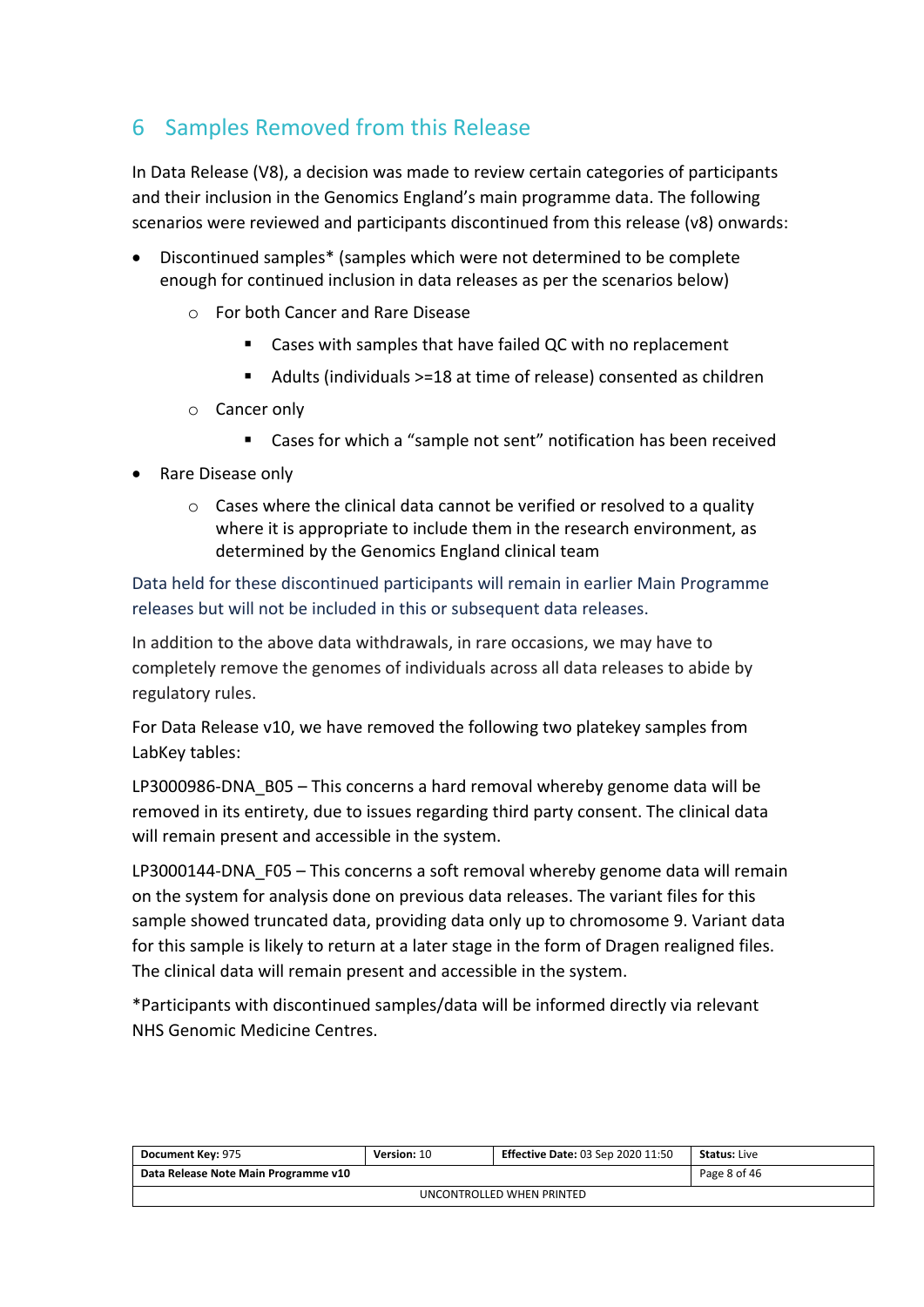## <span id="page-8-0"></span>7 Scope

#### <span id="page-8-1"></span>**7.1 In scope**

Data that are in scope for this release:

- Cancer and rare disease data for the main programme participants with current consent. These data include:
	- $\circ$  Genomic data for participants when available
	- o Whole genome sequencing (WGS) family-based quality control for rare disease, reporting sex checks and pedigree checks
	- o Outputs of the Genomics England Bioinformatics Research services
		- A new aggregated Illumina gVCF for germline genomes (genomes included are from release 8). Please see the documentation here: [Aggregated Variant Calls \(aggV2\)](https://cnfl.extge.co.uk/pages/viewpage.action?pageId=156601552)
		- New Principal Components for germline genomes (genomes included are from release 8)
		- New ancestry assignments for samples based on genomic data (genomes included are from release 8)
		- Genome-wide *de novo* variant dataset for 13,836 trios from 12,505 families from the rare disease programme. Please see the documentation here: The *de novo* [variant research dataset](https://cnfl.extge.co.uk/display/GERE/De+novo+variant+research+dataset)  [for the 100,000 Genomes Project](https://cnfl.extge.co.uk/display/GERE/De+novo+variant+research+dataset)
	- o Outputs of the Genomics England Bioinformatics rare diseases interpretation pipeline
		- Tiering data rare disease
		- Exomiser results for interpreted genomes rare disease
		- GMC outcome data ("exit questionnaire data") rare disease up until 16/07/2020.
	- o Outputs of the Genomics England Bioinformatics cancer interpretation pipeline
		- Gold standard cancer genomes which have been through interpretation and passed quality checks
		- **Tumour signature and mutational burden data**
		- **Annotation and tiering of small variants** 
			- Tiering, structural and copy number variant report
		- Cancer Principal Component Analysis (PCA). For more information on these metrics please see the following document: Cancer

| <b>Document Key: 975</b>             | Version: 10 | <b>Effective Date: 03 Sep 2020 11:50</b> | <b>Status:</b> Live |  |
|--------------------------------------|-------------|------------------------------------------|---------------------|--|
| Data Release Note Main Programme v10 |             |                                          | Page 9 of 46        |  |
| UNCONTROLLED WHEN PRINTED            |             |                                          |                     |  |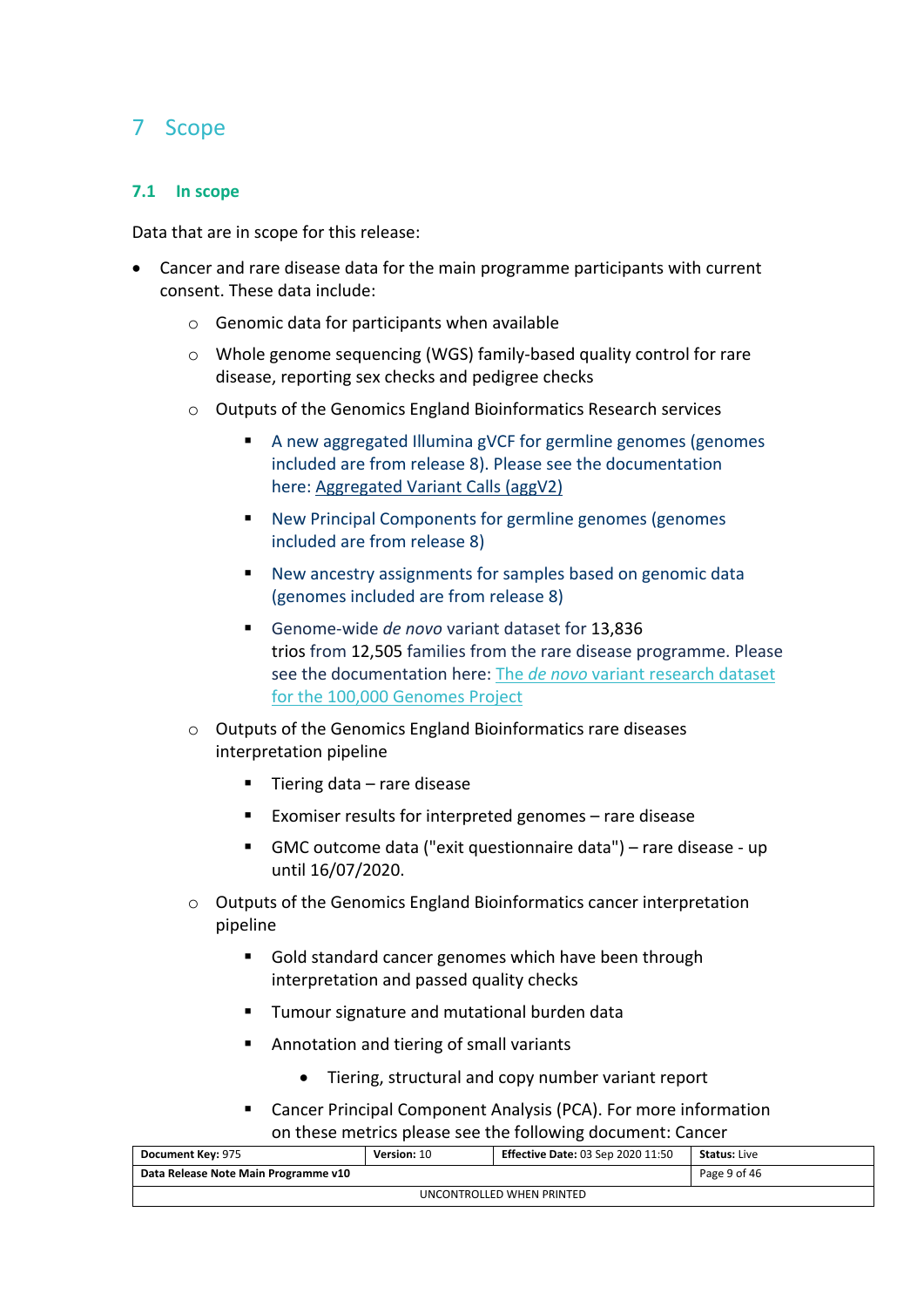Analysis Technical Information Document at [https://cnfl.extge.co.uk/display/GERE/10.+Further+reading+and+do](https://cnfl.extge.co.uk/display/GERE/10.+Further+reading+and+documentation) [cumentation](https://cnfl.extge.co.uk/display/GERE/10.+Further+reading+and+documentation)

- o Primary clinical data, including formal pedigree data on rare disease participants where it is available; and
- o Secondary datasets (medical history) including:
	- **Hospital Episode Statistics (HES), including HES Accident and** Emergency, HES Admitted Patient Care, and HES Outpatient Care.
	- Diagnostic Imaging Dataset (DID).
	- **Patient Reported Outcome Measures (PROMs).**
	- Mental Health Minimum Dataset (MHMDS).
	- Mental Health Learning Disabilities Dataset (MHLDDS).
	- Office for National Statistics Death details data (ONS).
	- **Systemic Anti-Cancer Therapy Dataset (SACT).**
	- Systemic Anti-Cancer Therapy Dataset UNCURATED (SACT\_UNCURATED).
	- National Radiotherapy Dataset (RTDS).
	- Cancer Registration (AV) tables.
	- Cancer waiting times (CWT).
	- **Lung Cancer Data Audit (LUCADA).**
	- National Cancer Registration and Analysis Service Diagnostic Imaging Dataset (NCRAS\_DID).
- o Sample datasets describing:
	- Handling and quality control of DNA samples at the Genomic Medicine Centres, the biorepository and the sequencer.
	- Omics samples stored at the biorepository.
- o Orthogonal standard-of-care test data collected from GMCs for a subset of cancer patients

#### <span id="page-9-0"></span>**7.2 Out of scope**

Additional time is required to update the applications/tools that are available in the RE to the current data release. Refer to the link below for the data release version used in the RE products and services.

[Application Data Versions](https://cnfl.extge.co.uk/display/GERE/Application+Data+Versions)

Data out of scope for this release:

| Document Key: 975                    | Version: 10 | <b>Effective Date: 03 Sep 2020 11:50</b> | <b>Status: Live</b> |  |
|--------------------------------------|-------------|------------------------------------------|---------------------|--|
| Data Release Note Main Programme v10 |             |                                          | Page 10 of 46       |  |
| UNCONTROLLED WHEN PRINTED            |             |                                          |                     |  |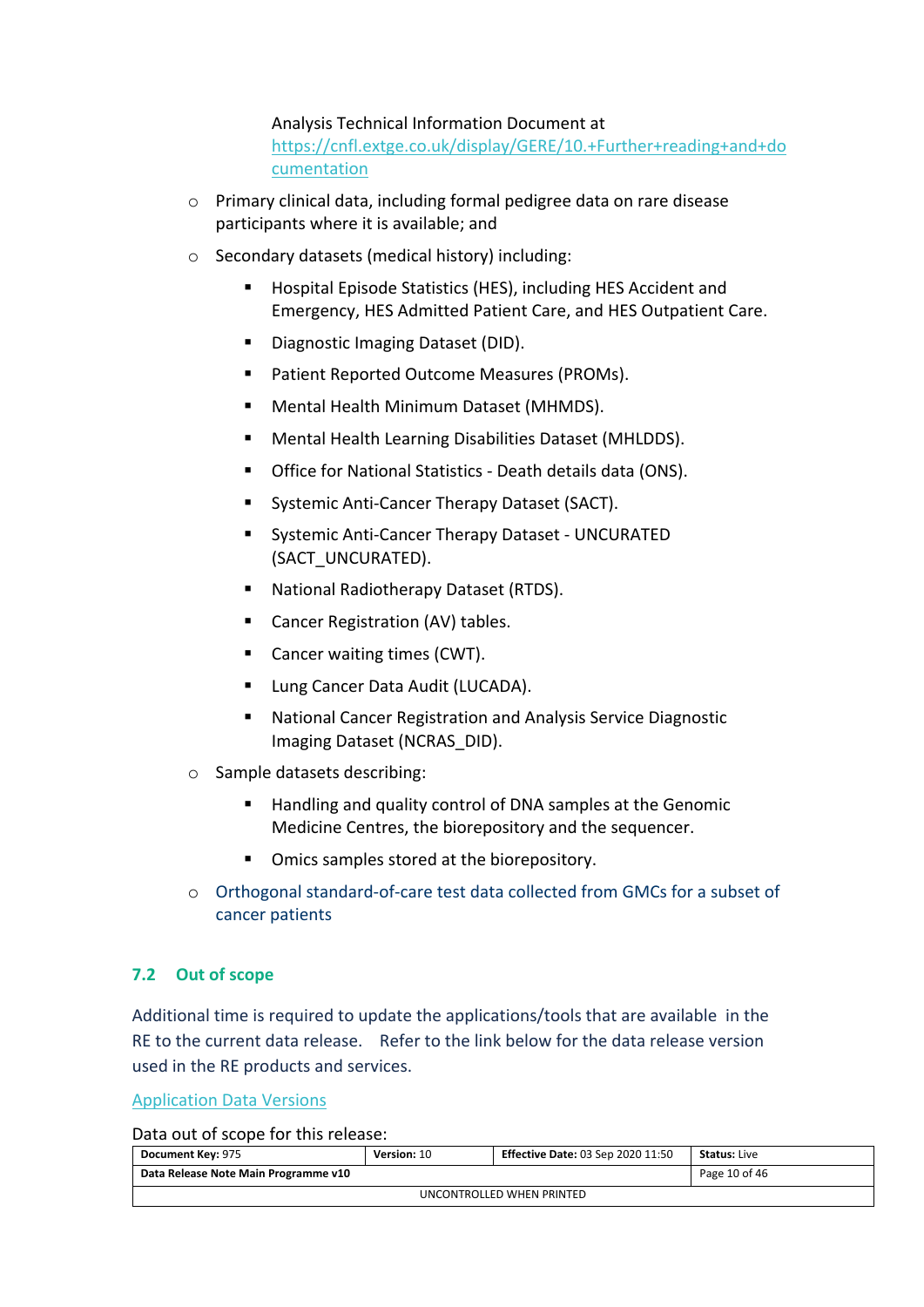- Clinical and genomic data for participants that have withdrawn from the 100,000 Genomes Project or were otherwise ineligible (n=8351).
- Participant data from the pilot phases of the project (i.e. not main programme, n=527).

#### <span id="page-10-0"></span>**7.3 Quality Notes**

- BAM and VCF genomic data files are as they have been delivered to us by our sequencing provider (Illumina). These have all passed an initial QC check based on sequencing quality and coverage. They have, however, not all undergone our full in-house quality checks and they are therefore subject to potential discrepancies or inaccuracies. Such checks include, but are not limited to, discrepancies in genetic versus reported sex and in family relationships.
	- o As participants undergo the in-house checks and pass through the Genomics England interpretation pipeline, any inaccuracies we identify will be rectified in subsequent releases.
	- o Any samples that have been affected prior to this release (e.g. sample swaps or samples that have been retracted as part of the in-house QC process) are listed in Section 10 below.
	- o Researchers are encouraged to work on the subset of samples that have already passed our internal QC checks; these can be found below for rare disease and cancer genomes, respectively.
- For Rare Disease genomes, it should be noted that all tiered genomes have passed through Genomics England in-house QCs and that all tiered genomes come from the pool of genomes that have had family checks applied to them, as a first step towards Genomics England tiering. For rare disease interpretation including tiering, variants are called using the Platypus variant caller. Please see the Rare Disease Results Guide here for more information: [10. Further reading and documentation.](https://cnfl.extge.co.uk/display/GERE/10.+Further+reading+and+documentation)
	- o Different QC filtering has been applied to the Illumina VCF files and the Platypus VCFs that are used for tiering. There may therefore, be tiered variants that have been filtered out of the Illumina VCF files, and, conversely, variants present in the Illumina VCF file that have been filtered out of the platypus VCFs.
	- o Some rare disease families lack a proband.
	- o Human Phenotype Ontology (HPO) terms may be missing or incomplete for some participants.
	- o Pedigree data are only available for a subset of rare disease participants. Each participant's relationship to their family's proband is available for such cases; this can be used to determine family relationships instead of formal pedigree data.

| <b>Document Key: 975</b>             | Version: 10 | <b>Effective Date: 03 Sep 2020 11:50</b> | <b>Status: Live</b> |  |  |
|--------------------------------------|-------------|------------------------------------------|---------------------|--|--|
| Data Release Note Main Programme v10 |             |                                          | Page 11 of 46       |  |  |
| UNCONTROLLED WHEN PRINTED            |             |                                          |                     |  |  |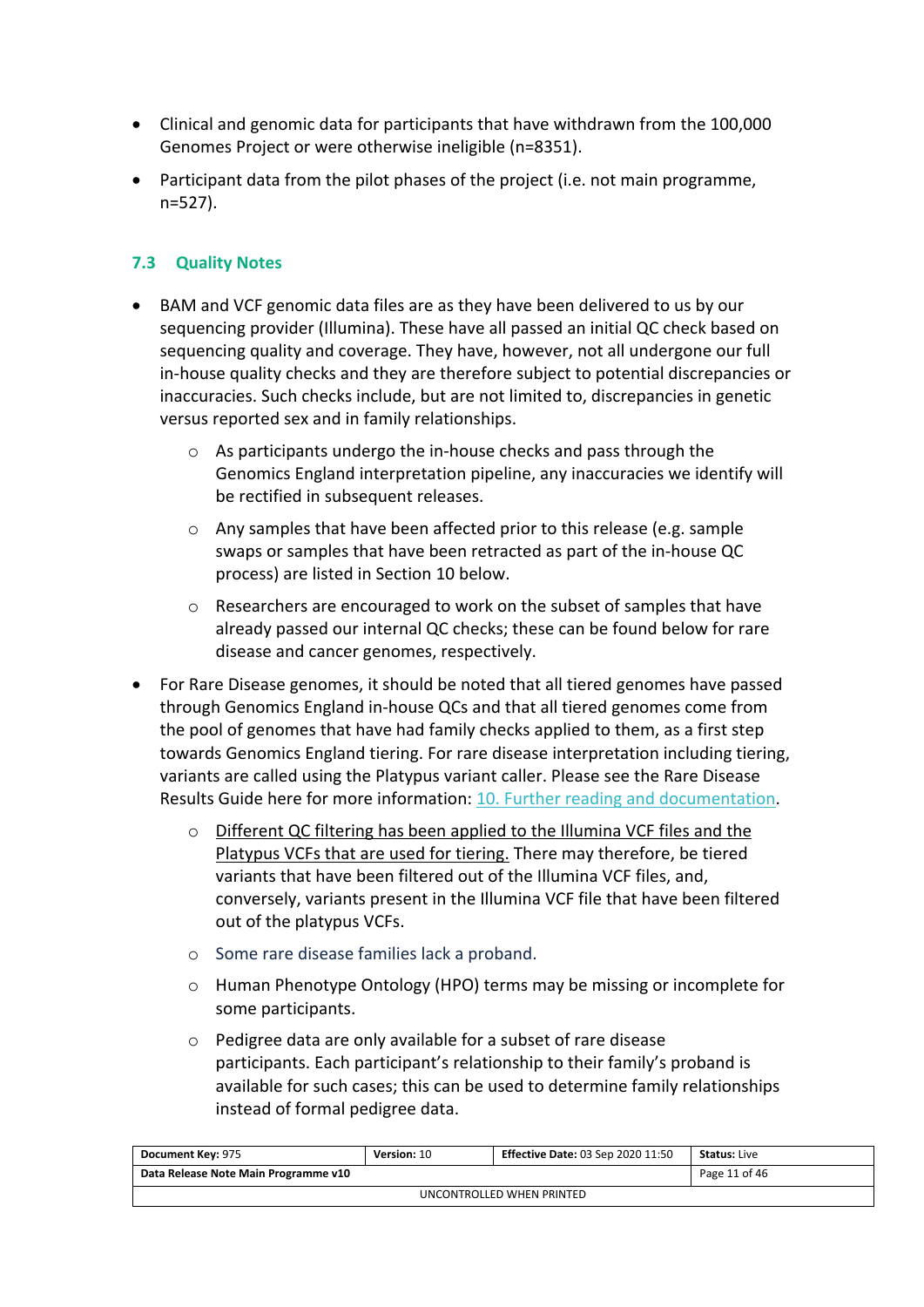- $\circ$  WGS family selection quality checks are provided for rare disease genomes on GRCh38, reporting abnormalities of sex chromosomes and reported vs genetic sex summary checks (computed from family relatedness, Mendelian inconsistencies, and sex chromosome checks). Full details on why a family has failed a reported vs genetic sex check can be requested via the [Service](https://jiraservicedesk.extge.co.uk/servicedesk/customer/user/login?destination=portal/3)  [Desk.](https://jiraservicedesk.extge.co.uk/servicedesk/customer/user/login?destination=portal/3)
- For Cancer genomes, it should be noted that all 'gold standard genomes' that have been through Genomics England interpretation and passed quality checks are found in the cancer quick view table cancer\_analysis. **We strongly recommend using the data from this table for** *all* **cancer analyses.**
- Clinical data and secondary data have been provided as submitted and have undergone limited validation.
- **•** sact uncurated is the table with the raw feed from PHE\_NCRAS which feeds into their curation process producing the **sact** table (both under PHE/NCRAS section), which remains the gold standard. A major point to raise is that this SACT curation does not provide tumour IDs, thus users must match this dataset to other NCRAS registries by adjusting for date. For this first release we focused on standardising date fields. A lot of familiar data fields remain in their raw non-standardised form (sex, treatmentintent, clinicaltrialindicator). Pending feedback, these fields can be normalised in subsequent releases.

#### <span id="page-11-0"></span>**7.4 Conditions of Use**

- **Participants identified as TracerX in the field normalised\_consent\_form in the participant table in LabKey must not be used by commercial organisations.** Commercial organisations do not have access to the genomic data of TracerX participants.
- Participants with a participant ID that commences with 125 or 226 were recruited through the Scottish Genomes Partnership Research Programme. These are under the governance of a separate but linked consent and protocol to the 100,000 genomes project. Only the removal of summary level statistics is permitted. **Airlock approval will not be granted for the removal of record level data associated with these participants.**

| <b>Document Key: 975</b>             | <b>Version: 10</b> | <b>Effective Date: 03 Sep 2020 11:50</b> | <b>Status: Live</b> |  |
|--------------------------------------|--------------------|------------------------------------------|---------------------|--|
| Data Release Note Main Programme v10 |                    |                                          | Page 12 of 46       |  |
| UNCONTROLLED WHEN PRINTED            |                    |                                          |                     |  |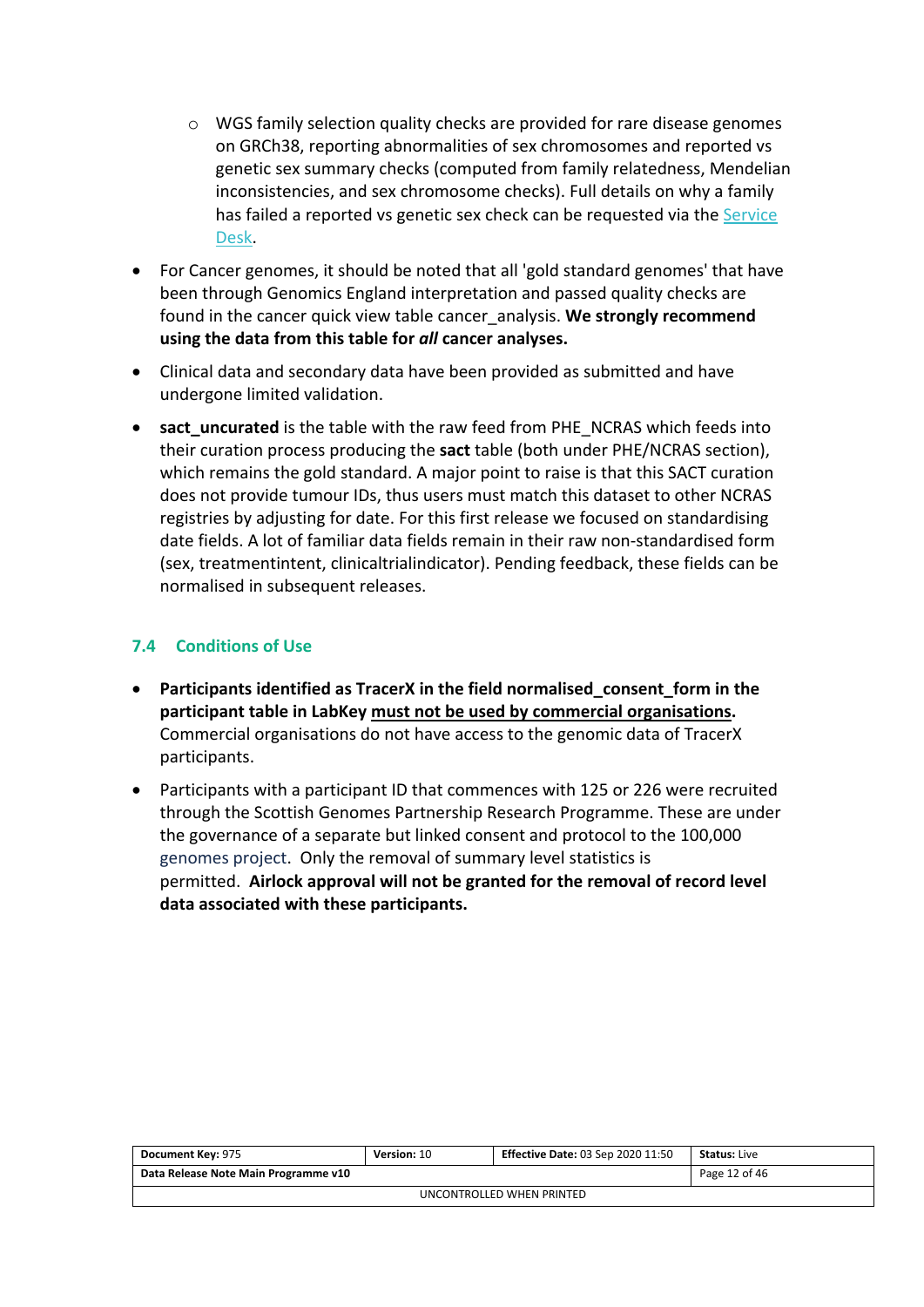## <span id="page-12-0"></span>8 Data Release Description

The Genomics England data are organised into data views (displayed within LabKey as tables) categorised into Quick View, Common, Bioinformatics, Rare Disease and Cancer. The Data Dictionary that describes the table structure and provides data definitions for this release can be found [here.](https://cnfl.extge.co.uk/display/GERE/Main+Programme+Data+Releases)

#### <span id="page-12-1"></span>**8.1 Quick View**

| Name of Table / Description<br><b>Data View</b> |                                                                                                                                                                                                                                                                                                                                                                                                                                                         |                           |                                                                                                                                                                                                                                                                                                                                                                                                                                                                                                                                                                                                             |                     |
|-------------------------------------------------|---------------------------------------------------------------------------------------------------------------------------------------------------------------------------------------------------------------------------------------------------------------------------------------------------------------------------------------------------------------------------------------------------------------------------------------------------------|---------------------------|-------------------------------------------------------------------------------------------------------------------------------------------------------------------------------------------------------------------------------------------------------------------------------------------------------------------------------------------------------------------------------------------------------------------------------------------------------------------------------------------------------------------------------------------------------------------------------------------------------------|---------------------|
| rare_disease_an<br>alysis                       |                                                                                                                                                                                                                                                                                                                                                                                                                                                         | reported results" column. | Data for all rare disease participants including: sex, ethnicity,<br>disease recruited for and relationship to proband; latest genome<br>build, QC status of latest genome, path to latest genomes and<br>whether tiering data are available; as well as family selection quality<br>checks for rare disease genomes on GRCh38, reporting<br>abnormalities of the sex chromosomes, family relatedness,<br>Mendelian inconsistencies and reported vs genetic sex summary<br>checks. Please note that only sex checks are unpacked into<br>individual data fields; a final status is shown in the "genetic vs |                     |
| cancer analysis                                 | Data for all cancer participants whose genomes have been through<br>Genomics England bioinformatics interpretation and passed quality<br>checks, including: sex, ethnicity, disease recruited for and diagnosis;<br>tumour ID, build of latest genome, QC status of latest genome and<br>path to latest genomes; as well file paths to the genomes. This table<br>includes information derived from laboratory_sample and<br>cancer participant tumour. |                           |                                                                                                                                                                                                                                                                                                                                                                                                                                                                                                                                                                                                             |                     |
|                                                 | Some key data included in the table are elucidated below:                                                                                                                                                                                                                                                                                                                                                                                               |                           |                                                                                                                                                                                                                                                                                                                                                                                                                                                                                                                                                                                                             |                     |
|                                                 | <b>Global Tumour Mutation Burden</b><br>This is the number of somatic non-synonymous small variants per<br>megabase of coding sequences (32.61 Mb). This metric was<br>calculated using somatic small variants annotation vcf as input<br>(see below for description) and all non-PASS variants were removed<br>from the calculation.                                                                                                                   |                           |                                                                                                                                                                                                                                                                                                                                                                                                                                                                                                                                                                                                             |                     |
|                                                 | <b>Tumour purity</b><br>This is the tumour purity (cancer cell fraction) as calculated by                                                                                                                                                                                                                                                                                                                                                               |                           |                                                                                                                                                                                                                                                                                                                                                                                                                                                                                                                                                                                                             |                     |
|                                                 | Ccube (https://rdrr.io/github/keyuan/ccube/)                                                                                                                                                                                                                                                                                                                                                                                                            |                           |                                                                                                                                                                                                                                                                                                                                                                                                                                                                                                                                                                                                             |                     |
| Document Key: 975                               |                                                                                                                                                                                                                                                                                                                                                                                                                                                         | Version: 10               | <b>Effective Date: 03 Sep 2020 11:50</b>                                                                                                                                                                                                                                                                                                                                                                                                                                                                                                                                                                    | <b>Status: Live</b> |
| Data Release Note Main Programme v10            |                                                                                                                                                                                                                                                                                                                                                                                                                                                         |                           |                                                                                                                                                                                                                                                                                                                                                                                                                                                                                                                                                                                                             | Page 13 of 46       |

UNCONTROLLED WHEN PRINTED

Data views that bring together data from several LabKey tables for convenient access: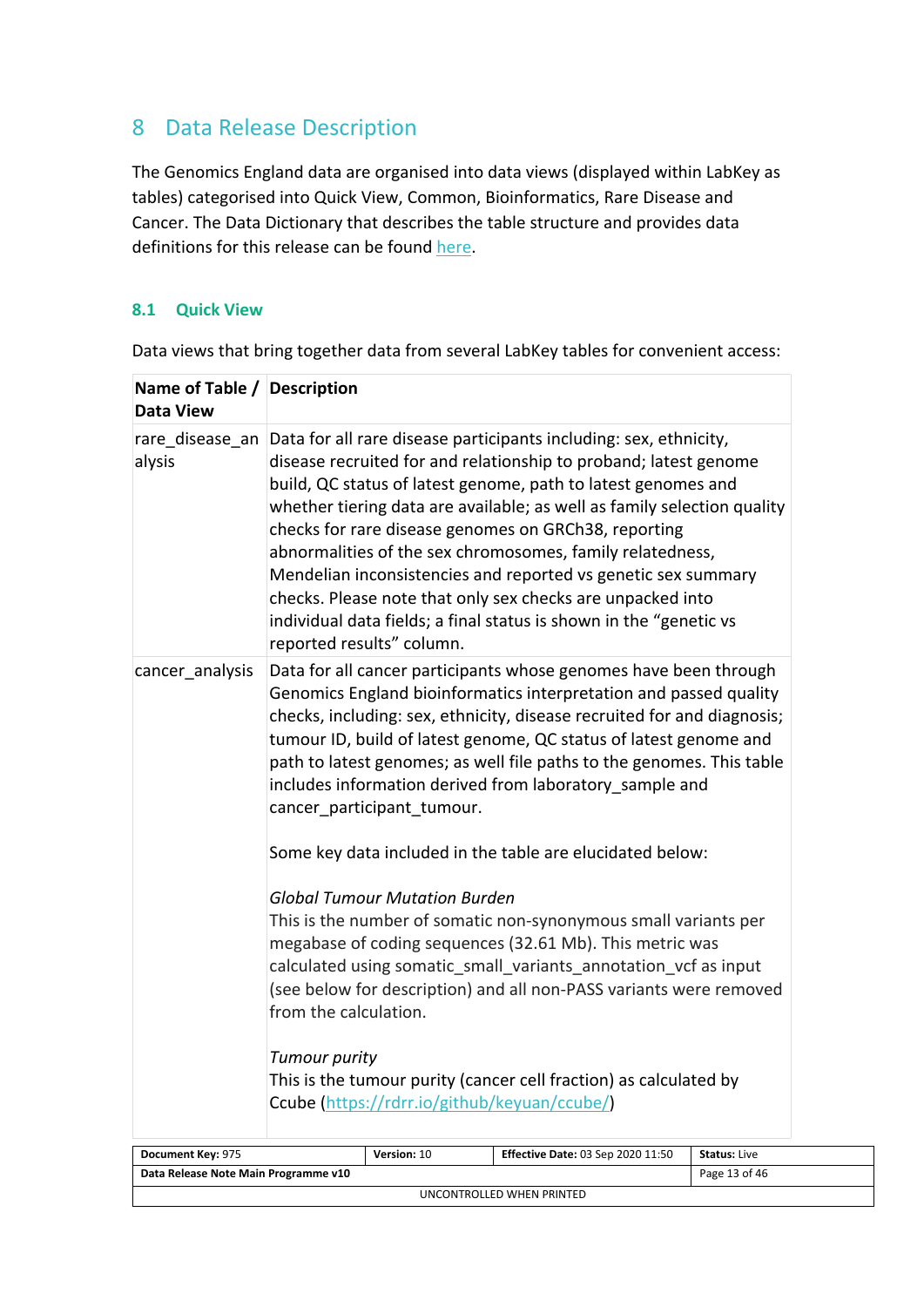#### *Mutational Signatures*

The table includes the relative proportions of the different mutational signatures demonstrated by the tumour. Analysis of large sequencing datasets (10,952 exomes and 1,048 wholegenomes from 40 distinct tumour types) has allowed patterns of relative contextual frequencies of different SNVs to be grouped into specific mutational signatures. Using mathematical methods (decomposition by non-negative least squares) the contribution of each of these signatures to the overall mutation burden observed in a tumour can be derived. Further details of the 30 different mutational signatures used for this analysis, their prevalence in different tumour types and proposed aetiology can be found at the Sanger Institute Website: <http://cancer.sanger.ac.uk/census>.

#### *Cancer PCA QC Statistics*

The cancer analysis pipeline employs a sequencing quality control check which selects several important statistics associated with the sequencing returned by the sequencing provider, and uses them to check whether or not the sample in question is an outlier with respect to previous samples that have been run through the pipeline. It is, in effect, a safety net that can spot issues that have occurred at the tissue collection stage (i.e. at the GMC (Genomic Medicine Centre)) or at the library preparation step (i.e. at the sequencing provider), both of which may impact upon the final genomic analysis returned to the clinician.

#### *Somatic small variants annotation vcf filepaths*

The somatic small variants annotation vcf column contains file paths pointing to VCFs containing Genomics England flags for potential false positive variants as well as additional annotations (see VCF header for details). Swift and PolyPhen scores as well as new PONnoise50SNV flag were added. The flags used for annotation are:

i. CommonGermlineVariant: variants with a population germline allele frequency above 1% in a Genomics England dataset ii. CommonGnomADVariant: variants with a population germline allele frequency above 1% in gnomAD dataset

iii. RecurrentSomaticVariant: recurrent somatic variants with frequency above 5% in a Genomics England dataset

iv. SimpleRepeat: variants overlapping simple repeats as defined by Tandem Repeats Finder

v. BCNoiseIndel: small indels in regions with high levels of sequencing noise where at least 10% of the basecalls in a window extending 50 bases to either side of the indel's call have been filtered out by Strelka due to the poor quality

| Document Key: 975                    | <b>Version: 10</b> | <b>Effective Date: 03 Sep 2020 11:50</b> | <b>Status:</b> Live |  |  |
|--------------------------------------|--------------------|------------------------------------------|---------------------|--|--|
| Data Release Note Main Programme v10 |                    |                                          | Page 14 of 46       |  |  |
| UNCONTROLLED WHEN PRINTED            |                    |                                          |                     |  |  |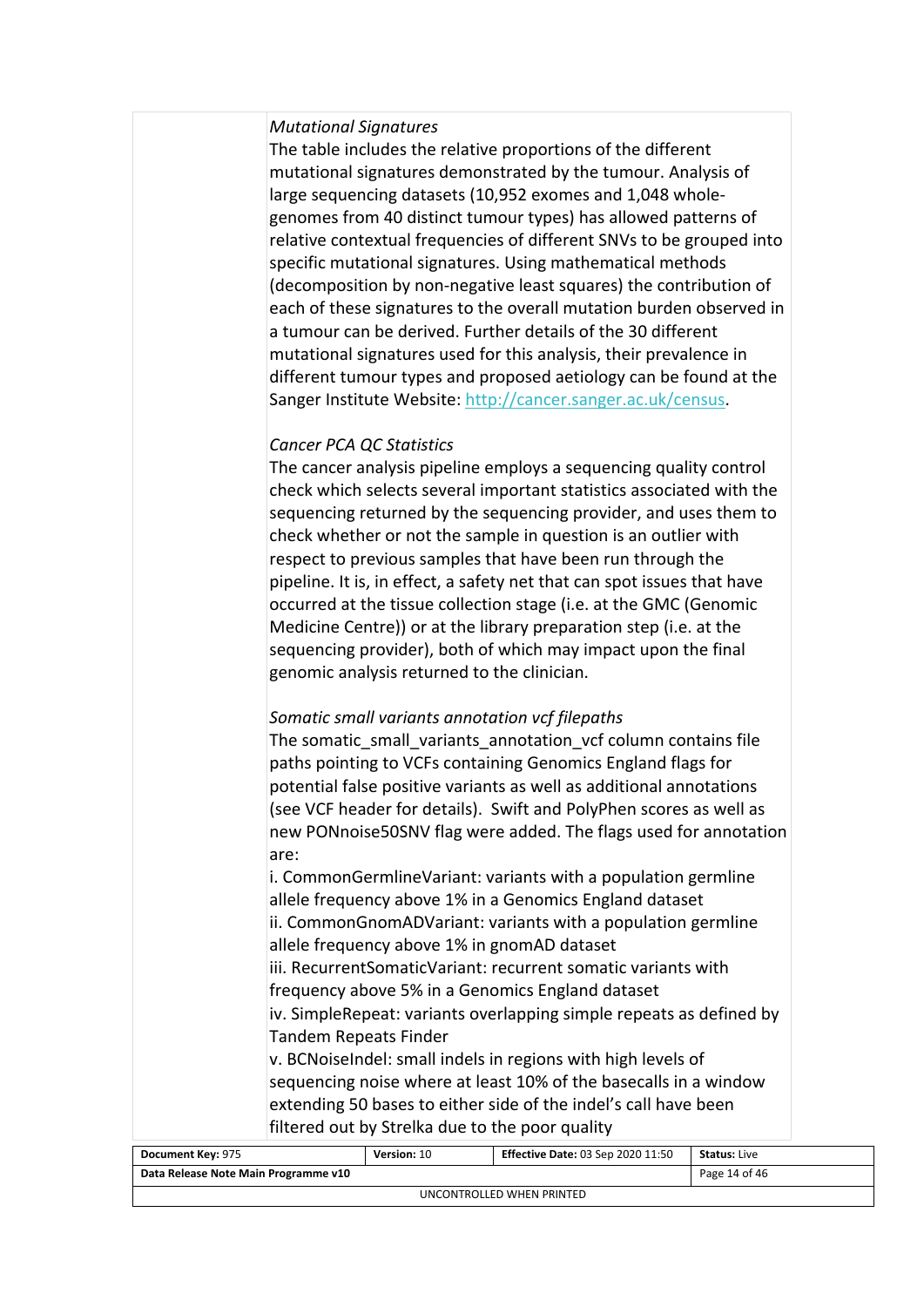| vi. PONnoise50SNV: SNVs resulting from systematic mapping and                |
|------------------------------------------------------------------------------|
| calling artefacts                                                            |
| The following methodology was used for the PONnoise50SNV flag:               |
| the ratio of tumour allele depths at each somatic SNV site was               |
| tested to see if it is significantly different to the ratio of allele depths |
| at this site in a panel of normals (PoN) using Fisher's exact test. The      |
| PoN was composed of a cohort of 7000 non-tumour genomes from                 |
| the Genomics England dataset, and at each genomic site only                  |
| individuals not carrying the relevant alternate allele were included         |
| in the count of allele depths. The mpileup function in bcftools v1.9         |
| was used to count allele depths in the PoN, and to replicate Strelka         |
| filters duplicate reads were removed and quality thresholds set at           |
| mapping quality $>= 5$ and base quality $>= 5$ . All somatic SNVs with a     |
| Fisher's exact test phred score < 50 were filtered, this threshold           |
| minimised the loss of true positive variants while still gaining             |
| significant improvement in specificity of SNV calling as calculated          |
| from a TRACERx truth set. A presentation entitled PONnoise50SNV:             |
| SNVs resulting from systematic mapping and calling artefacts, which          |
| further outlines the methodology, can be found in the Publications           |
| and other useful links table located on this                                 |
| page: https://cnfl.extge.co.uk/display/GERE/10.+Further+reading+a            |
| nd+documentation                                                             |
|                                                                              |
| Alignment BAM files generated by Isaac Genome Alignment                      |
| Software                                                                     |
| A paper written by GeCIP members discussing the issue of reference           |
| bias in the computation of variant allele frequencies (VAFs) by the          |
| Illumina Isaac pipeline (caused by preferential soft clipping of reads       |
| supporting alternate alleles) can be located                                 |
| here: https://www.biorxiv.org/content/10.1101/836171v1                       |

#### <span id="page-14-0"></span>**8.2 Common**

Data views that are common to both the rare disease and the cancer domains. This data pertains to sample handling, genome sequencing, and participant data.

| <b>Name of Table</b><br>/ Data View                                                                 | <b>Description</b>                                                                                                                                                                                                                                                                                   |  |  |
|-----------------------------------------------------------------------------------------------------|------------------------------------------------------------------------------------------------------------------------------------------------------------------------------------------------------------------------------------------------------------------------------------------------------|--|--|
| participant                                                                                         | Data on each individual participant in the 100,000 Genomes Project,<br>e.g. personal information (such as relatives or self-<br>reported ethnicity); points of contact with the Project (e.g. handling<br>Genomic Medicine Centre or Trust); and a record of the status of<br>their clinical review. |  |  |
| Version: 10<br><b>Effective Date: 03 Sep 2020 11:50</b><br><b>Status: Live</b><br>Document Key: 975 |                                                                                                                                                                                                                                                                                                      |  |  |
| Page 15 of 46<br>Data Release Note Main Programme v10                                               |                                                                                                                                                                                                                                                                                                      |  |  |
| UNCONTROLLED WHEN PRINTED                                                                           |                                                                                                                                                                                                                                                                                                      |  |  |

Data Relating to Participants: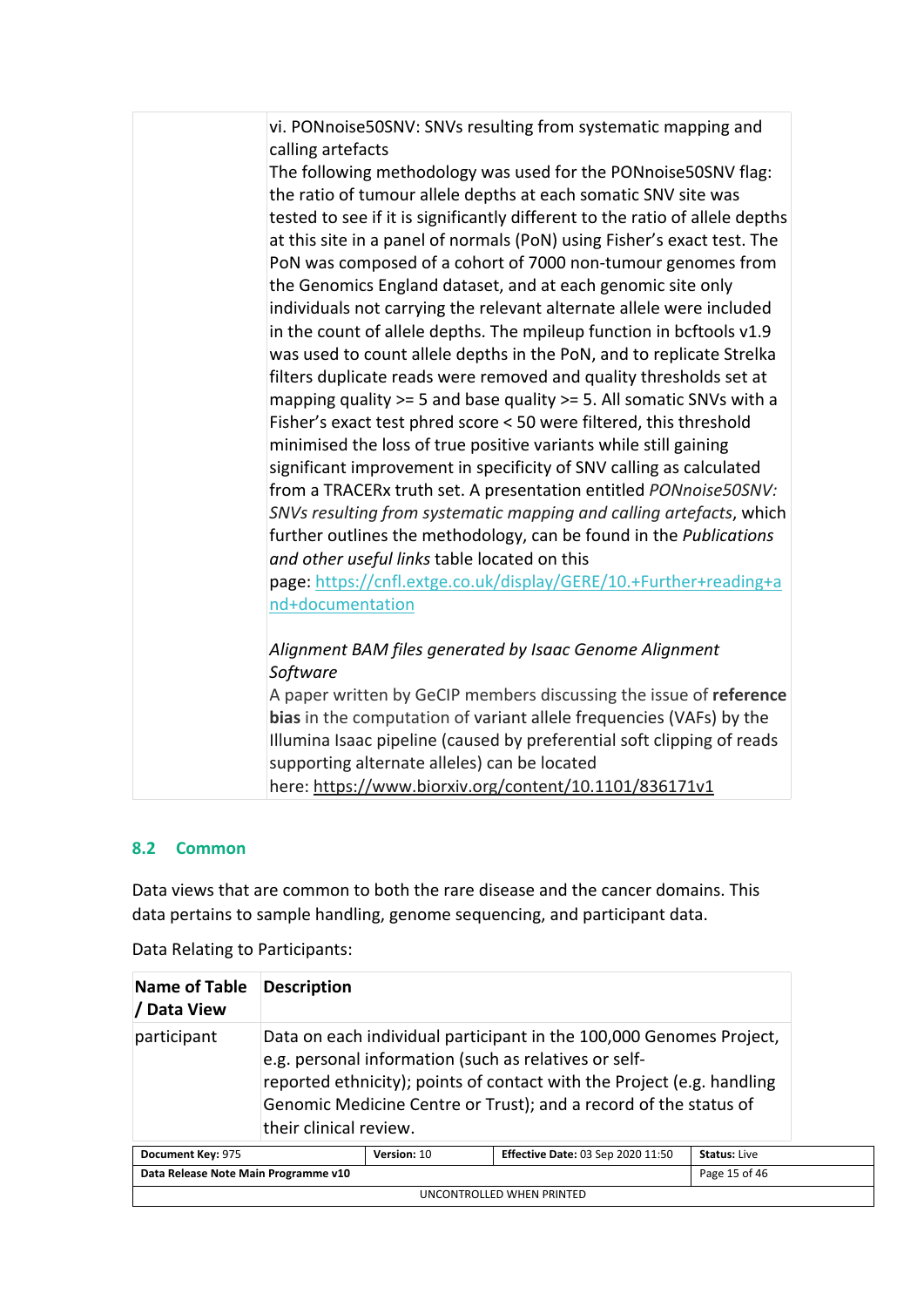death\_details Data on participant deaths submitted by GMCs, likely less complete than the data collected by ONS and NHSD.

Data Relating to Samples:

| Name of Table / Data View                                                   | <b>Description</b>                                                                                                                                                                                                                                                                                                                                                                                                                                                                                       |
|-----------------------------------------------------------------------------|----------------------------------------------------------------------------------------------------------------------------------------------------------------------------------------------------------------------------------------------------------------------------------------------------------------------------------------------------------------------------------------------------------------------------------------------------------------------------------------------------------|
| clinic sample                                                               | Data describing the taking and handling of<br>participant samples at the Genomic Medicine<br>Centres, i.e. in the clinic, as well as the type of<br>samples obtained. Because of the complexities<br>of handling and managing tumour tissues<br>samples in a clinical setting, there are many<br>fields that are cancer-specific.                                                                                                                                                                        |
| clinic sample quality check result                                          | Data describing the quality control of obtaining<br>and handling participant samples at the<br>Genomic Medicine Centres, i.e. in the clinic.                                                                                                                                                                                                                                                                                                                                                             |
| laboratory sample                                                           | Data describing the handling of samples at the<br>biorepository and in preparation for<br>sequencing, as well as the type of sample.                                                                                                                                                                                                                                                                                                                                                                     |
| plated sample                                                               | Data describing the handling and QC of samples<br>at Illumina (the sequencing provider).                                                                                                                                                                                                                                                                                                                                                                                                                 |
| laboratory_sample_omics_availability Availability of samples collected from | participants in the 100,000 Genomes Project<br>for the purpose of omics research. Data<br>includes: Participant ID, Sample Type (e.g.<br>Serum, RNA Blood), the number of aliquots of<br>that sample type for that participant, and the<br>availability status - whether the sample has<br>already been used for a research<br>project. Research proposals for the use of<br>these samples can be submitted, via the GeCIP<br>team, to the Scientific Advisory Committee and<br>Access Review Committee. |
| Irs laboratory sample                                                       | Data describing the characteristics and<br>processing methods (DNA to library<br>preparation) of samples from participants in<br>the 100,000 Genomes Project for which long-<br>reads sequencing has been carried out.                                                                                                                                                                                                                                                                                   |

#### <span id="page-15-0"></span>**8.3 Bioinformatics**

Contains tables with data that are related to the genomic data and the outputs from the Genomics England interpretation pipeline data for participants from both cancer

| Document Key: 975                    | Version: 10 | <b>Effective Date: 03 Sep 2020 11:50</b> | <b>Status: Live</b> |  |
|--------------------------------------|-------------|------------------------------------------|---------------------|--|
| Data Release Note Main Programme v10 |             |                                          | Page 16 of 46       |  |
| UNCONTROLLED WHEN PRINTED            |             |                                          |                     |  |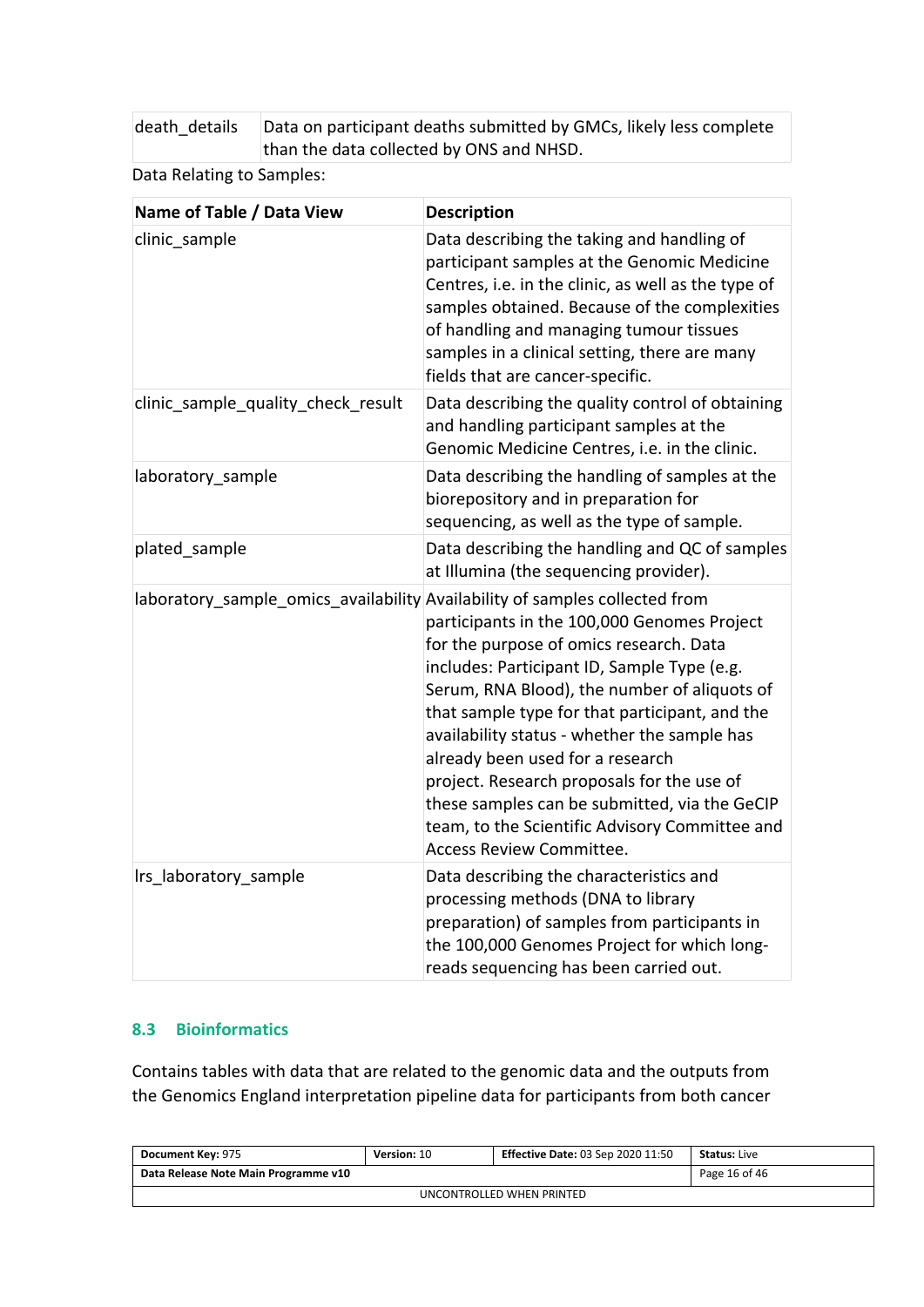and rare disease programmes. These tables do not directly include primary and secondary sources of clinical data.

| Name of Table / Data   Description<br><b>View</b> |                                                                                                                                                                                                                                                                                                                                                                                                                                                                                                                                                                                                                                                                                                                                                                                                                                                                   |
|---------------------------------------------------|-------------------------------------------------------------------------------------------------------------------------------------------------------------------------------------------------------------------------------------------------------------------------------------------------------------------------------------------------------------------------------------------------------------------------------------------------------------------------------------------------------------------------------------------------------------------------------------------------------------------------------------------------------------------------------------------------------------------------------------------------------------------------------------------------------------------------------------------------------------------|
| sequencing_report                                 | For each participant in the 100,000 Genomes Project, this table<br>contains data describing the sequencing of their genome(s)<br>and associated output, as well as the sample type that the<br>sequence is from.                                                                                                                                                                                                                                                                                                                                                                                                                                                                                                                                                                                                                                                  |
| genome file paths a<br>nd_types                   | Data that specifies the genomic files and their folder locations<br>for a given participant.<br>Please be aware that the same genome can be released with<br>multiple versions of mapping/variant calling pipeline. Since the<br>Main Programme Data Release Version 10, we have added file<br>paths to genomes that have been realigned with the Dragen<br>pipeline. Please see the change summary below on how to<br>select for these.                                                                                                                                                                                                                                                                                                                                                                                                                          |
| e stats                                           | aggregate_gvcf_sampl This table accompanies the aggregated Illumina gVCFs<br>(/gel data resources/main programme/aggregation/aggregat<br>e gVCF strelka/aggV2). Individual sample QC data was<br>retrieved from Genomics England OpenCGA database. Most<br>sequencing metrics are BAM file statistics provided from<br>Illumina or Genomics England WGS data processing pipeline.<br>The table contains principal components, a set of unrelated<br>individuals and probabilities of ancestry membership, and<br>more (These are crude categories to represent broad groups of<br>ancestries. Please do not over-interpret these). Please also<br>refer to the documentation listed here: Aggregated Variant<br>Calls (aggV2)<br>This table has been significantly changed for Main Programme<br>Data Release Version 10. Please see the change summary<br>below. |
| tiered data                                       | For each participant of the 100,000 Genomes Project who has<br>been through the Genomics England interpretation pipeline,<br>this table contains data describing the variants that are<br>identified as plausibly pathogenic for a participant's<br>phenotype. The tiering process is based on a number of<br>features such as their segregation in the family, frequency in<br>control populations, effect on protein coding, and mode of<br>inheritance. and whether they are in a gene in the virtual gene<br>panel(s) applied to the family. The applied panels can be found<br>in the respective table 'panels applied'.                                                                                                                                                                                                                                     |
| tiered variants frequ<br>ency                     | This table contains the frequencies of each tiered variant for<br>every Project participant for whom we provide tiered variants.                                                                                                                                                                                                                                                                                                                                                                                                                                                                                                                                                                                                                                                                                                                                  |

| <b>Document Key: 975</b>             | Version: 10 | <b>Effective Date: 03 Sep 2020 11:50</b> | <b>Status:</b> Live |  |
|--------------------------------------|-------------|------------------------------------------|---------------------|--|
| Data Release Note Main Programme v10 |             |                                          | Page 17 of 46       |  |
| UNCONTROLLED WHEN PRINTED            |             |                                          |                     |  |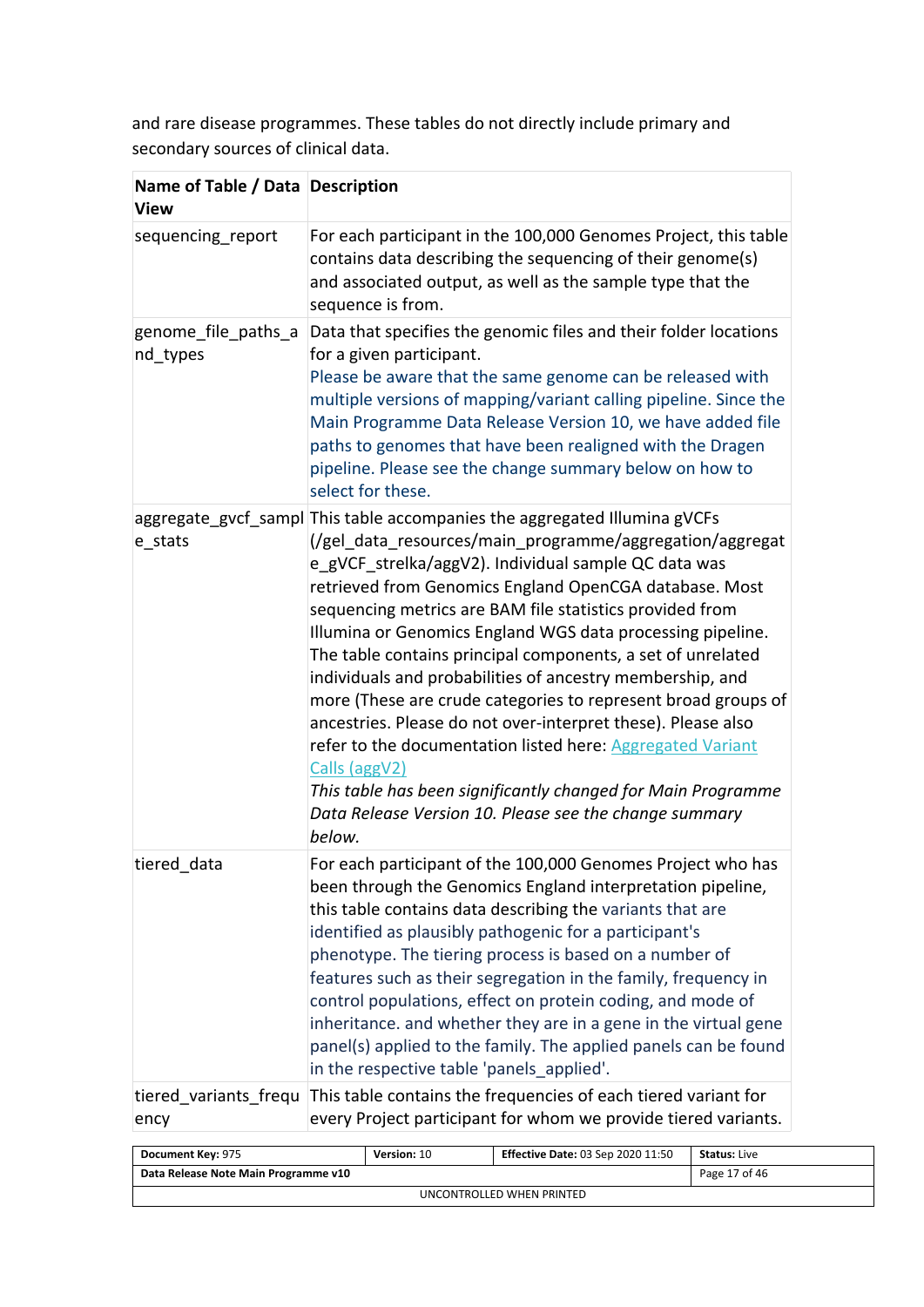| panels_applied                       | For each participant of the 100,000 Genomes Project, this<br>table contains the name and version of the panel(s) that was                                                                                                                                                                                                                                                                                                                                                                                                                                                                                                                                                                                                                                                                                                                                                                                                                                                                                                                                                                                                                                                                                                                                                     |                     |
|--------------------------------------|-------------------------------------------------------------------------------------------------------------------------------------------------------------------------------------------------------------------------------------------------------------------------------------------------------------------------------------------------------------------------------------------------------------------------------------------------------------------------------------------------------------------------------------------------------------------------------------------------------------------------------------------------------------------------------------------------------------------------------------------------------------------------------------------------------------------------------------------------------------------------------------------------------------------------------------------------------------------------------------------------------------------------------------------------------------------------------------------------------------------------------------------------------------------------------------------------------------------------------------------------------------------------------|---------------------|
| exomiser                             | applied to his or her genome.<br>This table contains the full results from the Exomiser rare<br>disease SNV and Indel Prioritisation Process. All rare disease<br>cases are now run through the Exomiser automated variant<br>prioritisation framework developed by members of the<br>Monarch initiative: principally Dr. Damian Smedley's team at<br>Queen Mary University London and Professor Peter Robinson's<br>team at Jackson Laboratory, USA, with previous contributions<br>from staff at Charité - Universitätsmedizin, Berlin and the<br>Sanger Institute. Given a multi-sample VCF file, family pedigree<br>and proband phenotypes encoded by Human Phenotype<br>Ontology(HPO) terms, Exomiser annotates the consequence<br>of variants (based on Ensembl transcripts) and then filters and<br>prioritises them for how likely they are to be causative of the<br>proband's disease based on: 1) the predicted pathogenicity<br>and allele frequency of the variant in reference databases 2)<br>how closely the patient's phenotypes match the known<br>phenotypes of diseases and model organisms associated with<br>the gene. Please see 1) Publication:<br>https://www.nature.com/articles/nprot.2015.124 2) Website:<br>https://github.com/exomiser/Exomiser |                     |
| re                                   | gmc exit questionnai Data reporting back from the Genomic Medicine Centres, for<br>variants reported to them by Genomics England, to what<br>extent a family's presenting case can be explained by the<br>combined variants reported to them (including any<br>segregation testing performed); confidence in the<br>identification and pathogenicity of each variant; and the<br>clinical validity of each variant or variant pair in general and<br>clinical utility in a specific case (only the most recent update<br>will be shown and only one questionnaire per report).<br>For each participant in the 100,000 Genomes Project, this table<br>contains: data describing the disease type to which they were<br>recruited; the gene panel(s) applied to their genome(s); the<br>GeCIP domain to which their genome(s) have been assigned<br>for the purposes of administering the GeCIP publication<br>moratorium; whether this participant is still under moratorium<br>as of the date of release, and the end date of the GeCIP<br>moratorium associated with their genome(s).                                                                                                                                                                                        |                     |
| domain assignment                    |                                                                                                                                                                                                                                                                                                                                                                                                                                                                                                                                                                                                                                                                                                                                                                                                                                                                                                                                                                                                                                                                                                                                                                                                                                                                               |                     |
| lidated                              | cancer staging conso This table combines staging information from our primary<br>clinical data (cancer participant tumour) and secondary<br>clinical data from PHE/NCRAS (sact and av tumour) to give a<br>stage for each sample we have sequenced and fully                                                                                                                                                                                                                                                                                                                                                                                                                                                                                                                                                                                                                                                                                                                                                                                                                                                                                                                                                                                                                  |                     |
| Document Key: 975                    | Version: 10<br>Effective Date: 03 Sep 2020 11:50                                                                                                                                                                                                                                                                                                                                                                                                                                                                                                                                                                                                                                                                                                                                                                                                                                                                                                                                                                                                                                                                                                                                                                                                                              | <b>Status: Live</b> |
| Data Release Note Main Programme v10 |                                                                                                                                                                                                                                                                                                                                                                                                                                                                                                                                                                                                                                                                                                                                                                                                                                                                                                                                                                                                                                                                                                                                                                                                                                                                               | Page 18 of 46       |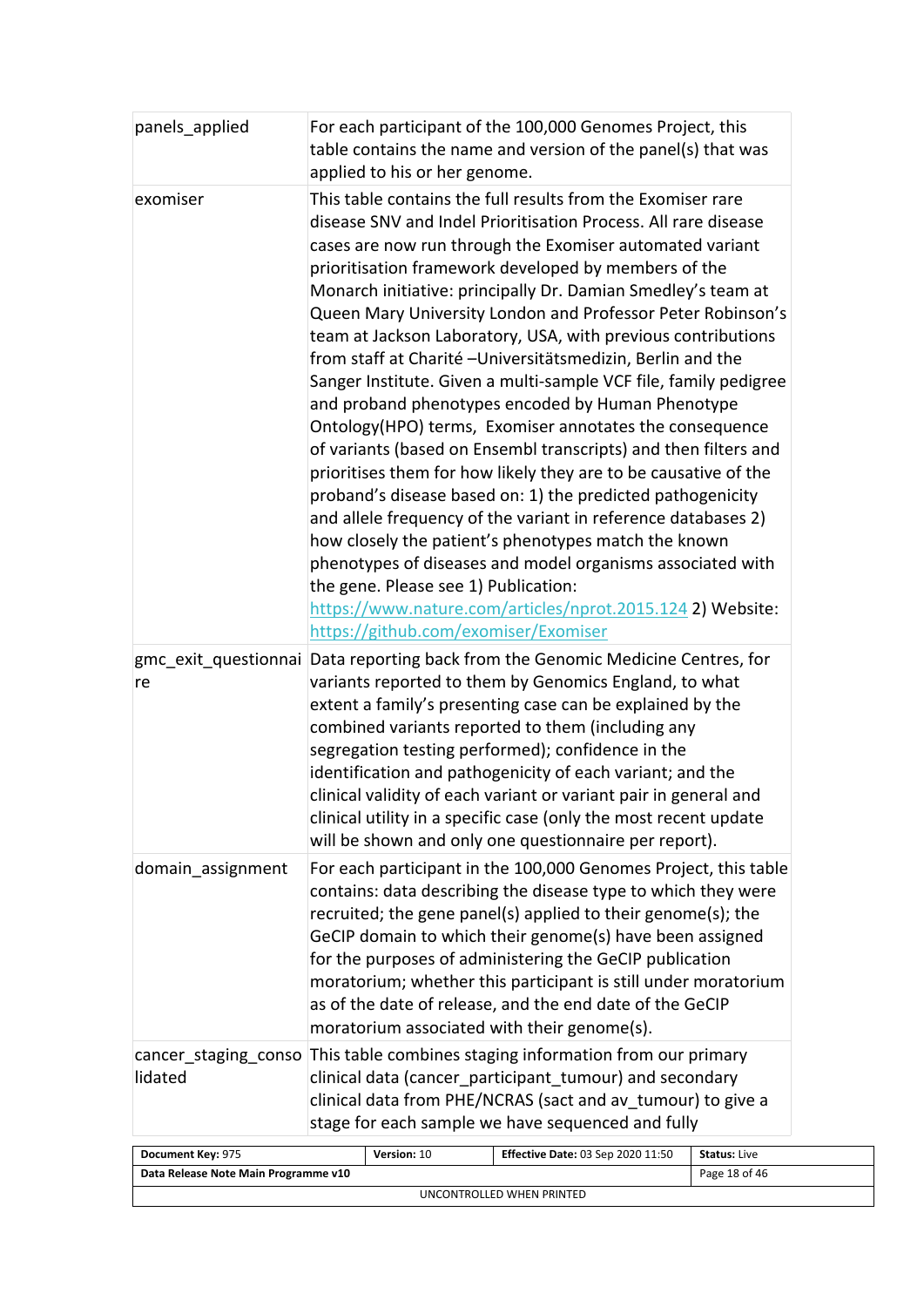|                               | interpreted on our database (cancer analysis). The staging<br>information may be in form of TNM combined, each<br>component or other standards such as AJCC, or Dukes', for<br>example. The genomic data is matched to the clinical data<br>using a disease type (genomic data) and ICD code (clinical<br>data) correspondence dictionary created and validated<br>internally. Also, the clinical stage information must not be<br>further away than one year from the date the sample has been<br>collected. Note that, the column names have been preserved<br>as found in the original datasets they were extracted from,<br>except for tumour_pseudo_id found both in sact and<br>av tumour, where a prefix with the dataset names was added<br>to. Also, for each staging dataset used, when more than one<br>entry for the same patient was available the closest one to the<br>clinical data collection has been kept.<br>Further information on the staging table and it's generation<br>process can be found in the document: Staging data (Cancer) |
|-------------------------------|--------------------------------------------------------------------------------------------------------------------------------------------------------------------------------------------------------------------------------------------------------------------------------------------------------------------------------------------------------------------------------------------------------------------------------------------------------------------------------------------------------------------------------------------------------------------------------------------------------------------------------------------------------------------------------------------------------------------------------------------------------------------------------------------------------------------------------------------------------------------------------------------------------------------------------------------------------------------------------------------------------------------------------------------------------------|
| denovo cohort infor<br>mation | Table with cohort information for all participants included in<br>the de novo variant dataset. Attributes within this table<br>include: participant ID, sex, affection status, family ID, pedigree<br>ID, and the path to each family's multi-sample VCF with<br>flagged DNVs. See <i>De novo</i> variant research dataset for more<br>information.                                                                                                                                                                                                                                                                                                                                                                                                                                                                                                                                                                                                                                                                                                          |
| nts                           | denovo flagged varia Table of all base filter pass variants for all trios within the DNV<br>dataset. This table includes all flags from the DNV annotation<br>pipeline for each variant. See De novo variant research<br>dataset for more information.                                                                                                                                                                                                                                                                                                                                                                                                                                                                                                                                                                                                                                                                                                                                                                                                       |
| Irs sequencing data           | This table includes data describing long-read sequencing of a<br>subset of 100,000 Genomes Project participants and<br>associated output, including paths to raw and BAM files.                                                                                                                                                                                                                                                                                                                                                                                                                                                                                                                                                                                                                                                                                                                                                                                                                                                                              |

#### <span id="page-18-0"></span>**8.4 Rare Diseases**

Rare Disease data are presented at the level of Rare Disease families (families of probands), Rare Disease pedigrees, and participants. Participants are individuals who have consented to be part of the project with the expectation that a sample of their DNA will be obtained and their genome sequenced. Pedigree members are extended members of the proband's family, this includes participants as well a small amounts of deidentified data recorded to allow a full picture of the proband's extended family. This additional information is extracted from the proband's medical record.

All Rare Disease table names are prefixed with "rare\_diseases\_".

| <b>Document Key: 975</b>             | Version: 10 | <b>Effective Date: 03 Sep 2020 11:50</b> | <b>Status:</b> Live |  |  |
|--------------------------------------|-------------|------------------------------------------|---------------------|--|--|
| Data Release Note Main Programme v10 |             | Page 19 of 46                            |                     |  |  |
| UNCONTROLLED WHEN PRINTED            |             |                                          |                     |  |  |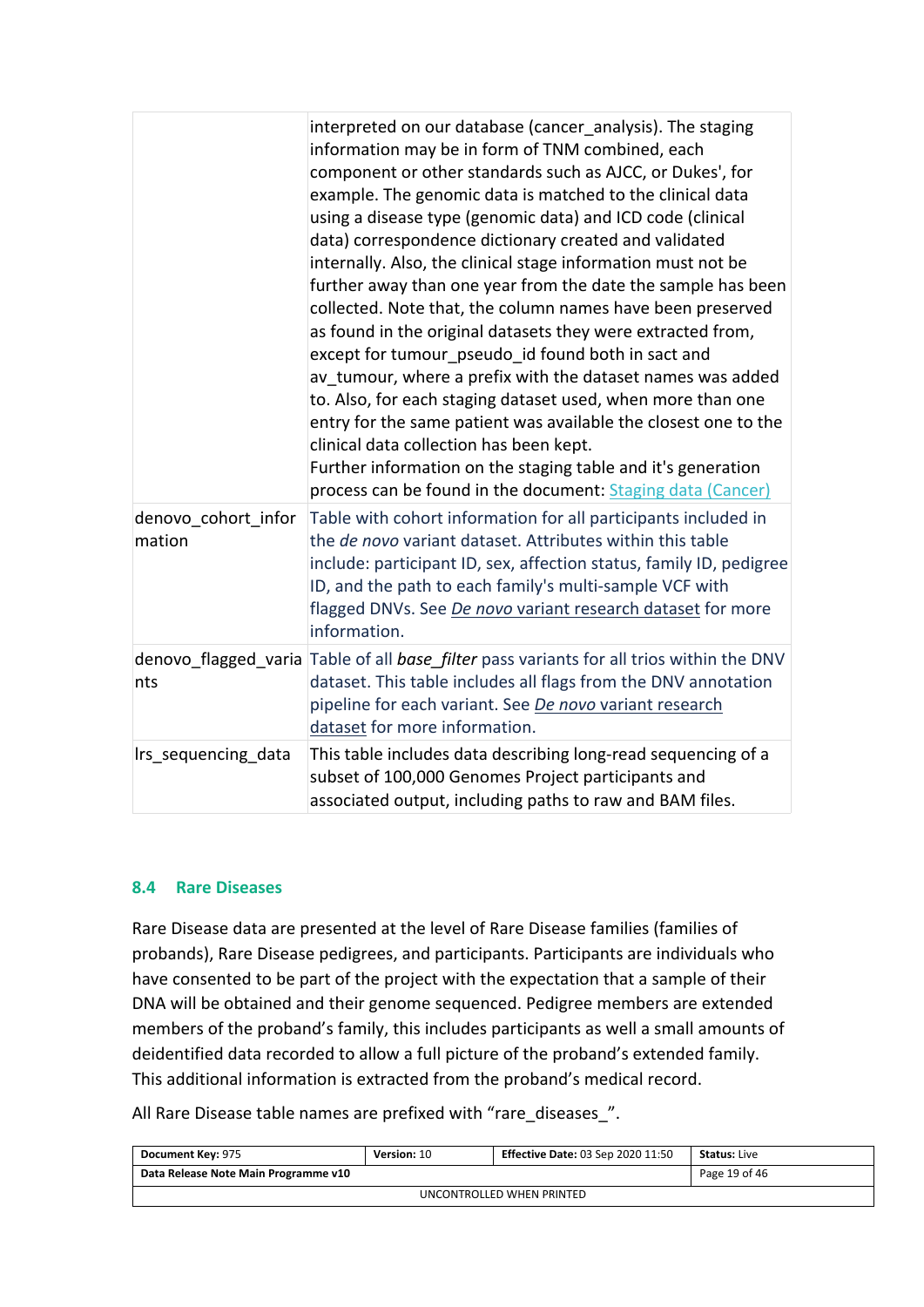Data at the Level of Rare Disease Families:

| Name of Table / Data View | <b>Description</b>                                                                                                                                                                                                                                                                                                                                                                                                                                                             |
|---------------------------|--------------------------------------------------------------------------------------------------------------------------------------------------------------------------------------------------------------------------------------------------------------------------------------------------------------------------------------------------------------------------------------------------------------------------------------------------------------------------------|
| rare diseases family      | Data describing the families of rare disease<br>probands participating in the 100,000 Genomes<br>Project. It includes the family group type, the status<br>of the family's pre-interpretation clinical review and<br>the settings that were chosen for the interpretation<br>pipeline at the clinical review.                                                                                                                                                                  |
| rare diseases pedigree    | Data describing the Rare Disease participants,<br>linking pedigrees to probands and their family<br>members.                                                                                                                                                                                                                                                                                                                                                                   |
|                           | rare diseases pedigree member Data describing the Rare Disease pedigree<br>members, similar to the data about each individual<br>participant in the participant table (common data<br>view, see section 8.2). It may also include additional<br>data, such as the age of onset of predominant<br>clinical features; data on links to other family<br>members; as well as phenotypic data.<br>This table has been deprecated and the SACT<br>tables should now be used instead. |

Data at the Level of Rare Disease Participants.

The data presented in these tables provides information on disease progression and pertinent medical history:

| Name of Table / Data View              | <b>Description</b>     |                                                                                                                                                                                                                                                                                                                                                                                                                                                                                                           |                     |
|----------------------------------------|------------------------|-----------------------------------------------------------------------------------------------------------------------------------------------------------------------------------------------------------------------------------------------------------------------------------------------------------------------------------------------------------------------------------------------------------------------------------------------------------------------------------------------------------|---------------------|
| rare diseases<br>participant disease   | the date of diagnosis. | Data describing the rare disease participants' disease<br>type/subtype assigned to them upon enrolment, and                                                                                                                                                                                                                                                                                                                                                                                               |                     |
| rare diseases<br>participant phenotype |                        | Data describing the Rare Disease participants'<br>phenotypes. For each Rare Disease participant in the<br>100,000 Genomes Project, there are data about<br>whether a phenotypic abnormality as defined by an<br>HPO term is present and what the HPO term is, as well<br>as the age of onset, the severity of manifestation, the<br>spatial pattern in the body and whether it is progressive<br>or not. Please note that these data are only available for<br>a subset of the rare disease participants. |                     |
|                                        |                        |                                                                                                                                                                                                                                                                                                                                                                                                                                                                                                           |                     |
| rare diseases<br>gen measurement       | participants.          | For Rare Disease participants in the 100,000 Genomes<br>Project, this table contains general measurements<br>relevant to the disease, alongside the date that the<br>measurements were taken on. Please note that these<br>data are only available for a subset of the rare disease                                                                                                                                                                                                                       |                     |
| Document Key: 975                      | Version: 10            | <b>Effective Date: 03 Sep 2020 11:50</b>                                                                                                                                                                                                                                                                                                                                                                                                                                                                  | <b>Status: Live</b> |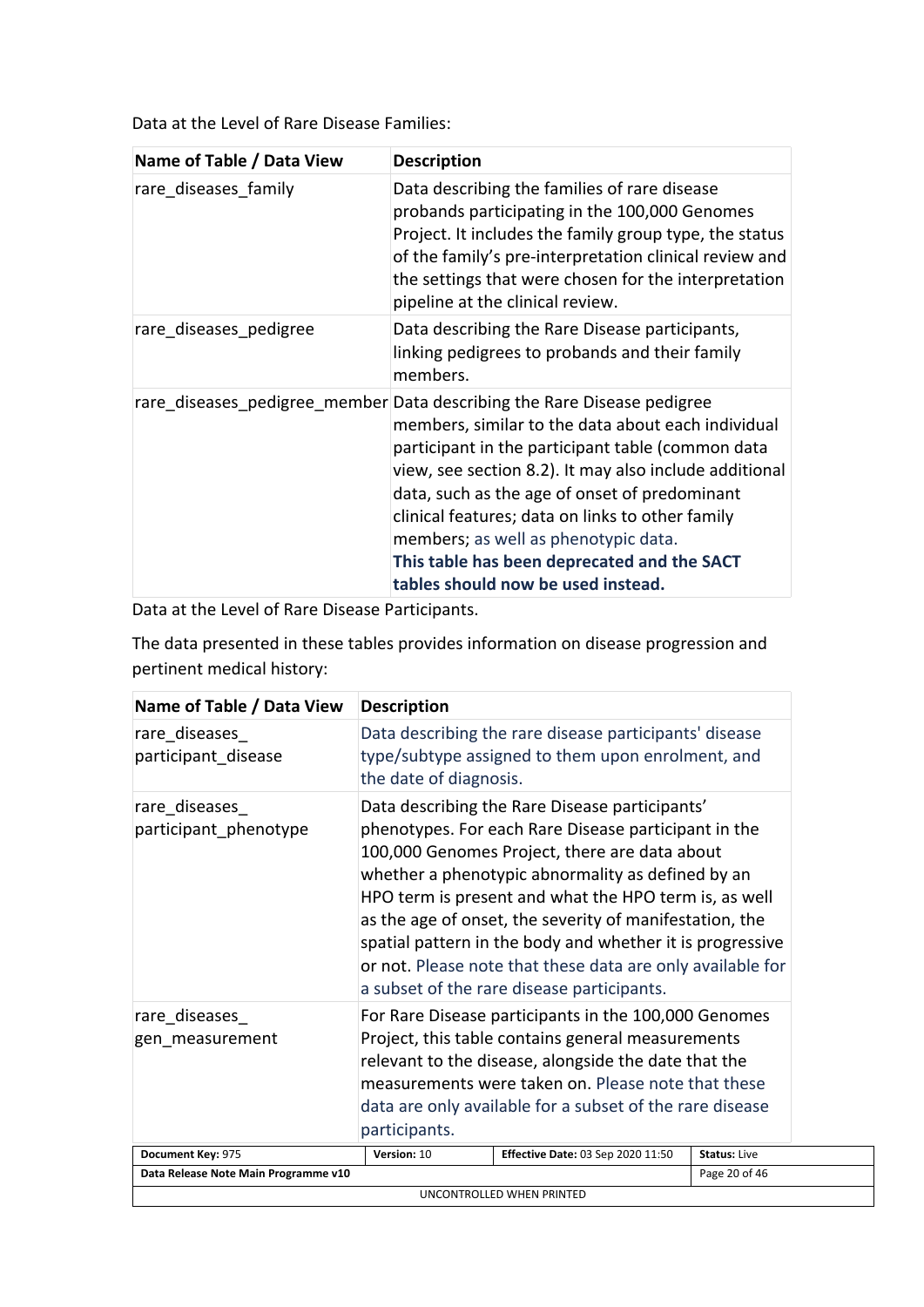| rare_diseases                                             | For Rare Disease participants in the 100,000 Genomes<br>early_childhood_observation Project, this table contains measurements and<br>milestones provided by the GMCs, related to childhood<br>development. Please note that these data are only<br>available for a subset of the rare disease participants.                                                                                                     |
|-----------------------------------------------------------|-----------------------------------------------------------------------------------------------------------------------------------------------------------------------------------------------------------------------------------------------------------------------------------------------------------------------------------------------------------------------------------------------------------------|
| rare diseases imaging                                     | For Rare Disease participants in the 100,000 Genomes<br>Project, this table contains various data and<br>measurements from past scans, alongside the date of<br>the scans. Please note that these data are only available<br>for a subset of the rare disease participants.                                                                                                                                     |
| rare_diseases_<br>invest genetic                          | For a proportion of Rare Disease participants in the<br>100,000 Genomes Project, this table contains<br>information on any genetic tests carried out. Data<br>characterising the genetic investigation is recorded<br>alongside records of the sample tissue source and the<br>type of testing laboratory. Please note that these data<br>are only available for a subset of the rare disease<br>participants.  |
| rare diseases<br>invest genetic test result               | For a proportion of Rare Disease participants in the<br>100,000 Genomes Project, this table contains the results<br>of any genetic tests carried out. Following on from the<br>rare diseases invest genetic table, a summary of the<br>results is presented and contextualised by testing<br>method and scope. Please note that these data are only<br>available for a subset of the rare disease participants. |
| rare_diseases_<br>invest_blood_laboratory_<br>test_report | For a proportion of Rare Disease participants in the<br>100,000 Genomes Project, this table contains the results<br>of any blood tests carried out. Over 400 blood values<br>are recorded alongside type and technique of testing<br>and the status of the participating patient in the care<br>pathway. Please note that these data are only available<br>for a subset of the rare disease participants.       |

#### <span id="page-20-0"></span>**8.5 Cancer**

Cancer data are presented for either the patient level cancer diagnosis or "disease type" or the tumour specific sample details of participants in the Cancer arm of the 100,000 Genomes Project.

Data Relating to Cancer Participants:

| Name of Table / Data View Description |  |
|---------------------------------------|--|
|                                       |  |

| Document Key: 975                    | <b>Version: 10</b> | <b>Effective Date: 03 Sep 2020 11:50</b> | <b>Status:</b> Live |  |
|--------------------------------------|--------------------|------------------------------------------|---------------------|--|
| Data Release Note Main Programme v10 |                    | Page 21 of 46                            |                     |  |
| UNCONTROLLED WHEN PRINTED            |                    |                                          |                     |  |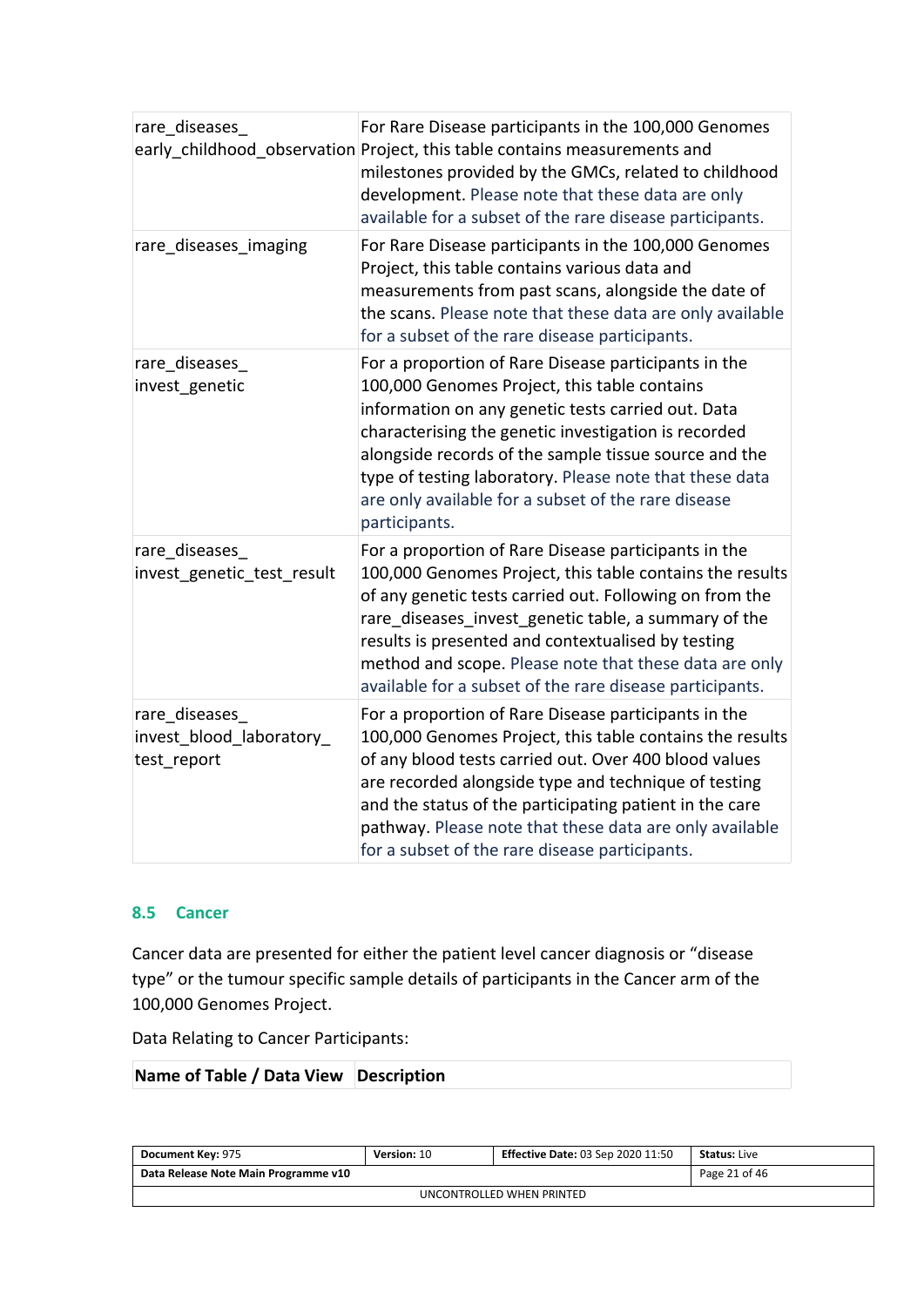| cancer participant disease                    | For each cancer participant in the 100,000 Genomes<br>Project, this table includes data about their cancer<br>disease type and subtype.                                                                                                                                              |
|-----------------------------------------------|--------------------------------------------------------------------------------------------------------------------------------------------------------------------------------------------------------------------------------------------------------------------------------------|
| cancer_participant_tumour                     | For each cancer participant's tumour in the 100,000<br>Genomes Project, this table contains data that<br>characterises the tumour, e.g. staging and grading;<br>morphology and location; recurrence at time of<br>enrolment; and the basis of diagnosis.                             |
| cancer_participant_tumour_<br>metastatic_site | For each cancer participant in the 100,000 Genomes<br>Project, this table contains the site of their metastatic<br>disease in the body (if applicable) at diagnosis.                                                                                                                 |
| cancer_care_plan                              | For a proportion of cancer participants in the 100,000<br>Genomes Project, this table contains information from<br>their NHS cancer care plan on their treatment and care<br>intent, in particular outcomes of MDT meetings and<br>coded connected data (e.g. diagnoses from scans). |
| cancer_surgery                                | For a proportion of cancer participants in the 100,000<br>Genomes Project, this table contains details of what<br>surgical procedures were had, as well as the specific<br>location of the intervention.                                                                             |
| cancer_risk_factor_general                    | For a proportion of cancer participants in the 100,000<br>Genomes Project, this table contains data on general<br>cancer risk factors, namely smoking status, height,<br>weight and alcohol consumption. This table was<br>compiled with input from GeCIP members.                   |
| cancer_risk_factor_<br>cancer_specific        | For a proportion of cancer participants in the 100,000<br>Genomes Project, this table contains data on specific risk<br>factors related to particular cancer types. This table was<br>compiled with input from GeCIP members.                                                        |
| cancer_invest_imaging                         | For a proportion of cancer participants in the 100,000<br>Genomes Project, this table contains: coded data on<br>imaging investigations characterising the scan, its<br>modality, anatomical site and outcome; as well as the<br>outcome of the imaging report in free text form.    |

Data derived from or relating to tumour samples:

| Name of Table / Data View            |             | <b>Description</b>                                                                                                                                                                                      |                     |
|--------------------------------------|-------------|---------------------------------------------------------------------------------------------------------------------------------------------------------------------------------------------------------|---------------------|
| cancer invest sample<br>pathology    |             | For a subset of cancer participants in the<br>100,000 Genomes Project, this table<br>contains full pathology reports and other<br>related data on and from their tumour<br>samples around diagnosis and |                     |
| Document Key: 975                    | Version: 10 | <b>Effective Date: 03 Sep 2020 11:50</b>                                                                                                                                                                | <b>Status: Live</b> |
| Data Release Note Main Programme v10 |             |                                                                                                                                                                                                         | Page 22 of 46       |

UNCONTROLLED WHEN PRINTED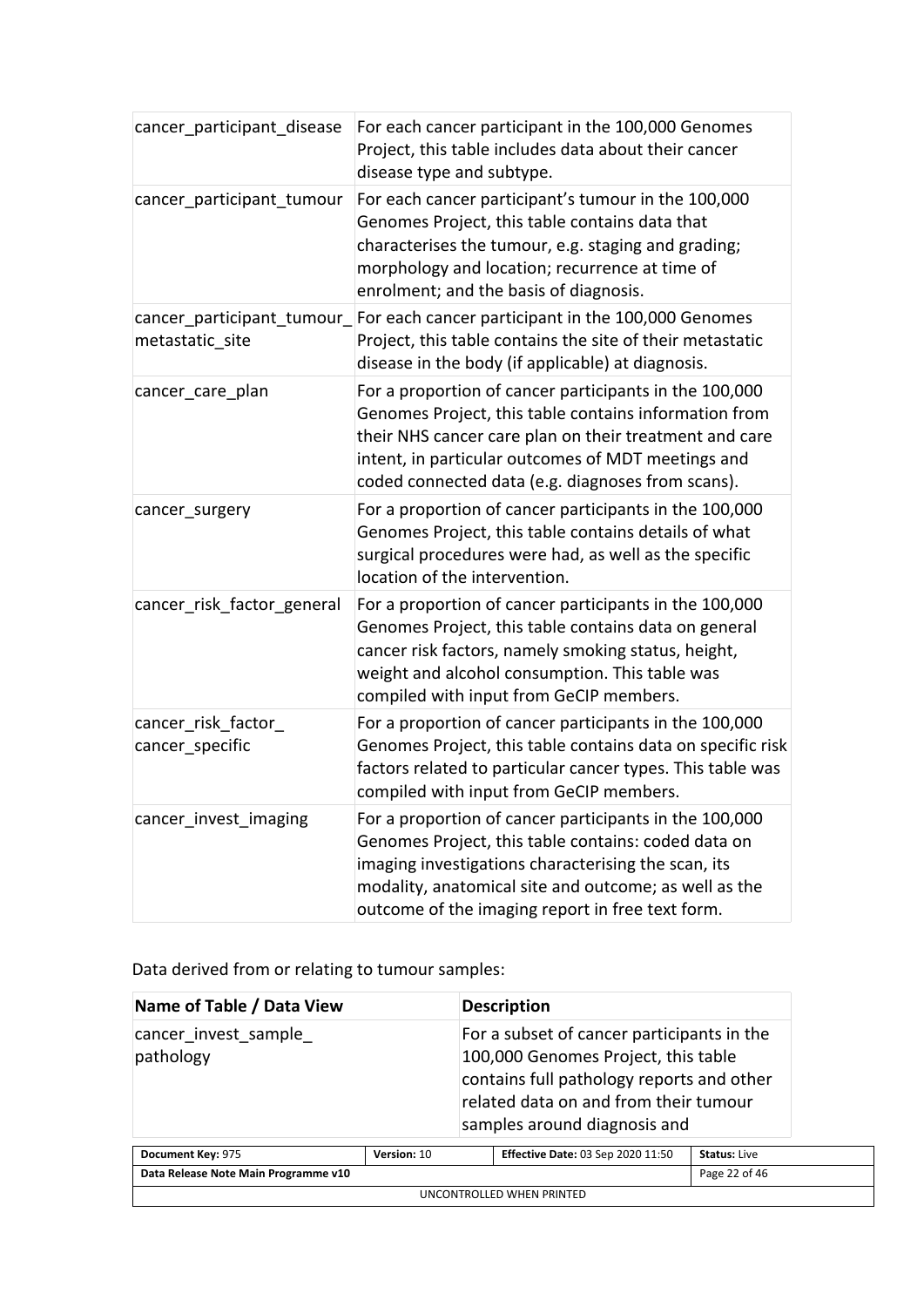|                                                                             | characterisation of the cancer. Please note<br>that much of this information is also found<br>in the clinic sample and<br>cancer_participant_tumour tables.                                                                                                                                    |
|-----------------------------------------------------------------------------|------------------------------------------------------------------------------------------------------------------------------------------------------------------------------------------------------------------------------------------------------------------------------------------------|
| cancer specific<br>pathology                                                | For a subset of tumours from cancer<br>participants in the 100,000 Genomes<br>Project, this table contains pathology data<br>specific to that participant's cancer type.<br>This may provide additional data to the<br>cancer invest sample pathology and<br>cancer participant tumour tables. |
| cancer_systemic_<br>anti cancer therapy                                     | For a subset of tumours from cancer<br>participants in the 100,000 Genomes<br>Project, this table contains details the<br>regimen and intent of the patients'<br>chemotherapy.                                                                                                                 |
| cancer_invest_circulating_tumour_marker For a subset of tumours from cancer | participants in the 100,000 Genomes<br>Project, this table contains biomarker<br>measurements specific to particular cancer<br>types.                                                                                                                                                          |

#### <span id="page-22-0"></span>**8.6 Secondary Data**

Secondary data tables are the corpus of curated data we receive from national data warehouses for all eligible participants not belonging in a data restricting cohort and not registered in Northern Ireland, Wales or Scotland. They are mostly longitudinal in nature and agnostic to the recruited disease. Data at the point of release captures all activity contained in the period covered within each of the datasets up to the latest quarter published by NHSD and end of calendar year for PHE/NCRAS.

#### <span id="page-22-1"></span>8.6.1 NHSD

- HES: Hospital Episode Statistics containing details of all commissioned activity during admissions, outpatient appointments and A&E attendances.
- DID: Metadata (demographics, modalities, ordering entity and dates) on diagnostic imaging tests collated from local radiology information systems.
- PROMS: Patient Reported Outcome Measures report health gain in patients undergoing major surgical operations based on responses to questionnaire pre and post procedure.

| Document Key: 975                    | <b>Version: 10</b> | <b>Effective Date: 03 Sep 2020 11:50</b> | <b>Status:</b> Live |  |
|--------------------------------------|--------------------|------------------------------------------|---------------------|--|
| Data Release Note Main Programme v10 |                    | Page 23 of 46                            |                     |  |
| UNCONTROLLED WHEN PRINTED            |                    |                                          |                     |  |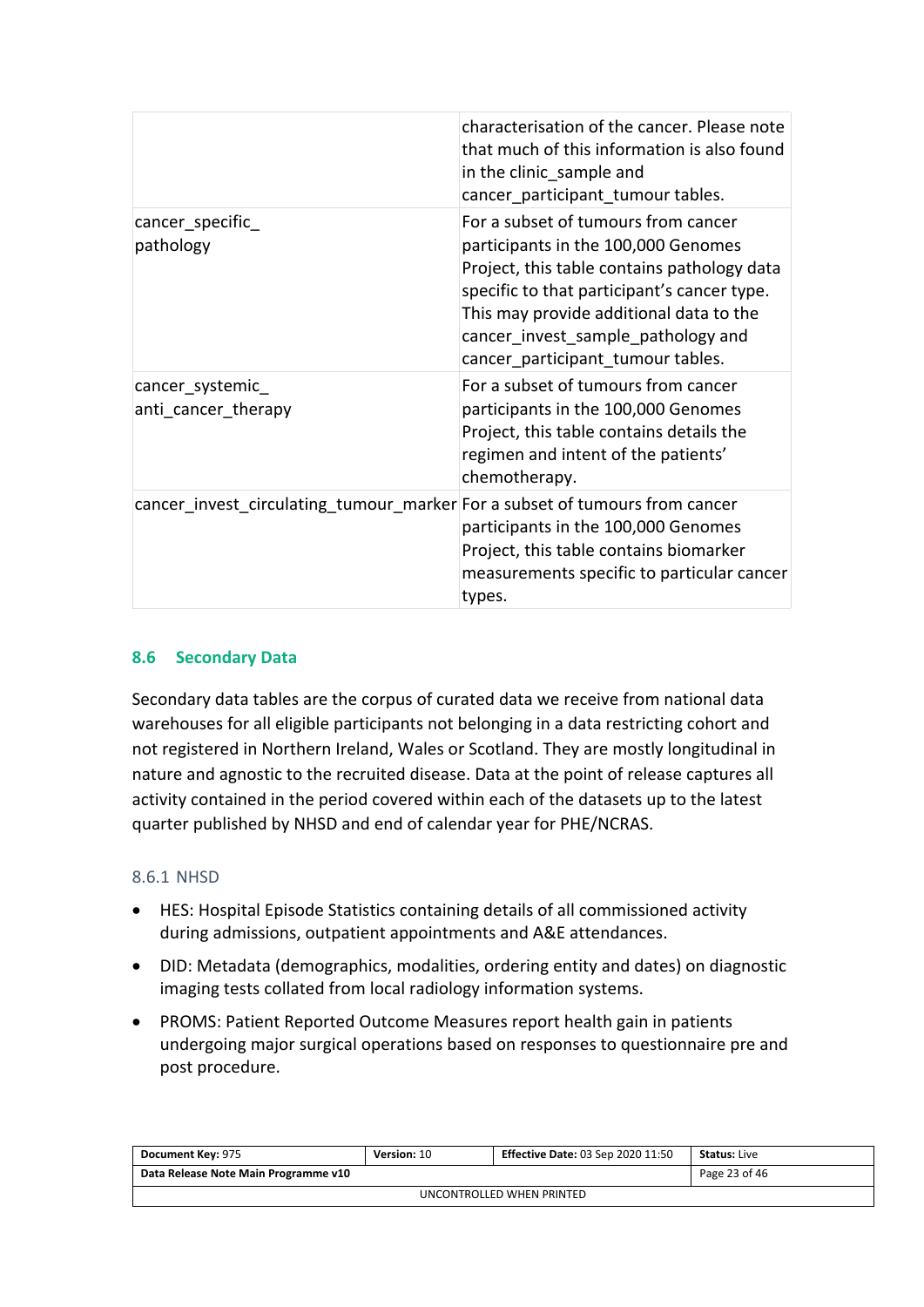- MHMDS: Data on patients receiving care in NHS specialist mental health services. Reporting care period for this dataset is up to March '14. Will be replaced in the future with MHSDS.
- MHLDDS: Data on patients receiving care in NHS specialist mental health services. Reporting care period for this dataset us from March '14 to Dec '15. Will be replaced in the future with MHSDS.
- ONS/CEN: Office of National Statistics registry data for cancer registrations and deaths inside and outside hospitals. Issue of death certificates and cancer network registrations are a requirement for an entry to these manifests.

| <b>Table Name</b> | <b>Description</b>                                                                                                                                                   |
|-------------------|----------------------------------------------------------------------------------------------------------------------------------------------------------------------|
| hes apc           | Historic records of admissions into secondary care of GeL main<br>programme participants.                                                                            |
| hes_cc            | Historic records of admissions into critical care of GeL main<br>programme participants.                                                                             |
| hes op            | Historic records of outpatient attendances of GeL main<br>programme participants.                                                                                    |
| hes_ae            | Historic records of A&E attendances of GeL main programme<br>participants.                                                                                           |
| did               | Historic diagnostic Imaging records of GeL main program<br>participants.                                                                                             |
| did bridge        | Linking file of participants to DID submissions.                                                                                                                     |
| proms             | Questionnaire responses pre and post four operations: hip<br>replacement, knee replacement, varicose vein and groin hernia<br>surgery.                               |
| mhmd v4 record    | Historic records of MH related admissions of GeL main<br>programme participants. One record per spell per patient in a<br>provider.                                  |
| mhmd v4 event     | Historic records of MH related admissions of GeL main<br>programme participants. Episode and event tables link to the<br>records table via spell id.                 |
|                   | mhmd v4 episode Historic records of MH related admissions of GeL main<br>programme participants. Episode and event tables link to the<br>records table via spell id. |
| mhldds record     | Historic records of MH related admissions of GeL main<br>programme participants. One record per spell per patient in a<br>provider.                                  |
| mhldds event      | Historic records of MH related admissions of GeL main<br>programme participants. Episode and event table link to the<br>records table via mhm mhmds spell id.        |

| <b>Document Key: 975</b>             | <b>Version: 10</b> | <b>Effective Date: 03 Sep 2020 11:50</b> | <b>Status:</b> Live |  |  |
|--------------------------------------|--------------------|------------------------------------------|---------------------|--|--|
| Data Release Note Main Programme v10 |                    | Page 24 of 46                            |                     |  |  |
| UNCONTROLLED WHEN PRINTED            |                    |                                          |                     |  |  |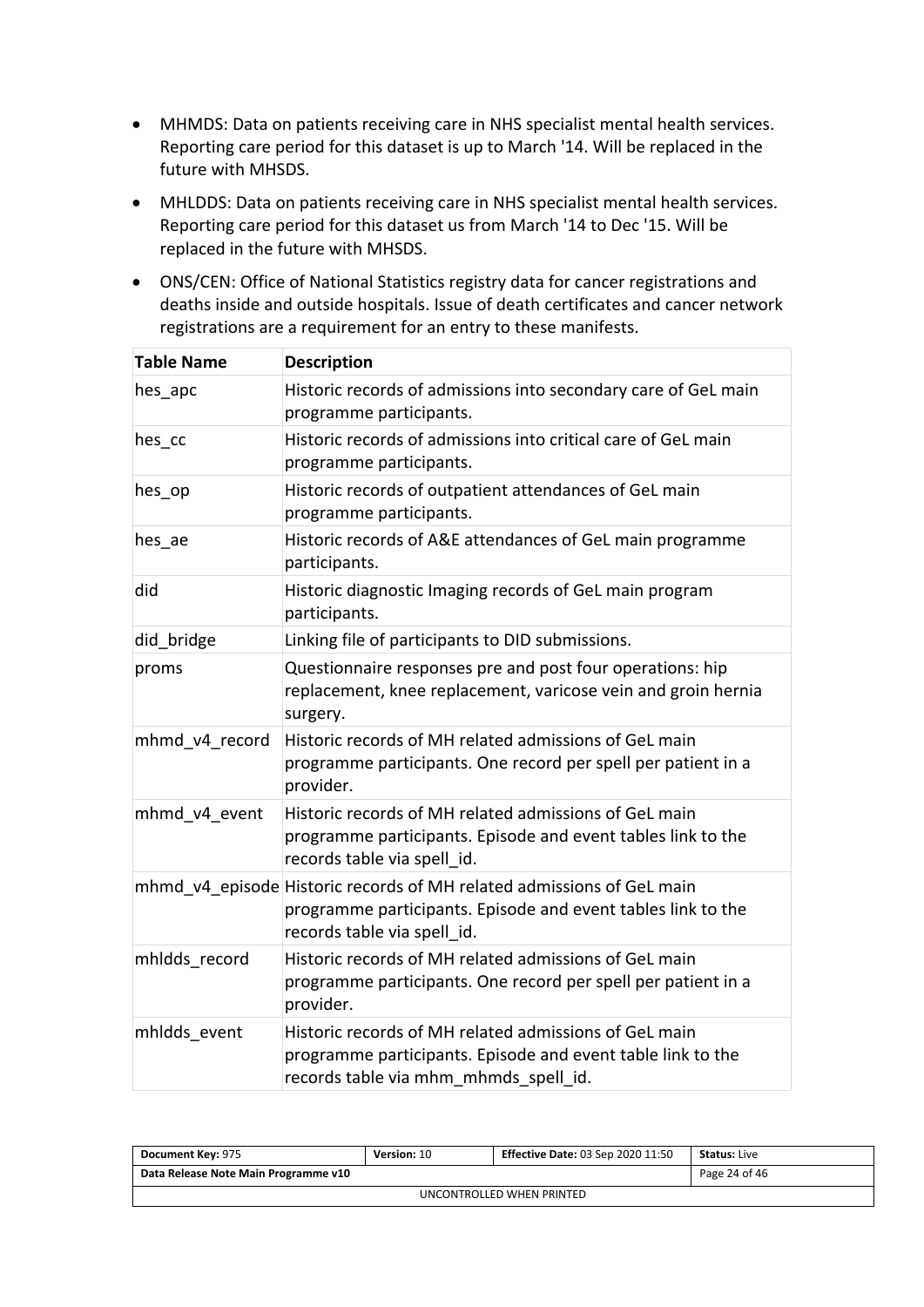| mhldds episode | Historic records of MH related admissions of GeL main<br>programme participants. Episode and event tables link to the<br>records table via mhm mhmds spell id.                                                                                                                                                                                                                                         |
|----------------|--------------------------------------------------------------------------------------------------------------------------------------------------------------------------------------------------------------------------------------------------------------------------------------------------------------------------------------------------------------------------------------------------------|
| mh bridge      | Linking file of participants to MHMD records and the three<br>interlinking tables (spells).                                                                                                                                                                                                                                                                                                            |
| cen            | Cohort Event Notification for GeL main programme participants.<br>Captured events are death and cancer registrations. Death events<br>are associated with date and references to the death register<br>district and number are included. Cancer events are associated<br>with date of cancer registration, reference number and basic<br>cancer type characteristics - site, morphology and behaviour. |
| ons            | Office of National Statistics - death registration and cause of death<br>reports for the GeL main programme participants. This table has<br>been truncated to contain date of death and cause of death<br>details only.                                                                                                                                                                                |

#### **PHE/NCRAS**

Available for patients diagnosed with Cancer (ICD10 C00-97, D00-48) from 1 January 1995 - 31 December 2017

This dataset brings together data from more than 500 local and regional datasets to build a picture of an individual's treatment from diagnosis. **Please note that pseudo\_tumour\_ids in AV tables and in SACT are assigned to participants by NCRAS and do not link to the tumour\_ids assigned by GeL for sequencing and clinical data. Whilst (particularly in the case of single tumour) this may refer to the same cancer, caution should be applied prior to any analysis.**

| <b>Table Name</b> | <b>Description</b>                                                                                                                                                                                                                                                                                                                           |
|-------------------|----------------------------------------------------------------------------------------------------------------------------------------------------------------------------------------------------------------------------------------------------------------------------------------------------------------------------------------------|
| av patient        | Patient information - demographics and death details.                                                                                                                                                                                                                                                                                        |
| av tumour         | Tumour catalogue and characterisation for all patients with<br>registerable tumour. Table's <pseudo id="" tumour=""> is used to link<br/>treatment tables also available in NCRAS. One row per tumour (av*<br/>table specific pseudo tumour id), per participant at the point of<br/>registration of that cancer/tumour with NCRAS.</pseudo> |
| av treatment      | Tumour linked catalogue of treatments and sites that provided them<br>for all patients with registerable tumour.                                                                                                                                                                                                                             |
| av imd            | The Income Deprivation Domain (IMD table) measures the proportion<br>of the population experiencing deprivation relating to low income.<br>The definition of low income used includes both those people that<br>are out-of-work and those that are in work but who have low<br>earnings.                                                     |

| Document Key: 975                    | <b>Version: 10</b> | <b>Effective Date: 03 Sep 2020 11:50</b> | <b>Status: Live</b> |  |  |
|--------------------------------------|--------------------|------------------------------------------|---------------------|--|--|
| Data Release Note Main Programme v10 |                    |                                          | Page 25 of 46       |  |  |
| UNCONTROLLED WHEN PRINTED            |                    |                                          |                     |  |  |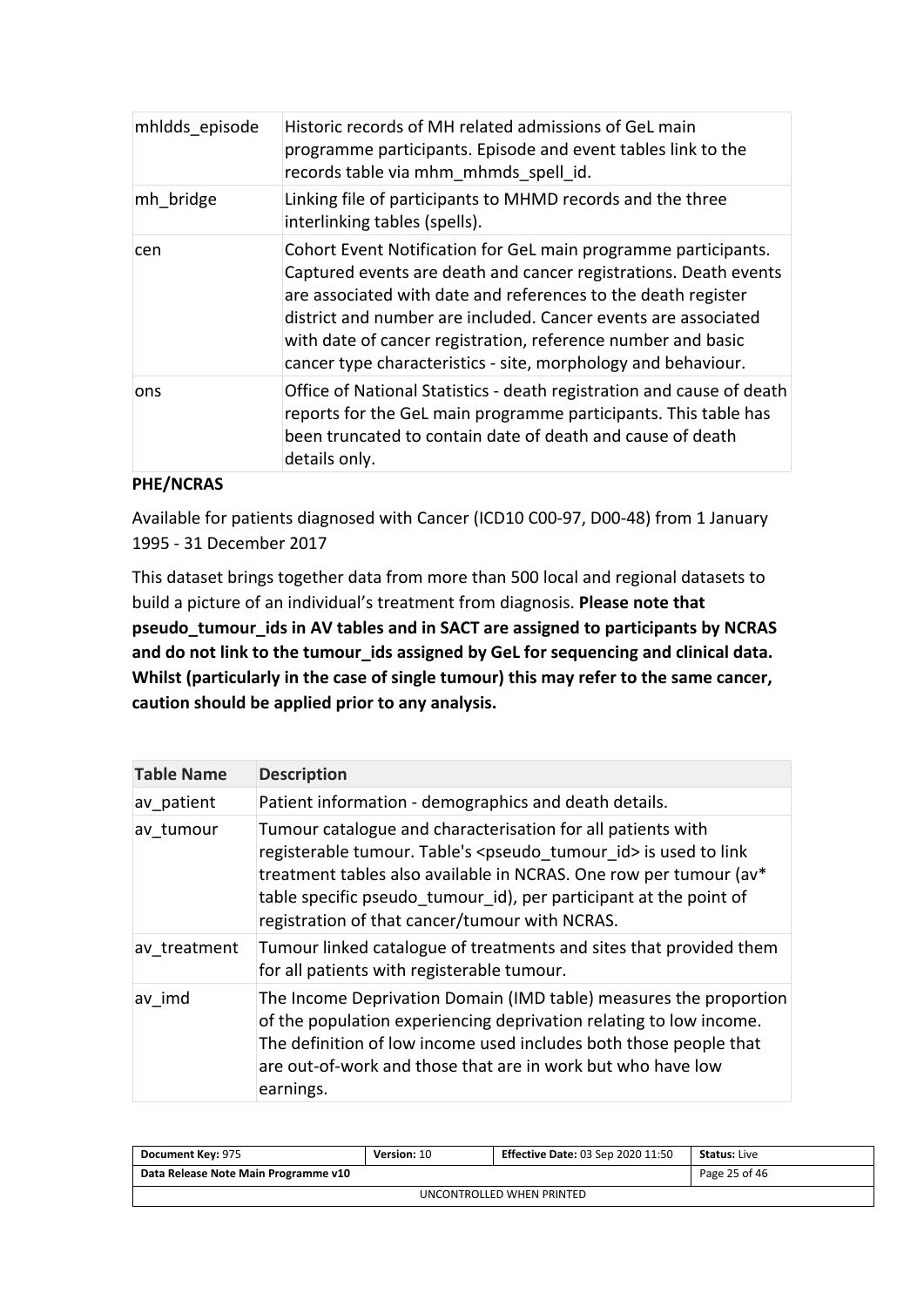| <b>Table Name</b> | <b>Description</b>                                                                                                                                                                                                                                                                                                                                                                                                                                                                                                                                                                                                                                                                                                                                                  |
|-------------------|---------------------------------------------------------------------------------------------------------------------------------------------------------------------------------------------------------------------------------------------------------------------------------------------------------------------------------------------------------------------------------------------------------------------------------------------------------------------------------------------------------------------------------------------------------------------------------------------------------------------------------------------------------------------------------------------------------------------------------------------------------------------|
| av rtd            | Routes to Diagnosis: cancer registration data are combined with<br>Administrative Hospital Episode Statistics data, Cancer Waiting Times<br>data and data from the cancer screening programmes. Using these<br>datasets cancers registered in England which were diagnosed in 2006<br>to 2016 are categorised into one of eight Routes to Diagnosis. The<br>methodology is described in detail in the British Journal of Cancer<br>article 'Routes to Diagnosis for cancer - Determining the patient<br>journey using multiple routine datasets'.                                                                                                                                                                                                                   |
| cwt               | The National Cancer Waiting Times Monitoring Data Set supports the<br>continued management and monitoring of waiting times                                                                                                                                                                                                                                                                                                                                                                                                                                                                                                                                                                                                                                          |
| sact              | Systemic Anti-Cancer Therapy (chemotherapy detail) data for cancer<br>participants from PHE covering regimens between 03/2015 and<br>12/2017. One row per chemotherapy cycle, per tumour (SACT-<br>specific pseudo tumour id), per participant.                                                                                                                                                                                                                                                                                                                                                                                                                                                                                                                     |
| rtds              | The Radiotherapy Data Set (RTDS) standard (SCCI0111) is an existing<br>standard that has required all NHS Acute Trust providers of<br>radiotherapy services in England to collect and submit standardised<br>data monthly against a nationally defined data set since 2009. The<br>purpose of the standard is to collect consistent and comparable data<br>across all NHS Acute Trust providers of radiotherapy services in<br>England in order to provide intelligence for service planning,<br>commissioning, clinical practice and research and the operational<br>provision of radiotherapy services across England.<br>Data is available from 01/04/2009. The data is linked at a patient level<br>and can be linked to the latest available av patient table. |
| ncras did         | The Diagnostic Imaging Dataset (DID) is a central collection of<br>detailed information about diagnostic imaging tests carried out on<br>NHS patients, extracted from local radiology information systems and<br>submitted monthly. The DID captures information about referral<br>source, details of the test (type of test and body site), demographic<br>information such as GP registered practice, patient postcode,<br>ethnicity, gender and date of birth, plus data items about different<br>events (date of imaging request, date of imaging, date of reporting,<br>which allows calculation of time intervals.<br>Data is available for patients diagnosed between 1 January 2013 and<br>31 December 2015.                                                |
| lucada 2013       | The National Lung Cancer Audit (LUCADA) looks at the care delivered<br>during referral, diagnosis, treatment and outcomes for people<br>diagnosed with lung cancer and mesothelioma. The data items in the<br>LUCADA dataset have been compiled to meet the requirements of<br>audit, and are not to be confused with the data items identified as<br>Lung Cancer in the National Cancer dataset. The audit focuses on                                                                                                                                                                                                                                                                                                                                              |

| <b>Document Key: 975</b>             | <b>Version: 10</b> | <b>Effective Date: 03 Sep 2020 11:50</b> | <b>Status:</b> Live |  |  |
|--------------------------------------|--------------------|------------------------------------------|---------------------|--|--|
| Data Release Note Main Programme v10 |                    |                                          | Page 26 of 46       |  |  |
| UNCONTROLLED WHEN PRINTED            |                    |                                          |                     |  |  |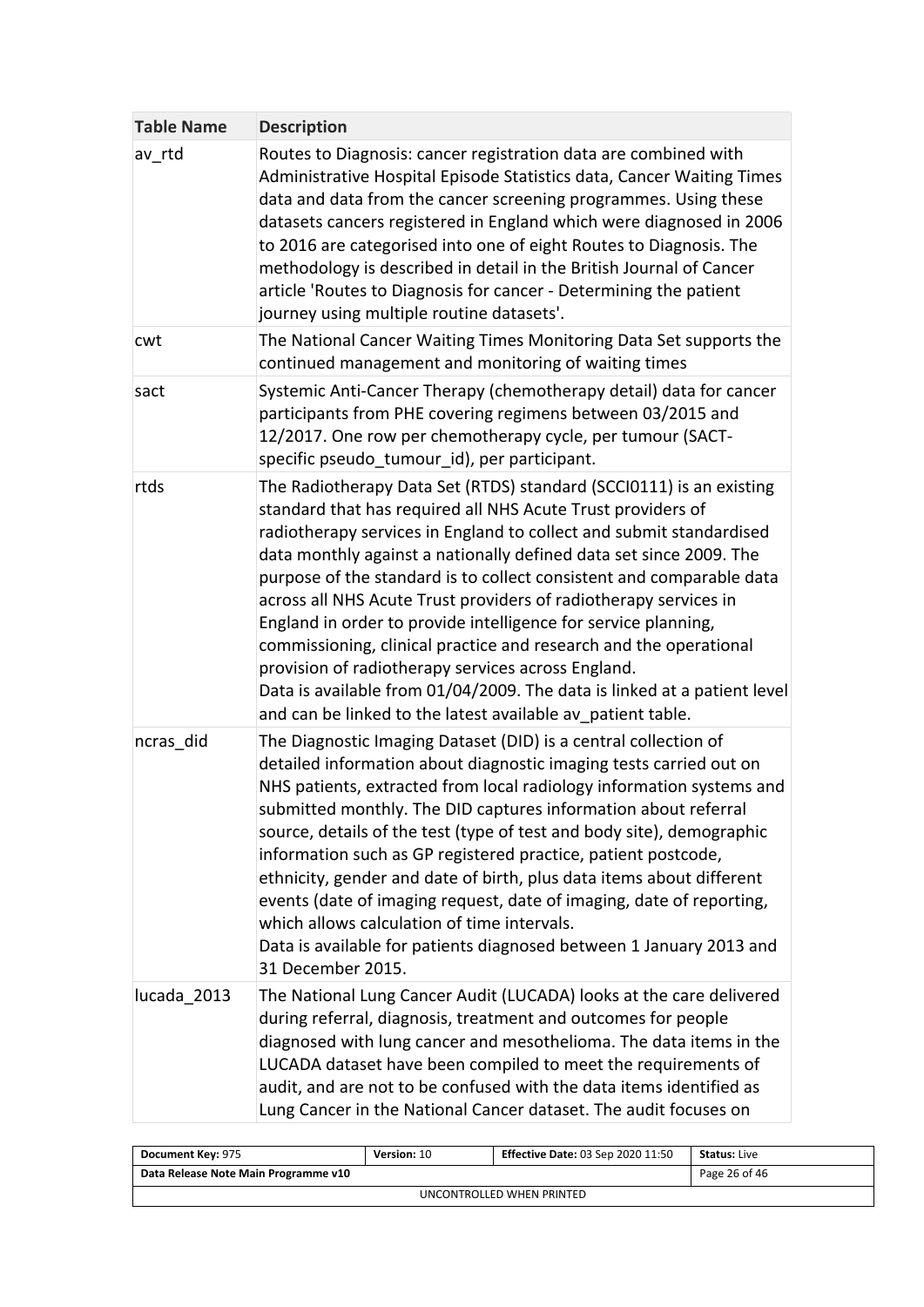| <b>Table Name</b> | <b>Description</b>                                                                                                                                                                                                                                                                                                                  |
|-------------------|-------------------------------------------------------------------------------------------------------------------------------------------------------------------------------------------------------------------------------------------------------------------------------------------------------------------------------------|
|                   | measuring the care given to lung cancer patients from diagnosis to<br>the primary treatment package, assessing against standards and<br>bringing about necessary improvements. The project supports the<br>Calman Hine recommendations, the National Cancer Plan and other<br>national guidance (e.g. NICE guidance) as it emerges. |
| lucada 2014       | As above. Different schema to lucada 2013.                                                                                                                                                                                                                                                                                          |
|                   | sact_uncurated This table extracts chemotherapy (SACT) information for cancer<br>participants in the 100,000 genomes project from unlinked and<br>unprocessed PHE/NCRAS chemotherapy data from 2008 until June<br>2020. Please refer to background and use caveats in the quality notes<br>section of this release note.            |

|                | Longitudinal Secondary Datasets - Period coverage |      |      |      |      |      | Source       | Dataset        | Start      | End        |
|----------------|---------------------------------------------------|------|------|------|------|------|--------------|----------------|------------|------------|
|                |                                                   |      |      |      |      |      | NCRAS        | av_tumour      | 1985-01-01 | 2018-12-31 |
| did            |                                                   |      |      |      |      |      | <b>NCRAS</b> | av_treatment   | 1985-02-08 | 2020-02-14 |
| op             |                                                   |      |      |      |      |      | NCRAS        | rtds           | 2009-04-01 | 2020-01-30 |
|                |                                                   |      |      |      |      |      | NCRAS        | sact           | 2014-07-01 | 2019-11-30 |
| apc            |                                                   |      |      |      |      |      | NCRAS        | sact_uncurated | 2016-10-02 | 2020-06-29 |
| sact_uncurated |                                                   |      |      |      |      |      | NHSD         | apc            | 1995-01-01 | 2020-03-31 |
| sact           |                                                   |      |      |      |      |      | NHSD         | op             | 2003-01-01 | 2020-03-31 |
|                |                                                   |      |      |      |      |      | NHSD         | did            | 2000-05-19 | 2020-02-29 |
| rtds           |                                                   |      |      |      |      |      | NHSD         | ons            | 1995-09-14 | 2020-06-01 |
| av_treatment   |                                                   |      |      |      |      |      |              |                |            |            |
| av_tumour      |                                                   |      |      |      |      |      |              |                |            |            |
| 1985           | 1990<br>1995                                      | 2000 | 2005 | 2010 | 2015 | 2020 |              |                |            |            |
|                |                                                   |      |      |      |      |      |              |                |            |            |
|                |                                                   |      |      |      |      |      |              |                |            |            |

#### **Activity Period Coverage for the longitudinal secondary data tables**

#### <span id="page-26-0"></span>**8.7 Genomics England Data Resources**

Genomics England Data Resources are available in the following locations:

From the Inuvika Desktop:

~/gel\_data\_resources/

From the High Performace Compute (HPC) cluster:

/gel\_data\_resources/

The data resources available here are:

**Tiering data for rare disease:** Tiering data are available for rare disease participants who have been through the Genomics England interpretation platform. These data provide information on the pathogenicity of variants that have been identified in the

| <b>Document Key: 975</b>             | Version: 10 | <b>Effective Date: 03 Sep 2020 11:50</b> | <b>Status:</b> Live |  |  |
|--------------------------------------|-------------|------------------------------------------|---------------------|--|--|
| Data Release Note Main Programme v10 |             | Page 27 of 46                            |                     |  |  |
| UNCONTROLLED WHEN PRINTED            |             |                                          |                     |  |  |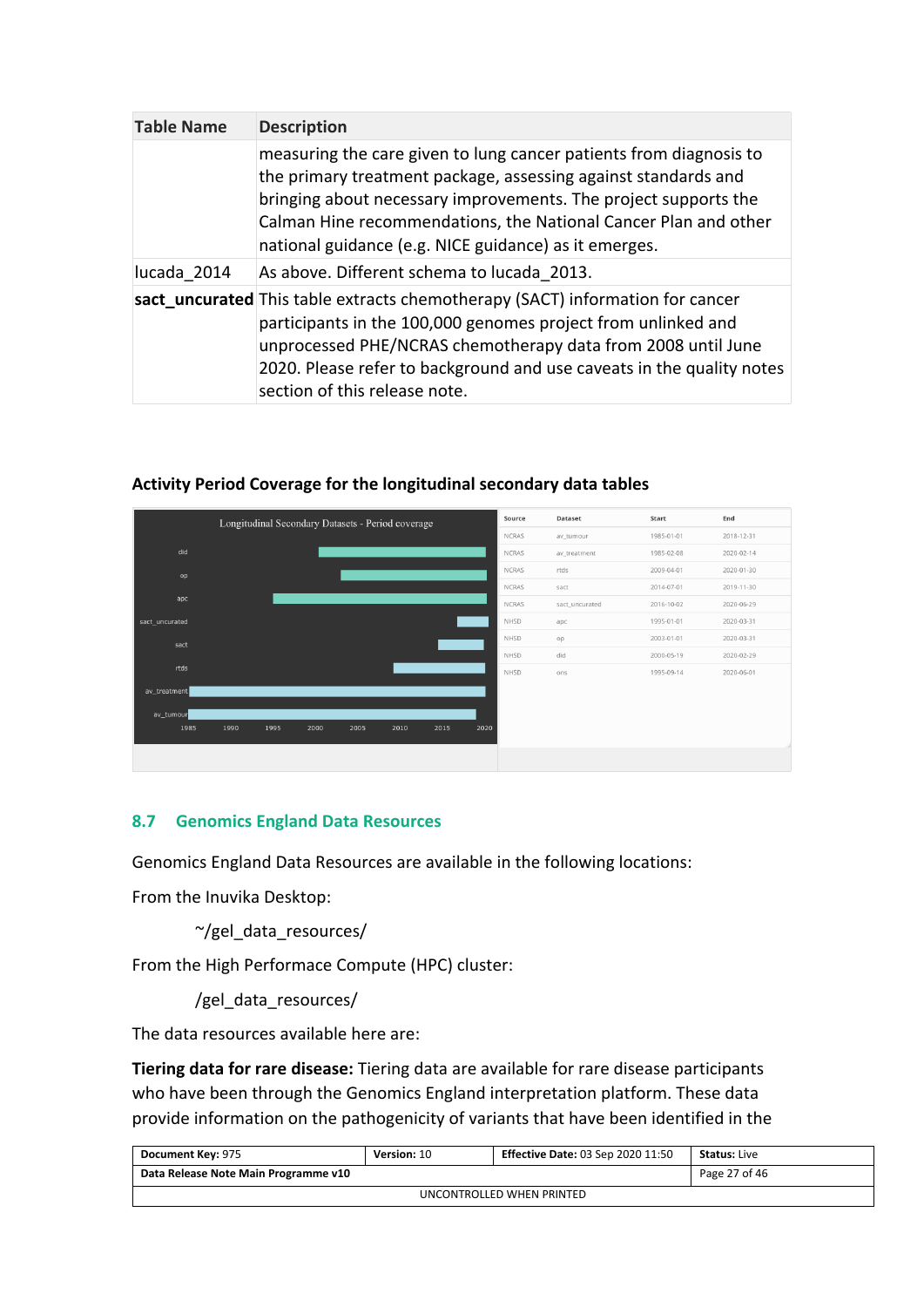proband's genome. Tiering data for rare disease probands can also be found in the designated LabKey table outlined above.

**GMC exit questionnaires for rare disease:** Outcomes questionnaire for interpreted genomes generated by Genomics England and Clinical Interpretation Providers.

**Interpretation request data for rare disease:** The following information can be found within the interpretation request JSON file: Family Pedigree and Other Family History, Analysis Panels & versions, Specific Disorder, Tiered Variants and Tiering version, HPO terms, Workspace (NHS GMC or LDP site code), Gene Panel Coverage, Disease Penetrance, Variant Classification.

**Tiering, structural, and copy-number variant reports for Cancer:** Annotated in JSON format. The file paths are available in the Quick View titled cancer analysis.

#### **Aggregated gVCF dataset (aggV2):**

This is a set of multi-sample VCF files containing germline genomic data from 78,195 participants – termed the "aggV2" – from Main Programme Data Release v10. This is an increase of genomic data of ~20,000 participant compared to our original aggregated data set ("aggV1"). The file contains germline samples from both the rare disease and the cancer programs including only genomes aligned to the Homo Sapiens NCBI GRCh38 assembly with decoys. All included samples have passed a set of basic QC metrics:

- Sample Contamination (freemix) < 0.03
- Ratio of SNV Het-to-Hom calls  $<$  3
- Total Number of SNVs Between 3.2M-4.7M
- Array Concordance > 90%
- Median Fragment Size > 250bp
- Excess of Chimeric Reads < 5%
- Percentage of Mapper Reads > 60%
- Percentage of AT Dropout  $< 10\%$

These QC metrics are provided in the LabKey table aggregate gvcf sample stats. See also:<https://cnfl.extge.co.uk/display/GERE/Sample+QC>

The aggregated dataset is split into 1,371 genomic regions or 'chunks' by physical position, to process the aggregation in parallel and to ensure that the resulting output files are not too large. No variant (= site) QC filters were applied in the dataset, but the VCF filter was set to PASS for variants which passed the following parameters:

- Missingness (fully missing genotypes with DP=0) ≤ 5%
- Coverage (Median Depth) ≥ 10X

| Document Key: 975                    | <b>Version: 10</b> | <b>Effective Date: 03 Sep 2020 11:50</b> | <b>Status:</b> Live |  |
|--------------------------------------|--------------------|------------------------------------------|---------------------|--|
| Data Release Note Main Programme v10 |                    |                                          | Page 28 of 46       |  |
| UNCONTROLLED WHEN PRINTED            |                    |                                          |                     |  |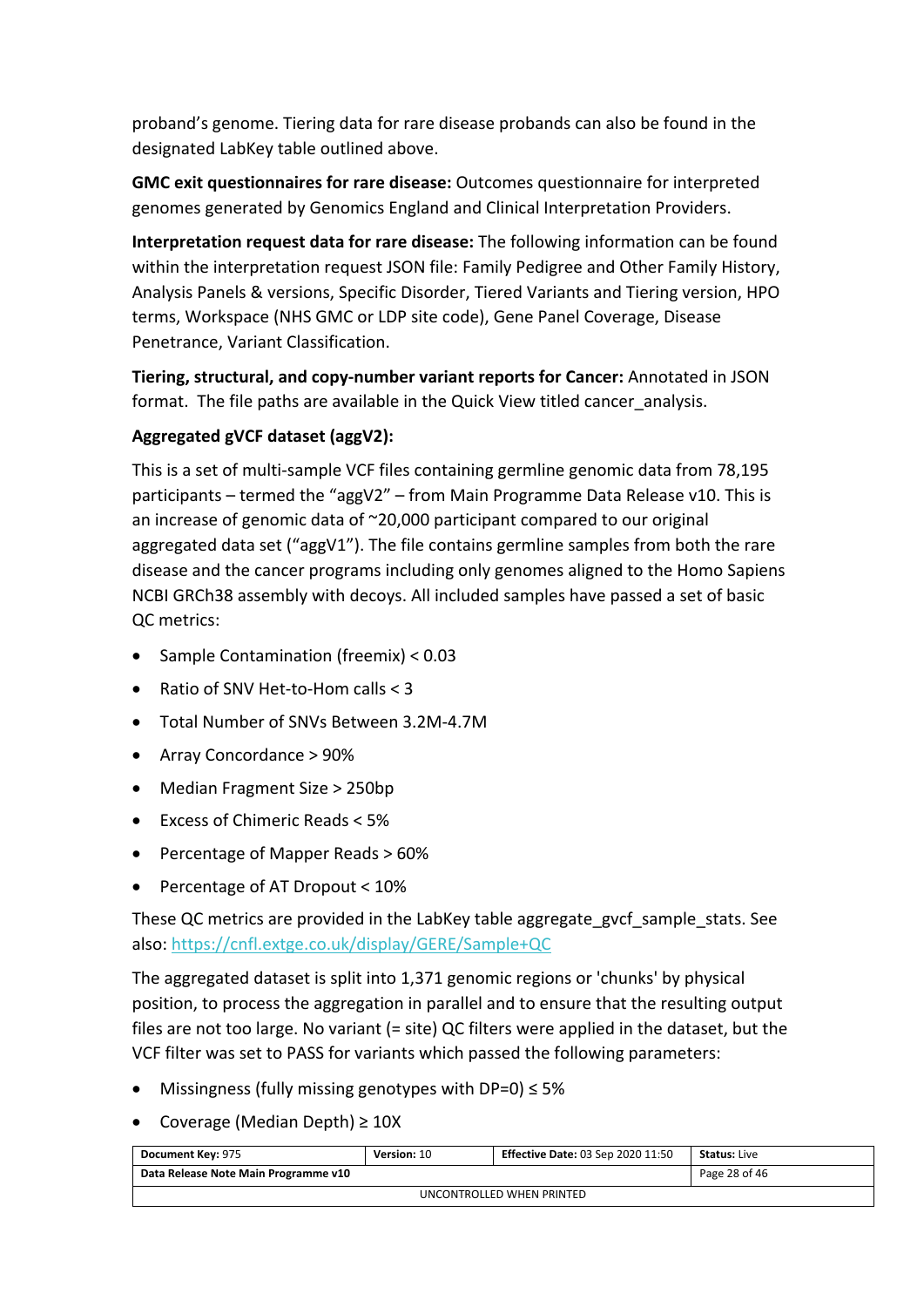- $\bullet$  GQ (Median GQ)  $\geq$  15
- ABratio (Percentage of het calls not showing significant allele imbalance for reads supporting the ref and alt alleles)  $\geq$  25%
- completeGTRatio (Percentage of complete sites (sites with no missing data)) ≥ 50%
- phwe eur (p-value for deviations from HWE in unrelated samples of inferred European ancestry)  $\geq 1e-5$

We recommend only using variants that have PASS in the filter column in your analyses which will have passed all the parameters above. If a site does not pass the parameters above, the failing criteria/criterion will be listed in the FILTER field in place of a 'PASS' flag. See also:<https://cnfl.extge.co.uk/display/GERE/Site+QC>

In addition to the genotypes we provide pairwise kinship and relatedness information (PLINK2 implementation of the KING-Robust algorithm), Principal Components (of which the first 20 can be found in the aggregate gvcf sample stats LabKey table), and predicted ancestry probabilities for all samples.

All data can be found at:

/gel\_data\_resources/main\_programme/aggregation/aggregate\_gVCF\_strelka/aggV2/

Detailed documentation can be found at:

<https://cnfl.extge.co.uk/display/GERE/aggV2+Details>

For help with querying this data, we provide examples at:

<https://cnfl.extge.co.uk/display/GERE/aggV2+Code+Book>

Our previous aggregated data set ("aggV1") containing germline genomic data from 59,464 participants can still be found at

/gel data resources/main programme/aggregated illumina gvcf/GRCH38/20190228 /. However, we strongly recommend using the "aggV2" moving forward for all new analyses.

#### <span id="page-28-0"></span>**8.8 Cohort Metadata**

Within the data release, there is genomic data and clinical data for participants that are part of non-NHS research cohorts that have been sequenced by Illumina and analysed via the Genomics England pipeline.

These research cohorts can be distinguished via their clinic ID as each has been given their own unique code. If any genomic or clinical data from the research cohorts is used in your analysis and subsequent publication, reference to the cohort organisation will need to be made.

| Document Key: 975                    | Version: 10 | <b>Effective Date: 03 Sep 2020 11:50</b> | <b>Status: Live</b> |  |  |
|--------------------------------------|-------------|------------------------------------------|---------------------|--|--|
| Data Release Note Main Programme v10 |             |                                          | Page 29 of 46       |  |  |
| UNCONTROLLED WHEN PRINTED            |             |                                          |                     |  |  |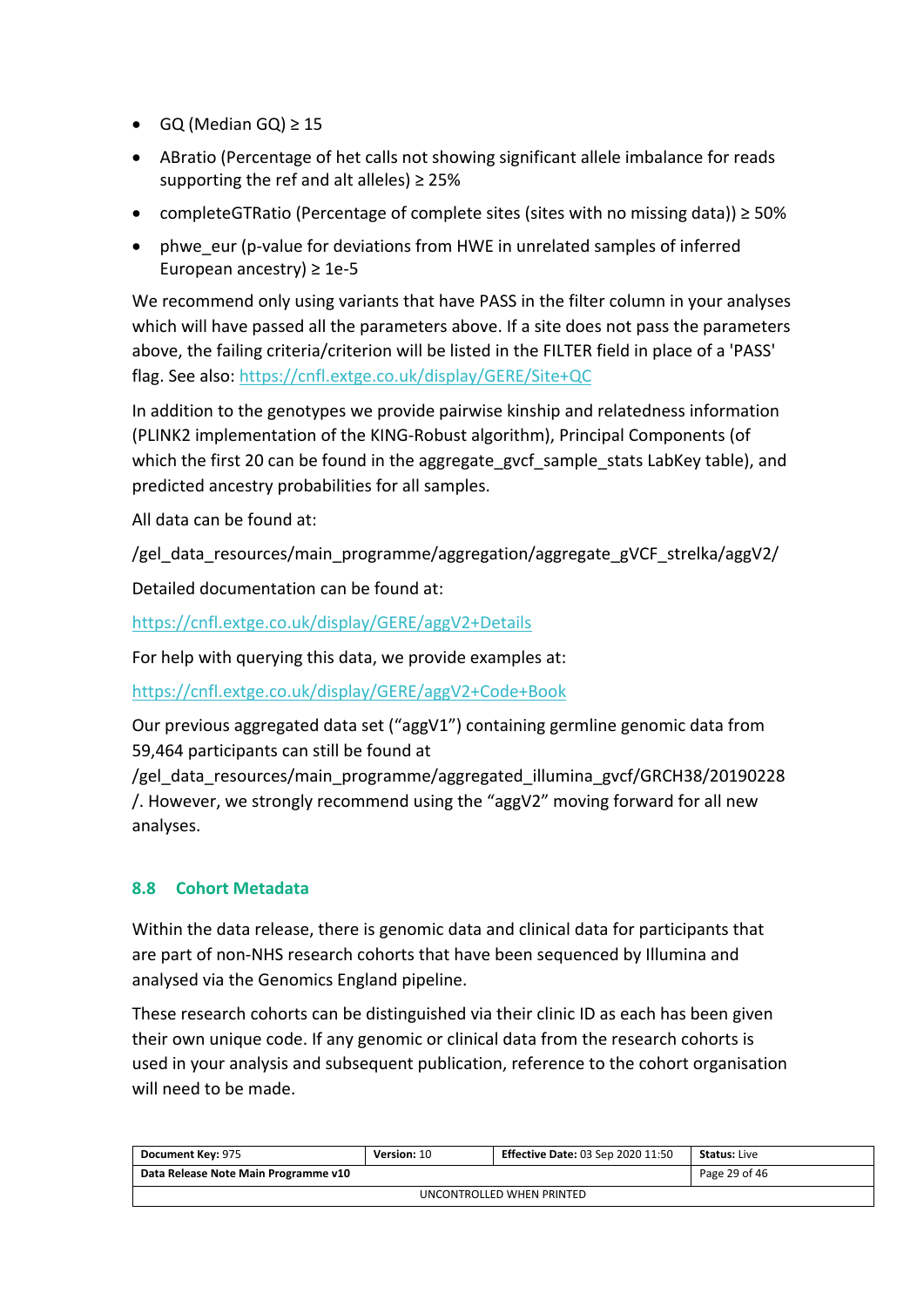| Non-NHS<br>Cohort<br>Name             | Clinic Rare<br>ID | Disease/<br>Cancer          | Description                                                                                                                                                                                                                                                                                                                                                                                                                                                                                                                                                                                                                                               | Constraints                                                                                                           | of Use                                                                                                                                                                                                                                                   | Requirements Opportunities<br>for further<br>research                                                                      |
|---------------------------------------|-------------------|-----------------------------|-----------------------------------------------------------------------------------------------------------------------------------------------------------------------------------------------------------------------------------------------------------------------------------------------------------------------------------------------------------------------------------------------------------------------------------------------------------------------------------------------------------------------------------------------------------------------------------------------------------------------------------------------------------|-----------------------------------------------------------------------------------------------------------------------|----------------------------------------------------------------------------------------------------------------------------------------------------------------------------------------------------------------------------------------------------------|----------------------------------------------------------------------------------------------------------------------------|
| <b>Breast</b><br>Cancer<br><b>Now</b> | <b>BCN</b>        | Cancer<br>Document Key: 975 | The Breast<br><b>Cancer Now</b><br><b>Tissue Bank</b><br>(BCNTB) is a<br>multi-centre<br>tissue bank<br>established to<br>fill the gap in<br>the Triple<br>Negative<br>breast cancer<br>(TNBC)<br>research<br>community. It<br>systematically<br>collects high<br>quality tissues<br>and data under<br>an established<br>ethical<br>framework.<br>Full clinico-<br>pathological<br>and follow-up<br>data is due to<br>be made<br>available with<br>ongoing<br>longitudinal<br>data<br>collection.<br>This cohort is<br>curated group<br>of 110<br>treatment<br>naïve TNBC<br>patients.<br>Additional<br>tissue for<br>many is<br>available<br>through the | <b>Consistent with Genomics England</b><br>acceptable uses<br><b>Effective Date: 03 Sep 2020 11:50</b><br>Version: 10 | Any<br>publication<br>referencing<br>the Sequence the purpose<br>Data<br>generated,<br>needs to<br>ensure<br>reference is<br>made to the<br>contribution<br>of the<br>Provider to<br>the<br>generation of<br>the Sequence<br>Data<br><b>Status: Live</b> | Potential to<br>remove<br>identifiers for<br>of requesting<br>access to<br><b>Breast Cancer</b><br>Now biobank<br>samples. |
|                                       |                   |                             | Data Release Note Main Programme v10                                                                                                                                                                                                                                                                                                                                                                                                                                                                                                                                                                                                                      |                                                                                                                       | Page 30 of 46                                                                                                                                                                                                                                            |                                                                                                                            |
|                                       |                   |                             |                                                                                                                                                                                                                                                                                                                                                                                                                                                                                                                                                                                                                                                           | UNCONTROLLED WHEN PRINTED                                                                                             |                                                                                                                                                                                                                                                          |                                                                                                                            |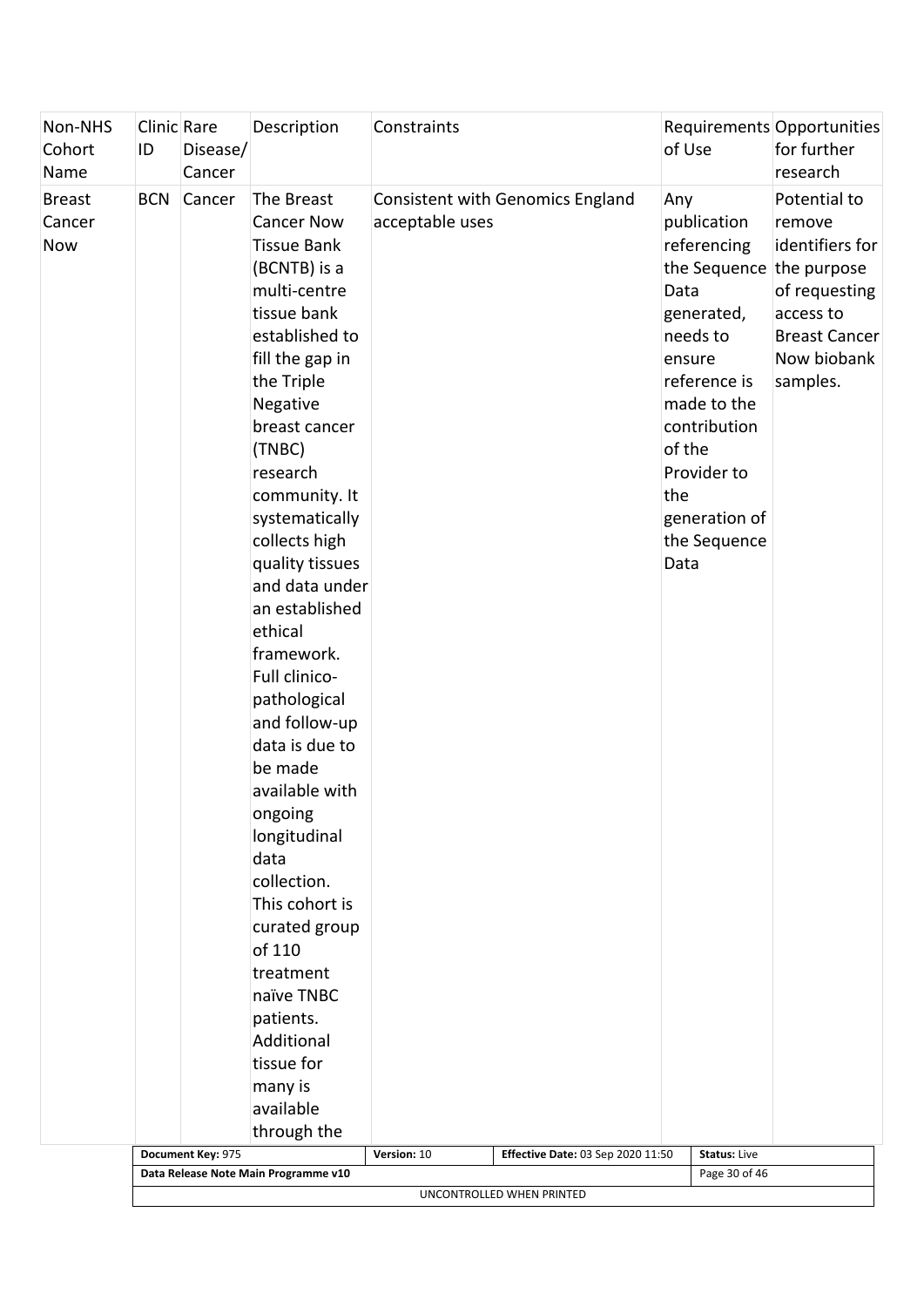|                        |            |        | <b>BCNTB</b> for<br>further<br>matched 'omic<br>analysis.                                                                                                                                                                                                                                                                                                                                                                                                                                                 |                                                                     |                                                                                                                                                                                                                       |  |
|------------------------|------------|--------|-----------------------------------------------------------------------------------------------------------------------------------------------------------------------------------------------------------------------------------------------------------------------------------------------------------------------------------------------------------------------------------------------------------------------------------------------------------------------------------------------------------|---------------------------------------------------------------------|-----------------------------------------------------------------------------------------------------------------------------------------------------------------------------------------------------------------------|--|
| <b>CLL</b>             | <b>CLL</b> | Cancer | The original<br>Chronic<br>lymphocytic<br>leukaemia<br>(CLL) Genomics<br><b>England Pilot</b><br>aimed to<br>develop the<br>protocols and<br>analytical<br>methods<br>required to<br>perform whole<br>genome<br>sequencing<br>(WGS) at scale<br>for patients<br>with CLL<br>recruited into<br>national<br>clinical trials as<br>a prelude to<br>the Genomics<br>England main<br>programme.<br>This cohort is a<br>small subset of<br>the pilot to<br>allow for the<br>provision of<br>validation<br>data. | <b>Consistent with Genomics England</b><br>acceptable uses          | Any<br>publication<br>referencing<br>the Sequence<br>Data<br>generated,<br>needs to<br>ensure<br>reference is<br>made to the<br>contribution<br>of the<br>Provider to<br>the<br>generation of<br>the Sequence<br>Data |  |
| UKALL2003 ALL<br>trial |            | Cancer | project is to<br>explore the<br>genomic<br>landscape of<br>patients with<br>acute<br>lymphoblastic                                                                                                                                                                                                                                                                                                                                                                                                        | The aim of this Consistent with Genomics England<br>acceptable uses | Any<br>publication<br>referencing<br>the Sequence<br>Data<br>generated,<br>needs to<br>ensure                                                                                                                         |  |

| Document Key: 975                    | <b>Version: 10</b> | <b>Effective Date: 03 Sep 2020 11:50</b> | <b>Status:</b> Live |  |  |  |
|--------------------------------------|--------------------|------------------------------------------|---------------------|--|--|--|
| Data Release Note Main Programme v10 | Page 31 of 46      |                                          |                     |  |  |  |
| UNCONTROLLED WHEN PRINTED            |                    |                                          |                     |  |  |  |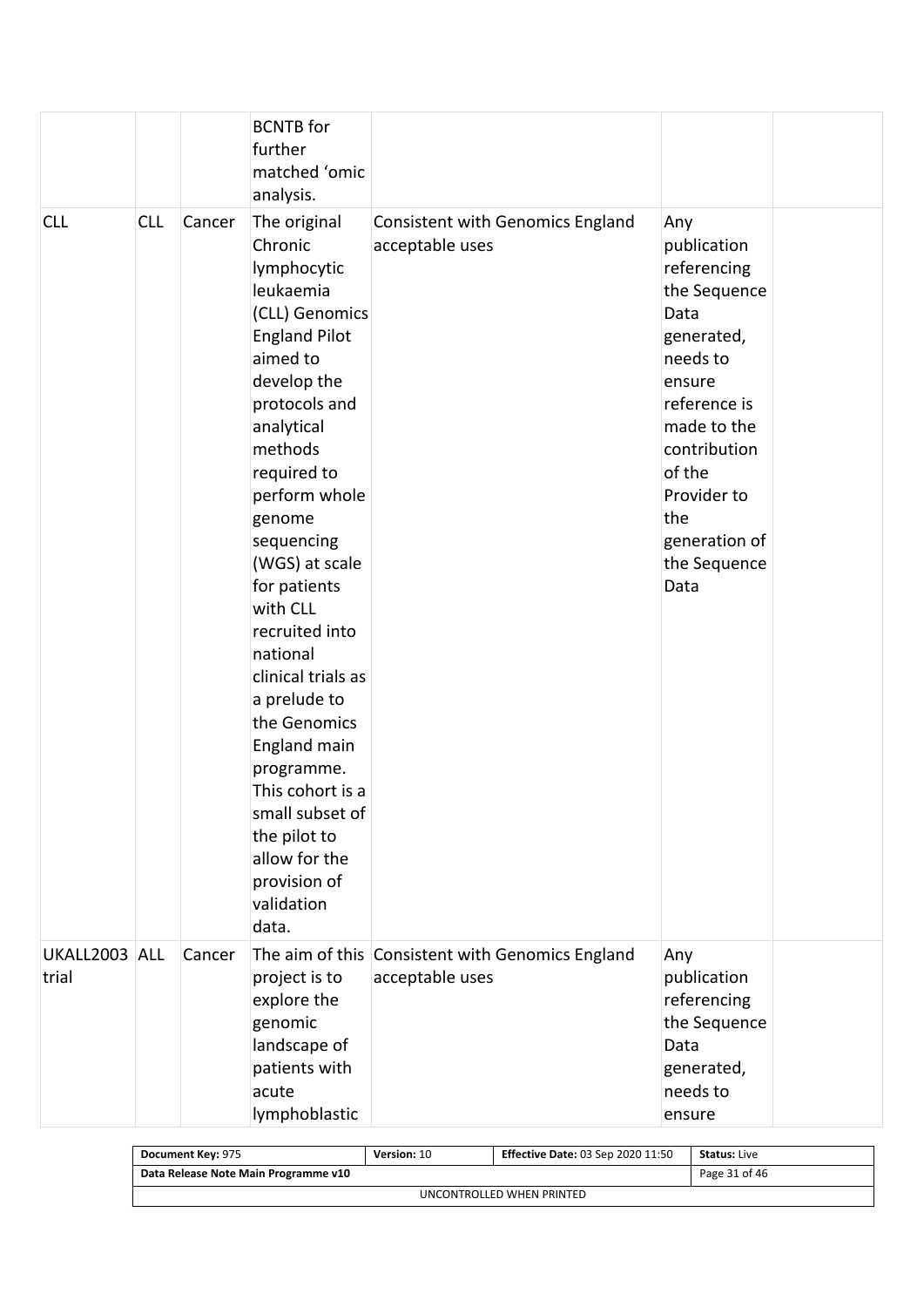|                    |                                                                   |                   | leukaemia at<br>initial   |                                                  | reference is<br>made to the          |  |
|--------------------|-------------------------------------------------------------------|-------------------|---------------------------|--------------------------------------------------|--------------------------------------|--|
|                    |                                                                   |                   | presentation in           |                                                  | contribution                         |  |
|                    |                                                                   |                   | order identify            |                                                  | of the                               |  |
|                    |                                                                   |                   | mutations that            |                                                  | Provider to                          |  |
|                    |                                                                   |                   | could explain             |                                                  | the                                  |  |
|                    |                                                                   |                   | their poor                |                                                  | generation of                        |  |
|                    |                                                                   |                   | response and              |                                                  | the Sequence                         |  |
|                    |                                                                   |                   | potentially be            |                                                  | Data                                 |  |
|                    |                                                                   |                   | future                    |                                                  |                                      |  |
|                    |                                                                   |                   | biomarkers.               |                                                  |                                      |  |
|                    |                                                                   |                   | The objective             |                                                  |                                      |  |
|                    |                                                                   |                   | was to                    |                                                  |                                      |  |
|                    |                                                                   |                   | perform whole             |                                                  |                                      |  |
|                    |                                                                   |                   | genome                    |                                                  |                                      |  |
|                    |                                                                   |                   | sequencing                |                                                  |                                      |  |
|                    |                                                                   |                   | and targeted              |                                                  |                                      |  |
|                    |                                                                   |                   | screening for             |                                                  |                                      |  |
|                    |                                                                   |                   | mismatch                  |                                                  |                                      |  |
|                    |                                                                   |                   | repair<br>deficiency on a |                                                  |                                      |  |
|                    |                                                                   |                   | large well                |                                                  |                                      |  |
|                    |                                                                   |                   | annotated                 |                                                  |                                      |  |
|                    |                                                                   |                   | cohort of                 |                                                  |                                      |  |
|                    |                                                                   |                   | patients with             |                                                  |                                      |  |
|                    |                                                                   |                   | ALL treated on            |                                                  |                                      |  |
|                    |                                                                   |                   | the UKALL2003             |                                                  |                                      |  |
|                    |                                                                   |                   | trial. This will          |                                                  |                                      |  |
|                    |                                                                   |                   | generate, for             |                                                  |                                      |  |
|                    |                                                                   |                   | the first time, a         |                                                  |                                      |  |
|                    |                                                                   |                   | comprehensive             |                                                  |                                      |  |
|                    |                                                                   |                   | genomic                   |                                                  |                                      |  |
|                    |                                                                   |                   | landscape of              |                                                  |                                      |  |
|                    |                                                                   |                   | chemo-                    |                                                  |                                      |  |
|                    |                                                                   |                   | resistant acute           |                                                  |                                      |  |
|                    |                                                                   |                   | lymphoblastic             |                                                  |                                      |  |
|                    |                                                                   |                   | leukaemia.                |                                                  |                                      |  |
| <b>NIHR</b>        | NB <sub>3</sub>                                                   | Rare              | The NIHR                  | Anyone who wishes to be granted                  | Any                                  |  |
| <b>Bioresource</b> |                                                                   | <b>Disease</b>    | <b>BioResource is</b>     | permission to contact any of the                 | publication                          |  |
|                    |                                                                   |                   | comprised of              | NIHR BioResource participants should referencing |                                      |  |
|                    |                                                                   |                   | volunteers                | follow the process of applying to the            | the Sequence                         |  |
|                    |                                                                   |                   | from around               | NIHR BioResource. The steps to be                | Data                                 |  |
|                    |                                                                   |                   | the country               | made can be found on the NIHR                    | generated,                           |  |
|                    |                                                                   |                   | who have                  | BioResource website at:                          | needs to                             |  |
|                    |                                                                   |                   | given their               |                                                  | ensure                               |  |
|                    |                                                                   | Document Key: 975 |                           | Version: 10<br>Effective Date: 03 Sep 2020 11:50 | <b>Status: Live</b><br>Page 32 of 46 |  |
|                    | Data Release Note Main Programme v10<br>UNCONTROLLED WHEN PRINTED |                   |                           |                                                  |                                      |  |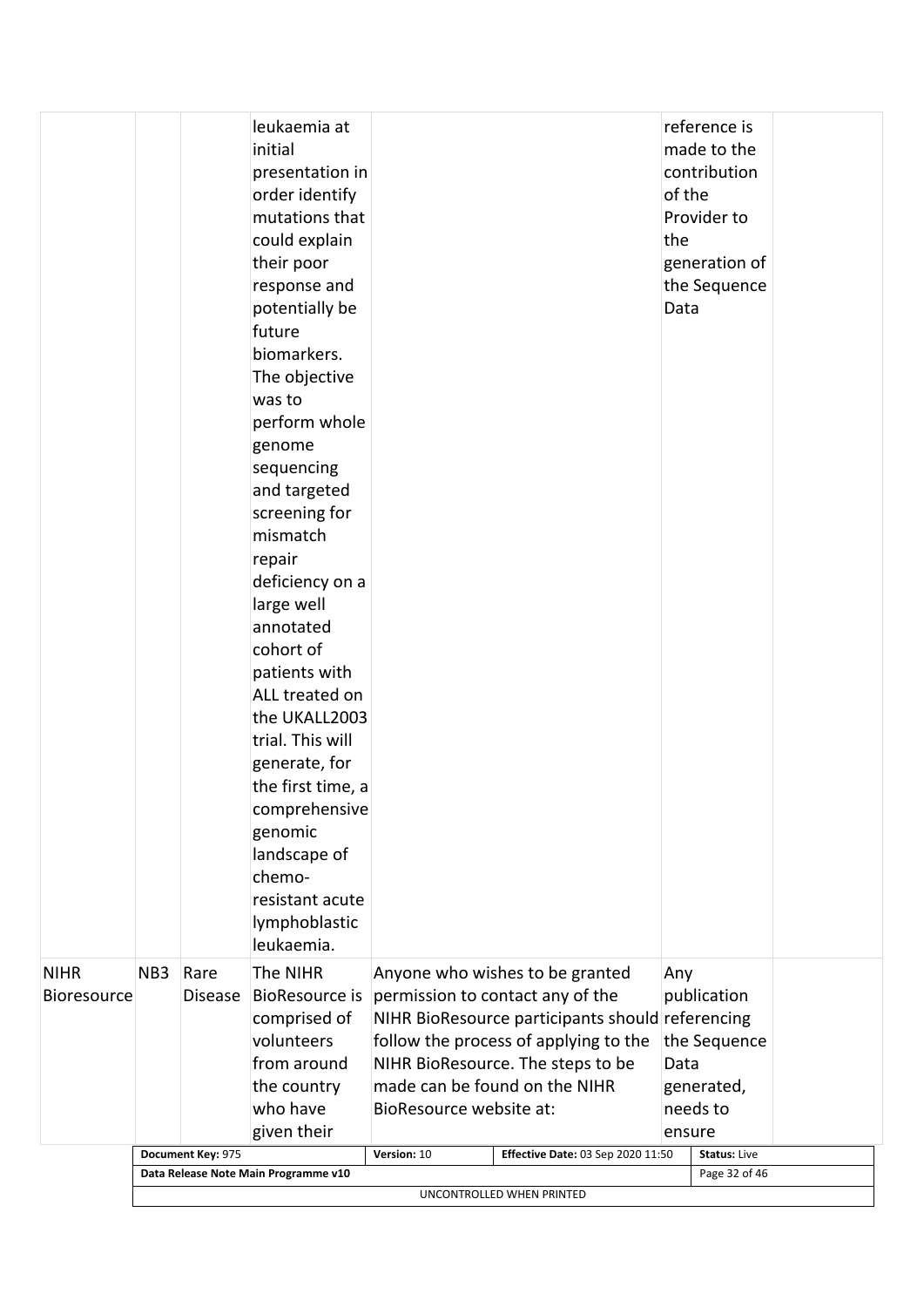| consent to<br>taking of a<br>biological<br>sample, and<br>they are willing<br>to be<br>approached to<br>participate in<br>research | https://bioresource.nihr.ac.uk/about-reference is<br>us/about-the-bioresource/ | made to the<br>contribution<br>of the<br>Provider to<br>the<br>generation of<br>the Sequence<br>Data |  |
|------------------------------------------------------------------------------------------------------------------------------------|--------------------------------------------------------------------------------|------------------------------------------------------------------------------------------------------|--|
|                                                                                                                                    |                                                                                |                                                                                                      |  |
|                                                                                                                                    |                                                                                |                                                                                                      |  |
| studies and                                                                                                                        |                                                                                |                                                                                                      |  |
| trials on the<br>basis of their                                                                                                    |                                                                                |                                                                                                      |  |
| genotype, and<br>or phenotype.                                                                                                     |                                                                                |                                                                                                      |  |
| This cohort<br>consists of rare                                                                                                    |                                                                                |                                                                                                      |  |
| disease<br>participants                                                                                                            |                                                                                |                                                                                                      |  |
| who consented<br>to WGS as part                                                                                                    |                                                                                |                                                                                                      |  |
| of the 100,000<br>Genomes                                                                                                          |                                                                                |                                                                                                      |  |
| Project.                                                                                                                           |                                                                                |                                                                                                      |  |

| Document Key: 975                                     | <b>Version: 10</b> | <b>Effective Date: 03 Sep 2020 11:50</b> | <b>Status:</b> Live |  |  |  |
|-------------------------------------------------------|--------------------|------------------------------------------|---------------------|--|--|--|
| Page 33 of 46<br>Data Release Note Main Programme v10 |                    |                                          |                     |  |  |  |
| UNCONTROLLED WHEN PRINTED                             |                    |                                          |                     |  |  |  |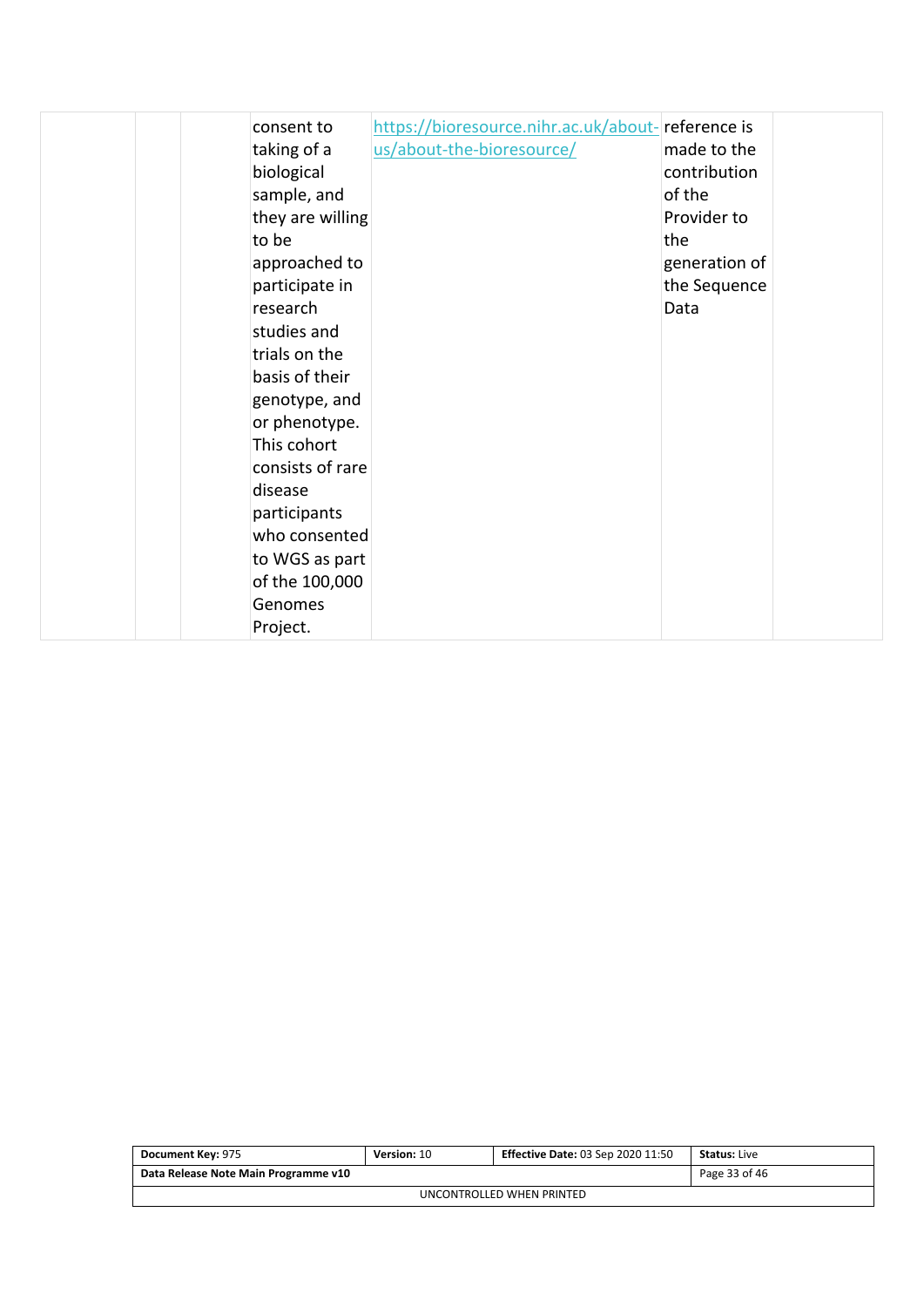## <span id="page-33-0"></span>9 Contact and Support

For all queries relating to this data release please contact the Genomics England Service Desk portal: [Service Desk](https://jiraservicedesk.extge.co.uk/servicedesk/customer/user/login?destination=portal/3) (accessible from outside the Research Environment). The Service Desk is supported by dedicated Genomics England staff for all relevant questions.

| Document Key: 975                                     | Version: 10 | <b>Effective Date: 03 Sep 2020 11:50</b> | <b>Status: Live</b> |  |  |  |
|-------------------------------------------------------|-------------|------------------------------------------|---------------------|--|--|--|
| Data Release Note Main Programme v10<br>Page 34 of 46 |             |                                          |                     |  |  |  |
| UNCONTROLLED WHEN PRINTED                             |             |                                          |                     |  |  |  |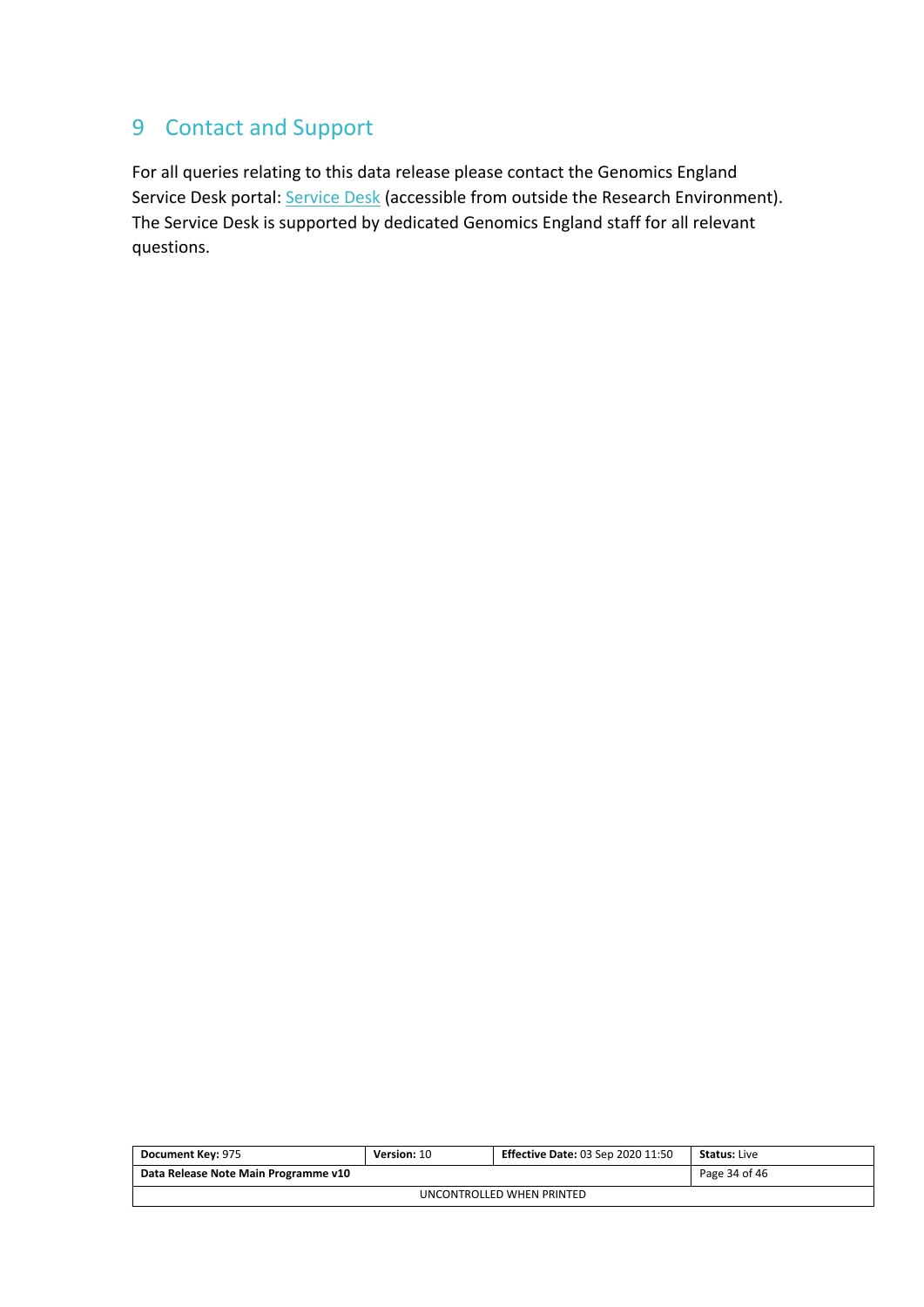# <span id="page-34-0"></span>10 Change Summary

The change summary below summarises the changes in this release:

| Data Release                          | <b>Description</b>                                                                                                                                                                                                                                                                                                                                                                                                                                                                                                                                                                                                                                                                                                                                                                                                                                                                                                                                                                                                                                                                                                                                                                                                                                                                                                                                                                                                                                                                                                                                                                                                                                                                                                                                                                                                                                                                                                                                                                                                                                                                                                                                                                                                                                                                                                                                                                                                             |
|---------------------------------------|--------------------------------------------------------------------------------------------------------------------------------------------------------------------------------------------------------------------------------------------------------------------------------------------------------------------------------------------------------------------------------------------------------------------------------------------------------------------------------------------------------------------------------------------------------------------------------------------------------------------------------------------------------------------------------------------------------------------------------------------------------------------------------------------------------------------------------------------------------------------------------------------------------------------------------------------------------------------------------------------------------------------------------------------------------------------------------------------------------------------------------------------------------------------------------------------------------------------------------------------------------------------------------------------------------------------------------------------------------------------------------------------------------------------------------------------------------------------------------------------------------------------------------------------------------------------------------------------------------------------------------------------------------------------------------------------------------------------------------------------------------------------------------------------------------------------------------------------------------------------------------------------------------------------------------------------------------------------------------------------------------------------------------------------------------------------------------------------------------------------------------------------------------------------------------------------------------------------------------------------------------------------------------------------------------------------------------------------------------------------------------------------------------------------------------|
| main_program<br>me_v10_2020-<br>09-03 | Two new tables, Irs laboratory sample and<br>$\bullet$<br>Irs sequencing data, have been added to the Common and<br>Bioinformatics table, respectively. These tables accompany the<br>release of long-read whole genome sequencing data for a<br>subset of 47 participants in the 100,000 Genomes Project. File<br>paths to raw and BAM files are provided. Further details of the<br>sequencing protocol and bioinformatics pipeline are here.<br>Data for orthogonal standard-of-care tests which were collected<br>from GMCs for a subset of cancer patients. First ~2000 cancer<br>genomes re-processed through Pipeline 2.0. That includes<br>Dragen v3.2.22 for alignment and germline variant calling +<br>Strelka 2.9.9 for somatic small variants + Canvas 1.39 for somatic<br>CNV + Manta 1.5 for somatic SVs. Please be aware that false<br>positives have not been filtered from Strelka calls in this release.<br>These realigned files can be found in the<br>genome_file_paths_and_types and sequencing_report tables in<br>LabKey. A new variable in the delivery version column called<br>Dragen_Pipeline2.0 will provide users the ability to easily subset<br>their data to realigned genomes only. The delivery_version<br>column in genome_file_paths_and_types is new, and directly<br>corresponds to the one found in sequencing_report.<br>The aggregate_gvcf_sample_stats table has been refreshed for<br>the aggV2 dataset - which can be found here:<br>/gel_data_resources/main_programme/aggregation/aggregate<br>gVCF strelka/aggV2. There are now changes to the table which<br>reflect the changes in sample QC from aggV1 to aggV2. Please<br>see the Data Dictionary for full descriptions of all columns.<br><b>Added Columns:</b><br>karyotype, illumina_ploidy, sample_source,<br>sample_preparation_method, sample_library_type,<br>samtools insert size standard deviation,<br>samtools insert size average, samtools error rate,<br>samtools_average_quality, samtools_raw_total_sequences,<br>samtools reads mapped, samtools reads mapped and paired,<br>samtools_reads_properly_paired, samtools_reads_unmapped,<br>samtools reads duplicated,<br>samtools pairs on different chromosomes, illumina mean cov<br>erage, illumina_autosome_mean_coverage,<br>illumina_coverage_at_15x, illumina_percent_aligned_reads,<br>illumina_percent_read_pairs_aligned_to_different_chromosome |
| Document Key: 975                     | Effective Date: 03 Sep 2020 11:50<br>Version: 10<br><b>Status: Live</b>                                                                                                                                                                                                                                                                                                                                                                                                                                                                                                                                                                                                                                                                                                                                                                                                                                                                                                                                                                                                                                                                                                                                                                                                                                                                                                                                                                                                                                                                                                                                                                                                                                                                                                                                                                                                                                                                                                                                                                                                                                                                                                                                                                                                                                                                                                                                                        |

| Document Key: 975                                     | Version: 10 | <b>Effective Date: 03 Sep 2020 11:50</b> | <b>Status:</b> Live |  |  |  |
|-------------------------------------------------------|-------------|------------------------------------------|---------------------|--|--|--|
| Data Release Note Main Programme v10<br>Page 35 of 46 |             |                                          |                     |  |  |  |
| UNCONTROLLED WHEN PRINTED                             |             |                                          |                     |  |  |  |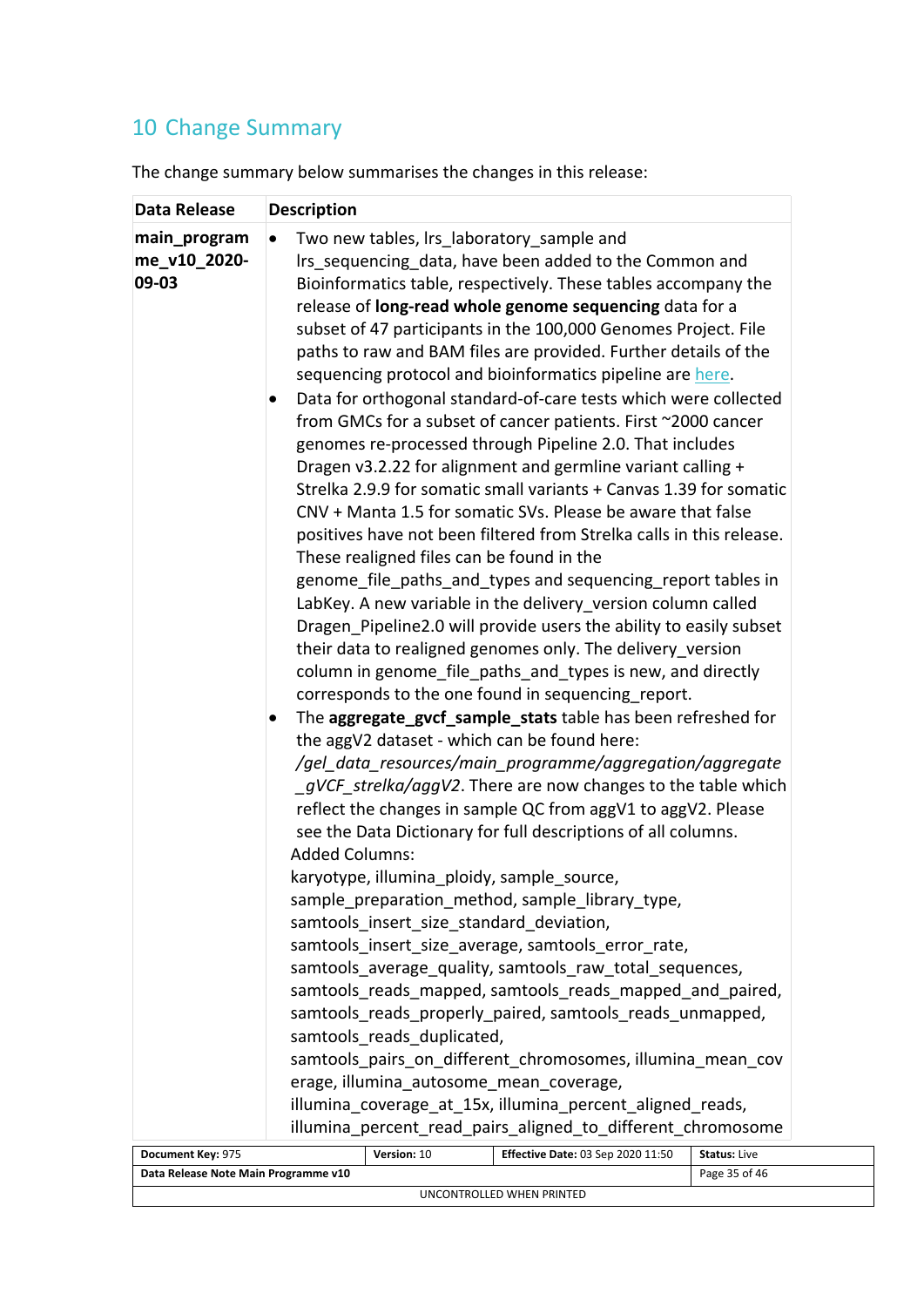|                                      | s, illumina fragment length median,                                                                                           |                     |
|--------------------------------------|-------------------------------------------------------------------------------------------------------------------------------|---------------------|
|                                      | illumina array concordance, illumina snvs all, illumina snvs,                                                                 |                     |
|                                      | illumina indels all, illumina deletions all,                                                                                  |                     |
|                                      | illumina insertions all, illumina snv het hom ratio,                                                                          |                     |
|                                      | illumina_snv_ts_tv_ratio, illumina_indel_het_hom_ratio,                                                                       |                     |
|                                      | illumina_deletion_het_hom_ratio,                                                                                              |                     |
|                                      | illumina_insertion_het_hom_ratio,                                                                                             |                     |
|                                      | illumina_percent_gc_dropout, illumina_percent_at_dropout                                                                      |                     |
|                                      | <b>Removed Columns:</b>                                                                                                       |                     |
|                                      | paternal platekey,                                                                                                            |                     |
|                                      | maternal_platekey, samtools_reads_mapped_percent, samtools_                                                                   |                     |
|                                      | pairs on different chromosomes percent, gc drop,                                                                              |                     |
|                                      | at_drop, coverage_localrmsd, coverage_med, coverage_avg,                                                                      |                     |
|                                      | coverage_pct75, coverage_pct25,                                                                                               |                     |
|                                      | coverage_sdcoverage_gte15x, illmn_snv_ts_tv_ratio,                                                                            |                     |
|                                      | illmn_autosome_mean_coverage, illmn_percent_aligned_reads,                                                                    |                     |
|                                      | illmn_het_hom_ratio_del, illmn_het_hom_ratio_indel,                                                                           |                     |
|                                      | illmn het hom ratio snv, illmn het hom ratio ins,                                                                             |                     |
|                                      | illmn_snvs_all, illmn_indels_all, illmn_insertions_all,                                                                       |                     |
|                                      | illmn deletions all                                                                                                           |                     |
|                                      |                                                                                                                               |                     |
|                                      | sact_uncurated table is the raw feed from PHE NCRAS which                                                                     |                     |
|                                      | feeds into their curation process producing the sact table (both                                                              |                     |
|                                      | under PHE/NCRAS section). This table extracts chemotherapy                                                                    |                     |
|                                      | (SACT) information for cancer participants in the 100,000                                                                     |                     |
|                                      | genomes project from unlinked and unprocessed PHE/NCRAS                                                                       |                     |
|                                      | chemotherapy data from 2008 until June 2020. This is a first trial                                                            |                     |
|                                      | attempt by a small group within Genomics England to curate                                                                    |                     |
|                                      | chemotherapy data. Whilst we do not possess the extensive                                                                     |                     |
|                                      | experience and resource of Public Health England, we are                                                                      |                     |
|                                      | providing a nearly live dataset. As such, it is likely to contain                                                             |                     |
|                                      | some errors, however it contains clinical therapy data that is not                                                            |                     |
|                                      | yet available in the curated NCRAS registries, such as SNOMED                                                                 |                     |
|                                      | CT diagnosis codes alongside ICD10. The gold standard remains                                                                 |                     |
|                                      | the NCRAS curated SACT table. However, for this dataset to                                                                    |                     |
|                                      | improve and move forward, Genomics England are keen for                                                                       |                     |
|                                      | user feedback and for users to highlight areas for                                                                            |                     |
|                                      | improvement. Users will note subtle differences to the structure                                                              |                     |
|                                      | of the table compared to the curated SACT table and thus an<br>additional data dictionary has been provided. A major point to |                     |
|                                      | raise is that this SACT curation does not provide tumour IDs,                                                                 |                     |
|                                      | thus users must match this dataset to other NCRAS registries by                                                               |                     |
|                                      | adjusting for date. Genomics England hopes to continue                                                                        |                     |
|                                      | developing this uncurated live dataset with user feedback and                                                                 |                     |
|                                      | look forward to hearing your                                                                                                  |                     |
| Document Key: 975                    | Version: 10<br><b>Effective Date: 03 Sep 2020 11:50</b>                                                                       | <b>Status: Live</b> |
| Data Release Note Main Programme v10 |                                                                                                                               | Page 36 of 46       |

UNCONTROLLED WHEN PRINTED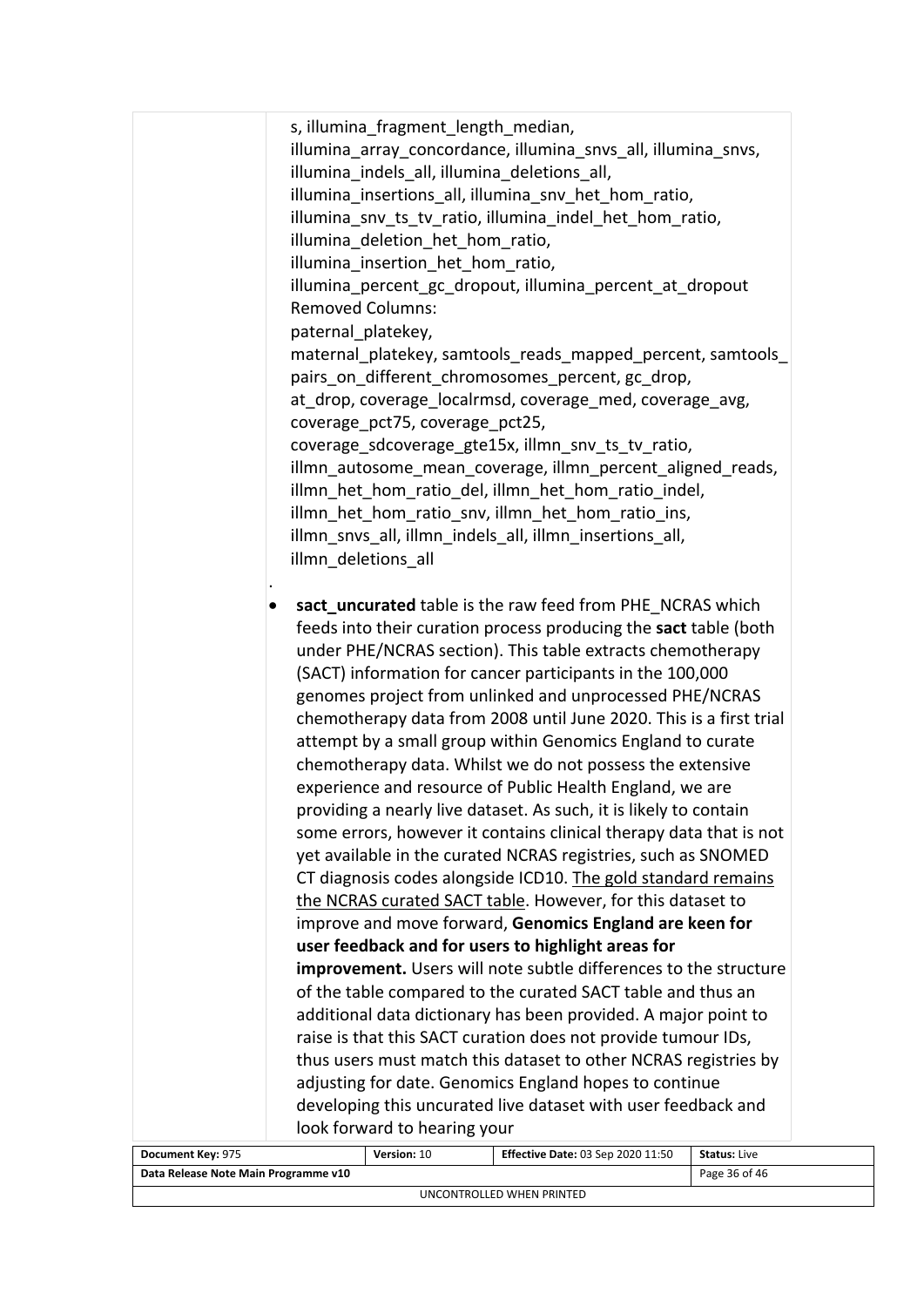|                                      |           | thoughts. Please reach out via the Genomics<br>England Service Desk, including "sact_uncurated" in your<br>enquiry.                                                                                                                                                                                                                                                                                                                                                                                                                                                                                                                                                                                                                                                                                                                                                                                                                                                 |  |  |  |  |
|--------------------------------------|-----------|---------------------------------------------------------------------------------------------------------------------------------------------------------------------------------------------------------------------------------------------------------------------------------------------------------------------------------------------------------------------------------------------------------------------------------------------------------------------------------------------------------------------------------------------------------------------------------------------------------------------------------------------------------------------------------------------------------------------------------------------------------------------------------------------------------------------------------------------------------------------------------------------------------------------------------------------------------------------|--|--|--|--|
| main_program<br>me_v9_2020-<br>04-02 | $\bullet$ | Two new columns, normalised hpo id and<br>normalised hpo term, have been added to the<br>rare diseases participant phenotype table. These columns<br>provide a standardised description, and HPO ID (where the ID<br>provided by the GMCs is an alternate ID in the ontology) for<br>each row of data. The source data was downloaded<br>from https://hpo.jax.org/app/download/ontology in December<br>2019.                                                                                                                                                                                                                                                                                                                                                                                                                                                                                                                                                        |  |  |  |  |
|                                      |           | A new table, laboratory sample omics availability, has been<br>added to the Common tables. This provides a view of the<br>samples collected from 100,000 Genomes Project participants<br>for the purpose of omics research. Proposals for the use of<br>these samples can be submitted to the Scientific Advisory<br>Committee and Access Review Committee, via the GeCIP team.                                                                                                                                                                                                                                                                                                                                                                                                                                                                                                                                                                                     |  |  |  |  |
|                                      |           | De novo variant dataset:                                                                                                                                                                                                                                                                                                                                                                                                                                                                                                                                                                                                                                                                                                                                                                                                                                                                                                                                            |  |  |  |  |
|                                      |           | Documentation:<br>$\circ$                                                                                                                                                                                                                                                                                                                                                                                                                                                                                                                                                                                                                                                                                                                                                                                                                                                                                                                                           |  |  |  |  |
|                                      |           | The de novo variant research dataset for the 100,000<br>$\circ$                                                                                                                                                                                                                                                                                                                                                                                                                                                                                                                                                                                                                                                                                                                                                                                                                                                                                                     |  |  |  |  |
|                                      |           | <b>Genomes Project</b>                                                                                                                                                                                                                                                                                                                                                                                                                                                                                                                                                                                                                                                                                                                                                                                                                                                                                                                                              |  |  |  |  |
|                                      |           | denovo cohort information: LabKey Table with cohort<br>$\circ$<br>information for all participants included in the de novo<br>variant dataset. Attributes within this table include:<br>participant ID, sex, affection status, family ID, pedigree<br>ID, and the path to each family's multi-sample VCF with<br>flagged DNVs.<br>denovo_flagged_variants: LabKey Table of<br>$\circ$<br>all base filter pass variants for all trios within the DNV<br>dataset. This table includes all flags from the DNV<br>annotation pipeline for each variant.<br>annotated multi-sample VCFs: All multi-sample VCFs per<br>O<br>family with DNVs flagged within the FILTER field. These<br>VCFs are functionally annotated with VEP and accessible<br>within the filesystem. File paths per participant are<br>included in the denovo cohort information LabKey<br>table. The data can be found in directory:<br>/gel data resources/main programme/denovo variant<br>dataset |  |  |  |  |
|                                      |           | Mental Health and Learning Disabilities Dataset has been added<br>to the secondary datasets extending the coverage period of<br>activity related to mental health to 30/11/2015 and expanding<br>the scope (from September 2014) to include people in contact                                                                                                                                                                                                                                                                                                                                                                                                                                                                                                                                                                                                                                                                                                       |  |  |  |  |

| Document Key: 975                    | <b>Version: 10</b> | <b>Effective Date: 03 Sep 2020 11:50</b> | <b>Status: Live</b> |  |  |  |
|--------------------------------------|--------------------|------------------------------------------|---------------------|--|--|--|
| Data Release Note Main Programme v10 | Page 37 of 46      |                                          |                     |  |  |  |
| UNCONTROLLED WHEN PRINTED            |                    |                                          |                     |  |  |  |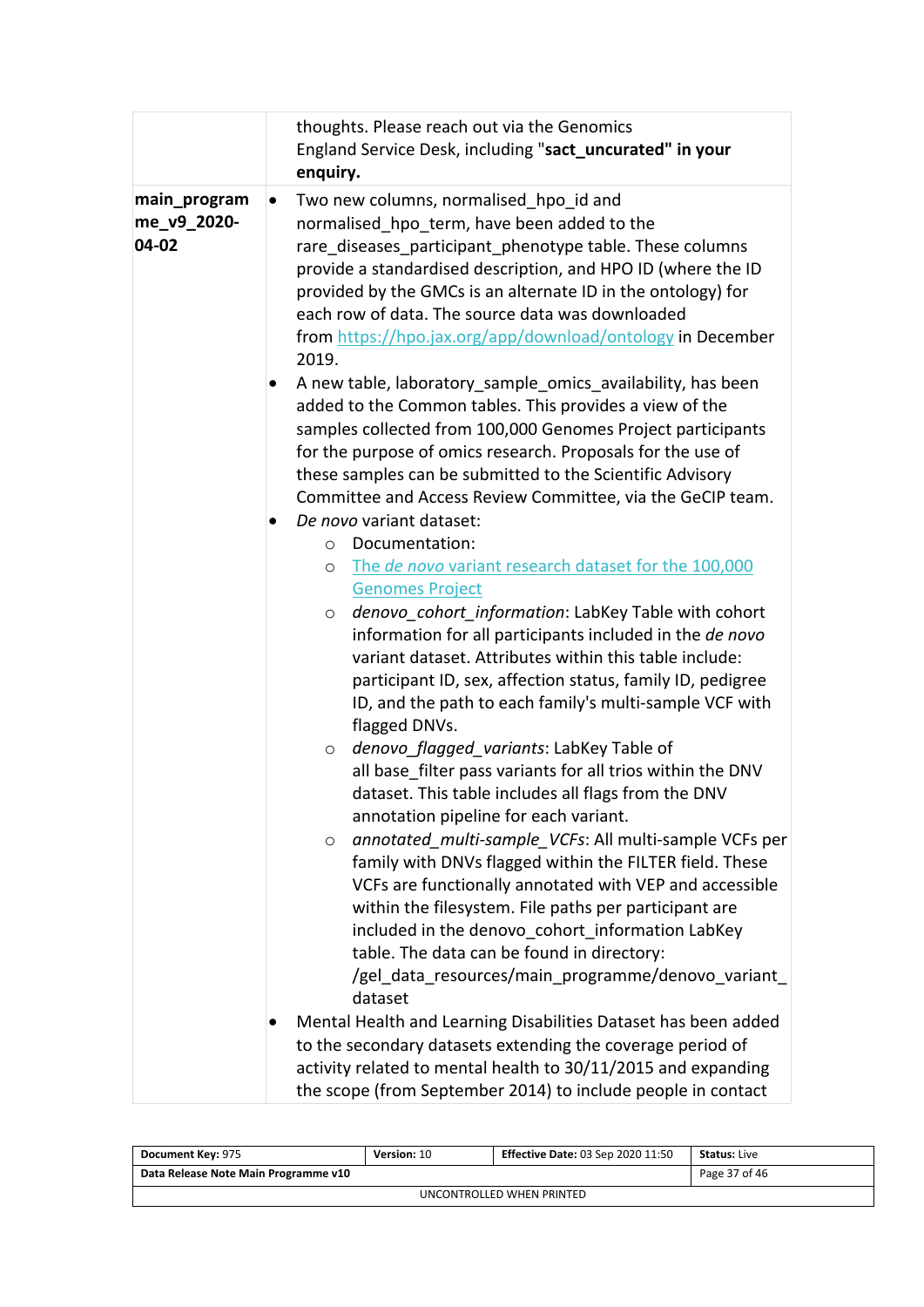|                                      | with learning disability services for the first time. The tables are<br>of the same format as the previously available MHMDS dataset.<br>mhldds event<br>$\circ$<br>mhldds episode<br>$\circ$<br>mhldds record<br>$\circ$                                                                                                                                                                                                                                                                                                                                                                                                                                                         |
|--------------------------------------|-----------------------------------------------------------------------------------------------------------------------------------------------------------------------------------------------------------------------------------------------------------------------------------------------------------------------------------------------------------------------------------------------------------------------------------------------------------------------------------------------------------------------------------------------------------------------------------------------------------------------------------------------------------------------------------|
| main_program<br>me_v8_2019-11-<br>28 | The 'tiering data' table has been updated to reflect an updated<br>$\bullet$<br>model for the Genomics England Tiering algorithm for rare<br>disease (now on model version 6). Now, all variants include<br>genomic annotation. Further changes are as such:<br>`db_snp_id` column has been removed as this is no<br>$\circ$<br>longer included in the raw data from the Clinical<br><b>Interpretation Pipeline</b><br>The allele frequency columns have been removed from<br>$\circ$<br>the 'tiering data' table and are now all included in the<br>`tiered_variants_frequency`table<br>The `event_justification` column has been renamed to<br>$\circ$<br>`segregation pattern` |
|                                      | The `phenotype` variable in the `tiering data` table has now<br>$\bullet$<br>been normalised so that all disease names match the official<br>terms. It is therefore equivalent to the variable<br>`normalised_specific_disease` rather than `specific_disease` in<br>the table `rare_diseases_participant_disease`.<br>The `panel identifier` column has been added to the<br>`panels applied` table. This is a unique hash of the panel name<br>and the panel version. The Data Dictionary has been updated to<br>reflect this change.                                                                                                                                           |
|                                      | The `lab_sample_id` column has been added to the<br>`genome_file_paths_and_types`table to make it easier to<br>identify which genome deliveries are associated with a particular<br>laboratory sample. The Data Dictionary has been updated to<br>reflect this change.<br>The gmc exit questionnaire has had the column 'gene name'<br>added which is the name of the gene where the variant resides<br>post annotation by Ensembl VEP v98. All genes are included<br>(semi-colon delimited). The Data Dictionary has been updated to<br>reflect this change.                                                                                                                     |
|                                      | The gmc exit questionnaire has had the column<br>`phenotypes_explained` removed. This is because of an ongoing<br>issue at the GMC level whereby incorrect HPO terms were being<br>entered in the Reporting Outcomes Questionnaire. Specifically,<br>all negative HPO terms in "explainsPhenotype" checkbox were<br>potentially being selected and included in the final report, which<br>renders the utility of this attribute meaningless in the exit<br>questionnaire. We recommend to use the                                                                                                                                                                                 |

| Document Key: 975                    | <b>Version: 10</b> | <b>Effective Date: 03 Sep 2020 11:50</b> | <b>Status:</b> Live |  |  |
|--------------------------------------|--------------------|------------------------------------------|---------------------|--|--|
| Data Release Note Main Programme v10 | Page 38 of 46      |                                          |                     |  |  |
| UNCONTROLLED WHEN PRINTED            |                    |                                          |                     |  |  |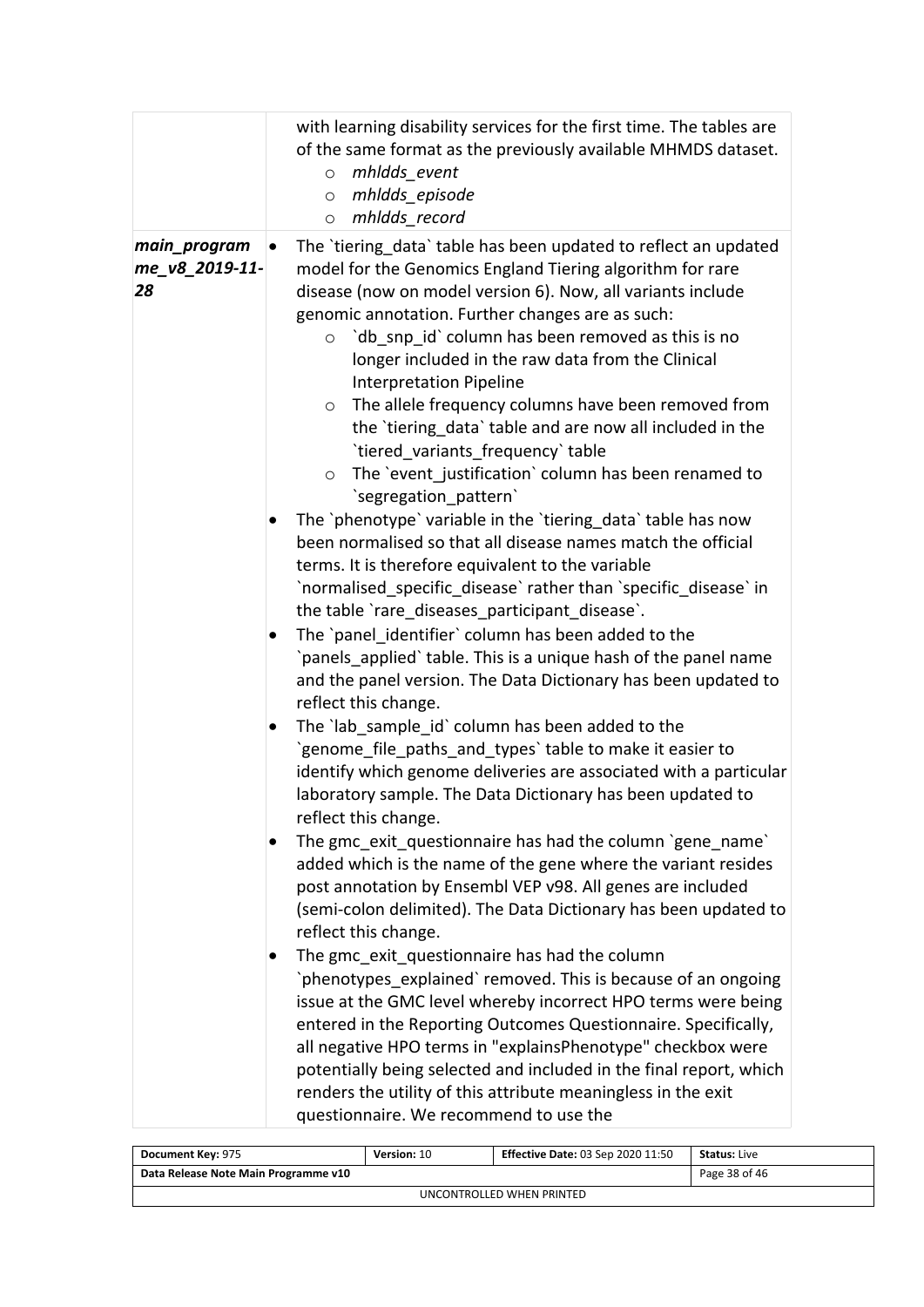|                                          | `rare disease participant phenotype`table to identify the HPO<br>terms for the participant and link it back to the<br>gmc exit questionnaire table. This is a temporary and partial<br>solution to the issue whilst we try and fix it for the next release.<br>We felt it better to remove potentially misleading information<br>than to preserve it. The Data Dictionary has been updated to<br>reflect this change.<br>The<br>columns: dbsnpid, genomicfeature_hgnc, genomicfeature_ense<br>mblid, and consequencetype have been removed from the<br>`tiered variants frequency`table. The data still remain in the<br>`tiering_data` table. The Data Dictionary has been updated to<br>reflect this change.<br>laboratory_sample_id added to plated_sample table;<br>rare diseases participant_disease.normalised_age_of_onset<br>created by changing values of<br>rare_diseases_participant_disease.age_of_onset ←1 or >150 to<br>null.<br>cancer_staging_consolidated table that consolidates all the<br>staging data in one place and aim to link more than only<br>participant IDs, but also at the sample/tumour level.<br>In the `domain assignment` table, the names of six GeCIP<br>domains have been changed to the official domain names and to<br>match those on the Genomics England website:<br>'Inherited cancer' is now 'Inherited cancer'<br>$\circ$<br>predisposition`<br>o 'Immunology' is now 'Immune disorders'<br>`Haematology` is now `Non-malignant haematological<br>$\circ$<br>and haemostasis disorders`<br>'Response to sepsis' is now 'Paediatric sepsis'<br>O<br>'Childhood cancers' is now 'Childhood solid cancers' |
|------------------------------------------|-------------------------------------------------------------------------------------------------------------------------------------------------------------------------------------------------------------------------------------------------------------------------------------------------------------------------------------------------------------------------------------------------------------------------------------------------------------------------------------------------------------------------------------------------------------------------------------------------------------------------------------------------------------------------------------------------------------------------------------------------------------------------------------------------------------------------------------------------------------------------------------------------------------------------------------------------------------------------------------------------------------------------------------------------------------------------------------------------------------------------------------------------------------------------------------------------------------------------------------------------------------------------------------------------------------------------------------------------------------------------------------------------------------------------------------------------------------------------------------------------------------------------------------------------------------------------------------------------------------------------------------------------------|
|                                          | 'Head and neck' is now 'Head and neck cancer'<br>$\circ$                                                                                                                                                                                                                                                                                                                                                                                                                                                                                                                                                                                                                                                                                                                                                                                                                                                                                                                                                                                                                                                                                                                                                                                                                                                                                                                                                                                                                                                                                                                                                                                              |
| main_program<br>me v7 2019-<br>$07 - 25$ | 196 platekeys have now been remapped to different participant<br>IDs following the in-house QC checks. These mappings have<br>been rectified for Version 7 and the following tables have been<br>corrected (sequencing_report, genome_file_types_and_paths,<br>rare_disease_analysis, aggregate_gvcf_sample_stats). No other<br>tables were affected.<br>The affected platekeys - participant ID mappings are provided in<br>the research environment under the folder:<br>/gel data resources/main_programme/sample_remappings in<br>the file: corrected_sample_remapping.tsv. Researchers working<br>with earlier data releases should amend accordingly.                                                                                                                                                                                                                                                                                                                                                                                                                                                                                                                                                                                                                                                                                                                                                                                                                                                                                                                                                                                           |

| Document Key: 975                    | Version: 10   | <b>Effective Date: 03 Sep 2020 11:50</b> | <b>Status:</b> Live |  |  |
|--------------------------------------|---------------|------------------------------------------|---------------------|--|--|
| Data Release Note Main Programme v10 | Page 39 of 46 |                                          |                     |  |  |
| UNCONTROLLED WHEN PRINTED            |               |                                          |                     |  |  |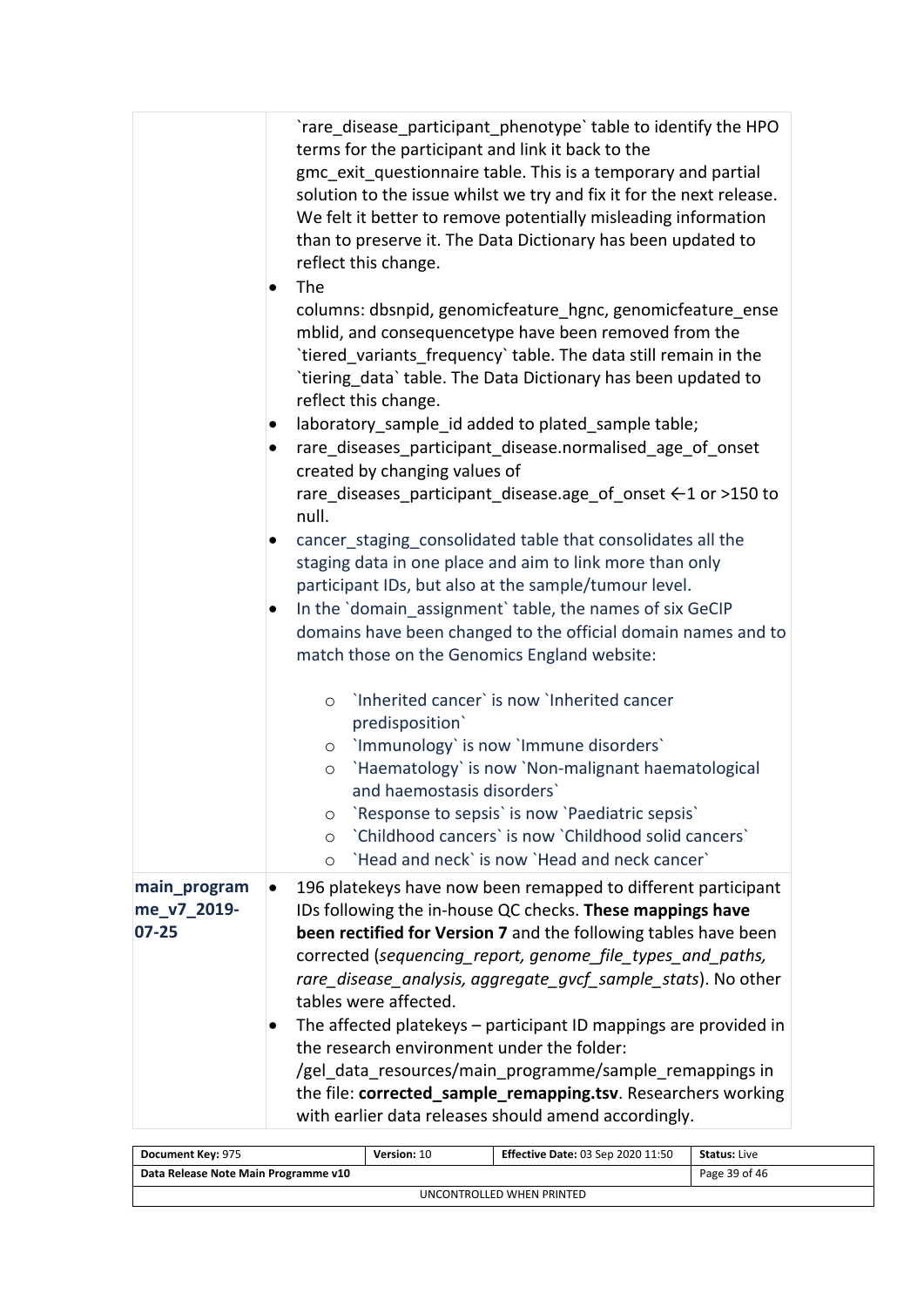| In addition, the following four platekey IDs were blacklisted   |
|-----------------------------------------------------------------|
| following in house QC checks and have been removed from         |
| release 7: LP3001094-DNA E08, LP3001053-DNA C03,                |
| LP3001268-DNA F06, LP3001327-DNA G09. Researchers using         |
| earlier releases should remove these from their analyses.       |
| The aggregate gVCF sample stats table now includes the first    |
| 10 Principal components; a set of unrelated individuals and     |
| predicted probabilities of ancestry membership                  |
| Exomiser data now included for all interpreted cases in the     |
| LabKey table: 'exomiser'.                                       |
| The panels applied table now contains the columns:              |
| interpretation cohort id, interpretation request id, sample id, |
|                                                                 |
| and phenotype. See the data dictionary for the definitions of   |
| these fields.                                                   |
| The tiering data table now contains the columns:                |
| interpretation_cohort_id and interpretation_request_id. See the |
| data dictionary for the definitions of these fields.            |
| The sex_karyotype_pass column has been removed from the         |
| rare disease analysis table as this is made redundant by the    |
| reported_karyotypic_sex and inferred_sex_karyotype columns.     |
| The platekey column has been renamed to plate_key.              |
| The rare disease analysis table now only includes the latest    |
| genome delivery per participant per genome build. This ensures  |
| that deprecated genomes are not used in analysis.               |
| The rare disease analysis table now only reports the WGS        |
| genetic_vs_reported results for GRCh38 genomes as GRCh37        |
| genomes were not subject to this test.                          |
| The gmc exit questionnaire table now contains the columns:      |
| interpretation cohort id and interpretation request id. See the |
| data dictionary for the definitions of these fields. The        |
|                                                                 |
| variant details column has been separated into four fields:     |
| chromosome, position, reference, alternate.                     |
| In the delivery_version column of the sequencing_table,         |
| unknown delivery versions have been recorded with the           |
| "unknown" flag.                                                 |
| rare diseases invest genetic.sample source id removed from      |
| the dataset as it contains data of little use, some of which    |
| contains clinician contact details                              |
| A spelling error in one of the enumerations for                 |
| rare_diseases_participant_disease.normalised_specific_disease   |
| corrected - 'Anophthalmia or microphthamia' corrected to        |
| 'Anophthalmia or microphthalmia'                                |
| The cancer_analysis table now contains the following 4 new      |
|                                                                 |
| columns: 1. interpretation_request_id: interpretation request   |

| Document Key: 975                    | <b>Version: 10</b> | <b>Effective Date: 03 Sep 2020 11:50</b> | <b>Status:</b> Live |  |  |
|--------------------------------------|--------------------|------------------------------------------|---------------------|--|--|
| Data Release Note Main Programme v10 |                    |                                          | Page 40 of 46       |  |  |
| UNCONTROLLED WHEN PRINTED            |                    |                                          |                     |  |  |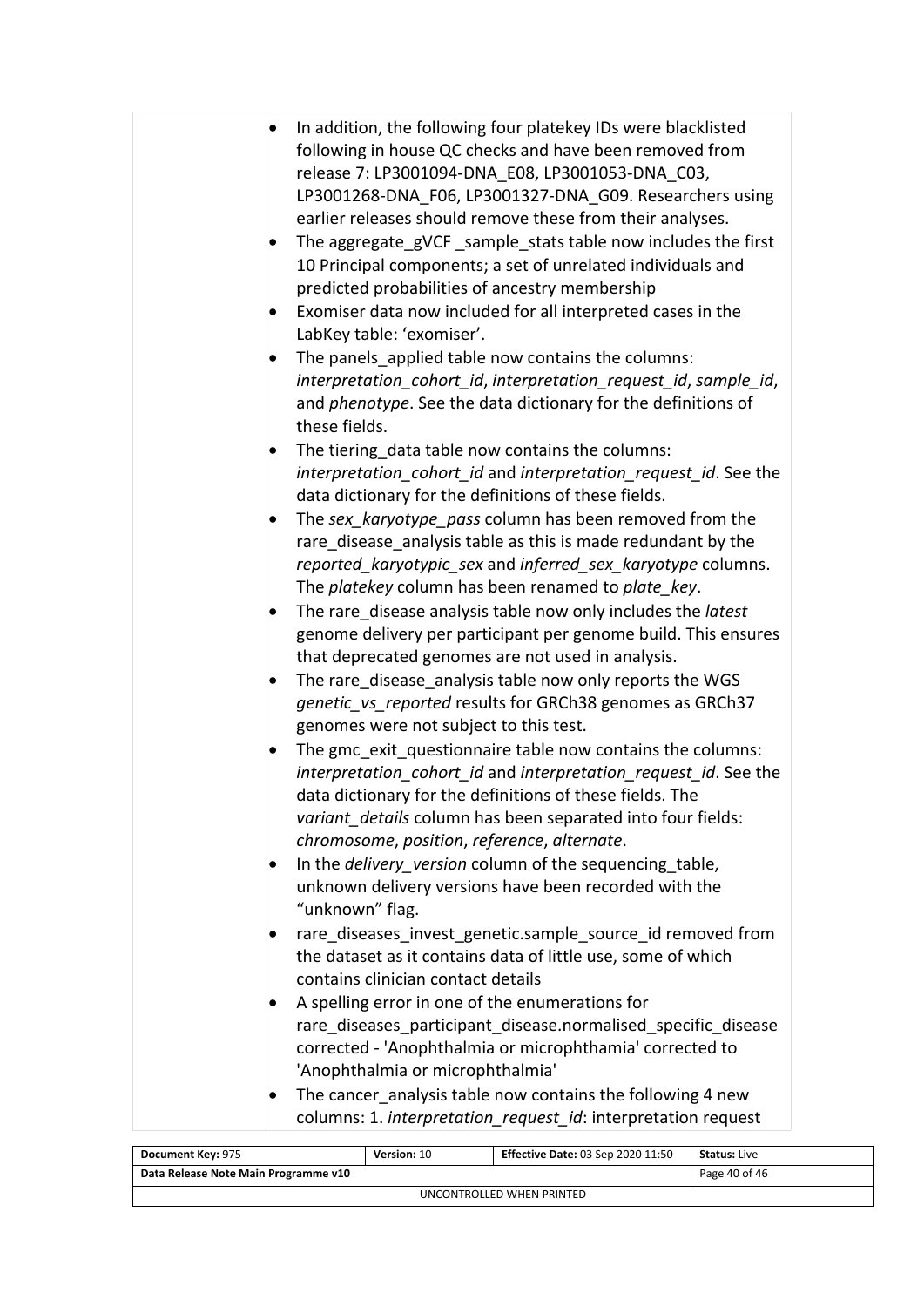|                                      | details of this analysis.<br>In the cancer analysis table the<br>In the cancer_analysis table, the | and version of analysis that was released to the Interpretation<br>Portal and returned to the Genomic Medicine Centre; 2.<br>tumour purity: tumour purity (cancer cell fraction) calculated by<br>Ccube (https://rdrr.io/github/keyuan/ccube/); 3.<br>analysis_csv_filepath: contains path to a machine-readable csv<br>file with a summary of germline and somatic small variants that<br>are presented in the results of Whole Genome Analysis. See<br>Technical Information document for details of this analysis; 4.<br>analysis html filepath: contains path to HTML file with results<br>of Whole Genome Analysis. It includes annotation and<br>prioritisation of somatic small variants and structural<br>variants/copy number variants, COSMIC signatures, tumour<br>mutation burden, tiered germline variants for cancer<br>susceptibility genes. For FFPE samples, only analysis of small<br>variants is included. See Technical Information document for the<br>somatic_coding_variants_per_mb is calculated as total number<br>of small somatic non-synonymous coding variants per Mb of<br>coding sequence (32.61 Mb). This metric was re-calculated using<br>somatic_small_variants_annotation_vcf as input and all non-<br>PASS variants were removed from the calculation;<br>In the cancer analysis table, signature 1 to signature 30:<br>COSMIC signatures (v2) were re-calculated using<br>somatic_small_variants_annotation_vcf as input. Only<br>signatures with contribution above 5% are shown<br>somatic small variants annotation vcf file has been updated:<br>this VCF file contains Genomics England flags for potential false<br>positive variants as well as additional annotations (see VCF<br>header for details). Swift and PolyPhen scores as well as new<br>PONnoise50SNV flag were added. See following description of all<br>current flags: i. Variants with a population germline allele<br>frequency above 1% in a Genomics England dataset<br>(CommonGermlineVariant), ii. Variants with a population<br>germline allele frequency above 1% in gnomAD dataset<br>(CommonGnomADVariant), iii. Recurrent somatic variants with<br>frequency above 5% in a Genomics England dataset<br>(RecurrentSomaticVariant), iv. Variants overlapping simple<br>repeats as defined by Tandem Repeats Finder (SimpleRepeat), v.<br>Small indels in regions with high levels of sequencing noise<br>where at least 10% of the basecalls in a window extending 50<br>bases to either side of the indel's call have been filtered out by<br>Strelka due to the poor quality (BCNoiseIndel), vi. SNVs resulting |                     |
|--------------------------------------|----------------------------------------------------------------------------------------------------|----------------------------------------------------------------------------------------------------------------------------------------------------------------------------------------------------------------------------------------------------------------------------------------------------------------------------------------------------------------------------------------------------------------------------------------------------------------------------------------------------------------------------------------------------------------------------------------------------------------------------------------------------------------------------------------------------------------------------------------------------------------------------------------------------------------------------------------------------------------------------------------------------------------------------------------------------------------------------------------------------------------------------------------------------------------------------------------------------------------------------------------------------------------------------------------------------------------------------------------------------------------------------------------------------------------------------------------------------------------------------------------------------------------------------------------------------------------------------------------------------------------------------------------------------------------------------------------------------------------------------------------------------------------------------------------------------------------------------------------------------------------------------------------------------------------------------------------------------------------------------------------------------------------------------------------------------------------------------------------------------------------------------------------------------------------------------------------------------------------------------------------------------------------------------------------------------------------------------------------------------------------------------------------------------------------------------------------------------------------------------------------------------------------------------------------------------------------------------------------------------------------------------------------------------------------------------------------------------------------------------------------|---------------------|
| Document Key: 975                    | Version: 10                                                                                        | from systematic mapping and calling artefacts. The following<br>Effective Date: 03 Sep 2020 11:50                                                                                                                                                                                                                                                                                                                                                                                                                                                                                                                                                                                                                                                                                                                                                                                                                                                                                                                                                                                                                                                                                                                                                                                                                                                                                                                                                                                                                                                                                                                                                                                                                                                                                                                                                                                                                                                                                                                                                                                                                                                                                                                                                                                                                                                                                                                                                                                                                                                                                                                                      | <b>Status: Live</b> |
| Data Release Note Main Programme v10 |                                                                                                    |                                                                                                                                                                                                                                                                                                                                                                                                                                                                                                                                                                                                                                                                                                                                                                                                                                                                                                                                                                                                                                                                                                                                                                                                                                                                                                                                                                                                                                                                                                                                                                                                                                                                                                                                                                                                                                                                                                                                                                                                                                                                                                                                                                                                                                                                                                                                                                                                                                                                                                                                                                                                                                        | Page 41 of 46       |
|                                      |                                                                                                    |                                                                                                                                                                                                                                                                                                                                                                                                                                                                                                                                                                                                                                                                                                                                                                                                                                                                                                                                                                                                                                                                                                                                                                                                                                                                                                                                                                                                                                                                                                                                                                                                                                                                                                                                                                                                                                                                                                                                                                                                                                                                                                                                                                                                                                                                                                                                                                                                                                                                                                                                                                                                                                        |                     |

UNCONTROLLED WHEN PRINTED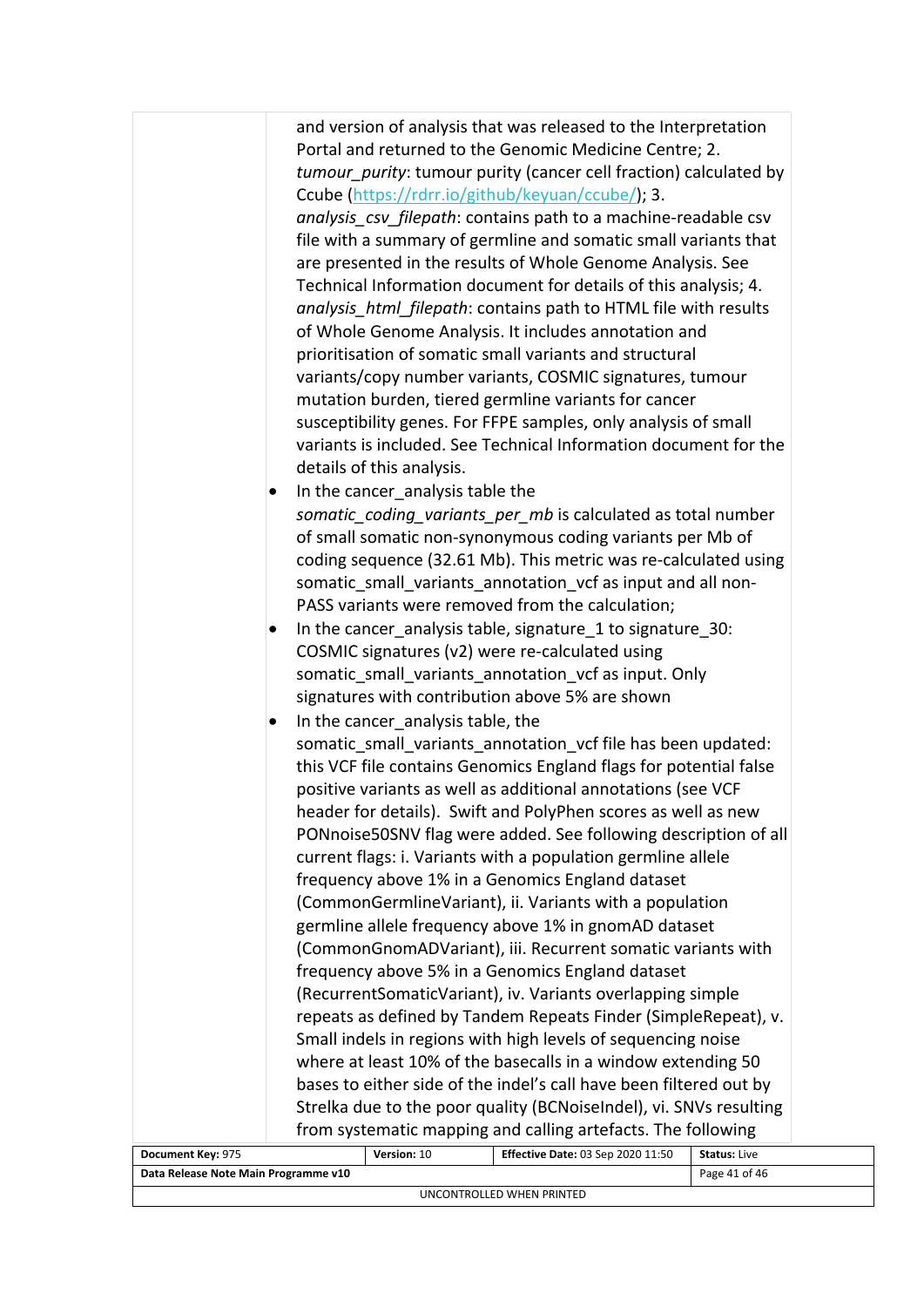|                                      | methodology was used: the ratio of tumour allele depths at each<br>somatic SNV site was tested to see if it is significantly different to<br>the ratio of allele depths at this site in a panel of normals (PoN)<br>using Fisher's exact test. The PoN was composed of a cohort of<br>7000 non-tumour genomes from the Genomics England dataset,<br>and at each genomic site only individuals not carrying the<br>relevant alternate allele were included in the count of allele<br>depths. The mpileup function in bcftools v1.9 was used to count<br>allele depths in the PoN, and to replicate Strelka filters duplicate<br>reads were removed and quality thresholds set at mapping<br>quality >= 5 and base quality >= 5. All somatic SNVs with a<br>Fisher's exact test phred score < 50 were filtered, this threshold<br>minimised the loss of true positive variants while still gaining<br>significant improvement in specificity of SNV calling as calculated<br>from a TRACERx truth set (PONnoise50SNV)<br>In the cancer analysis table, the<br>somatic_small_variants_annotation_json column has been<br>removed, as the somatic small variants annotation vcf file<br>should contain the equivalent information |
|--------------------------------------|-------------------------------------------------------------------------------------------------------------------------------------------------------------------------------------------------------------------------------------------------------------------------------------------------------------------------------------------------------------------------------------------------------------------------------------------------------------------------------------------------------------------------------------------------------------------------------------------------------------------------------------------------------------------------------------------------------------------------------------------------------------------------------------------------------------------------------------------------------------------------------------------------------------------------------------------------------------------------------------------------------------------------------------------------------------------------------------------------------------------------------------------------------------------------------------------------------------------------------|
| main_program<br>me_v6_2019-<br>02-28 | Date fields have been added to the following, tables:<br>cancer_surgery<br>$\circ$<br>rare_diseases_invest_blood_laboratory_test_report<br>$\circ$<br>rare_diseases_invest_genetic<br>$\circ$<br>cancer_participant_tumour<br>$\circ$<br>cancer_risk_factor_general<br>$\circ$<br>cancer_invest_imaging<br>$\circ$<br>rare_diseases_participant_phenotype<br>$\circ$<br>In rare_diseases_pedigree, pedigree_family_id was renamed<br>rare_diseases_family_id, and in<br>rare_diseases_pedigree_member both member_participant_id<br>and member_participant_sk were renamed participant id and<br>participant sk accordingly<br>In participant table, duplicated participant id was added to<br>highlight instances where a single person has been recruited<br>under multiple participant_ids<br>A new table, death_details, was added. It contains death data<br>received from GMCs only<br>In the participant table both mother affected and<br>father_affected have been changed to Yes/No/Unknown values<br>A new table, plated sample, has been created to accommodate<br>plated sample-level data from the laboratory sample table,<br>specifically:                                                                    |
|                                      | platekey<br>$\circ$<br>well_id<br>$\circ$                                                                                                                                                                                                                                                                                                                                                                                                                                                                                                                                                                                                                                                                                                                                                                                                                                                                                                                                                                                                                                                                                                                                                                                     |

| Document Key: 975                    | Version: 10   | <b>Effective Date: 03 Sep 2020 11:50</b> | <b>Status: Live</b> |  |  |
|--------------------------------------|---------------|------------------------------------------|---------------------|--|--|
| Data Release Note Main Programme v10 | Page 42 of 46 |                                          |                     |  |  |
| UNCONTROLLED WHEN PRINTED            |               |                                          |                     |  |  |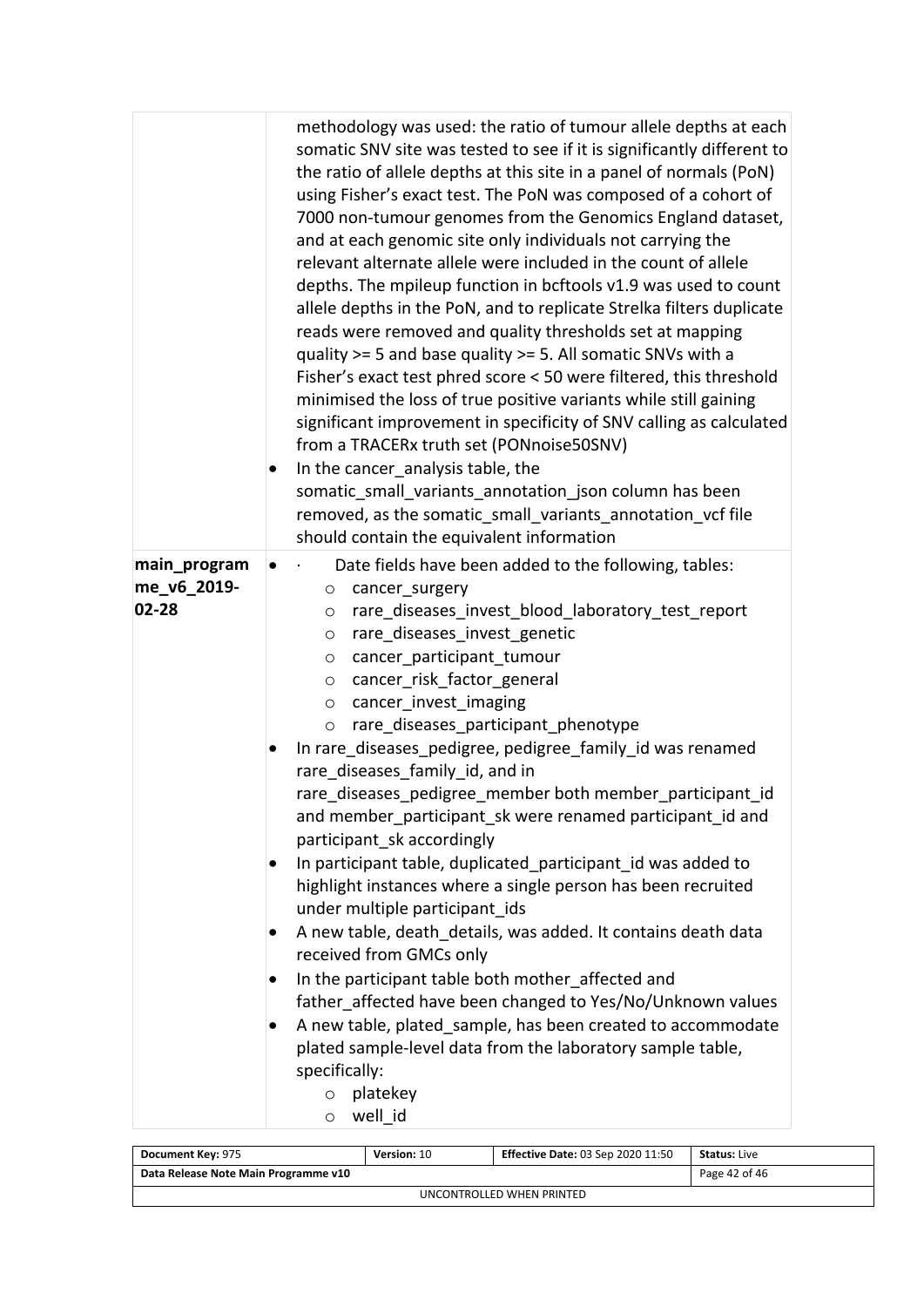|                                      | plate id<br>$\circ$                                                                                                                                                                                                                                                                                                                                                                                                                                                                                                                                                                    |                     |  |  |
|--------------------------------------|----------------------------------------------------------------------------------------------------------------------------------------------------------------------------------------------------------------------------------------------------------------------------------------------------------------------------------------------------------------------------------------------------------------------------------------------------------------------------------------------------------------------------------------------------------------------------------------|---------------------|--|--|
|                                      | biorepository_dispatch_datetime<br>$\circ$                                                                                                                                                                                                                                                                                                                                                                                                                                                                                                                                             |                     |  |  |
|                                      | illumina qc datetime<br>$\circ$                                                                                                                                                                                                                                                                                                                                                                                                                                                                                                                                                        |                     |  |  |
|                                      | dna_amount (renamed illumine_dna_amount)<br>$\circ$                                                                                                                                                                                                                                                                                                                                                                                                                                                                                                                                    |                     |  |  |
|                                      | illumina delta cq<br>$\circ$                                                                                                                                                                                                                                                                                                                                                                                                                                                                                                                                                           |                     |  |  |
|                                      | illumina qc status<br>$\circ$                                                                                                                                                                                                                                                                                                                                                                                                                                                                                                                                                          |                     |  |  |
|                                      | illumina_sample_concentration<br>$\circ$                                                                                                                                                                                                                                                                                                                                                                                                                                                                                                                                               |                     |  |  |
|                                      | illumina sequence gender<br>$\circ$                                                                                                                                                                                                                                                                                                                                                                                                                                                                                                                                                    |                     |  |  |
|                                      | matched_dna_germline_laboratory_sample_sk (which is<br>$\circ$<br>now accommodated in matched_sample_type and<br>matched_sample_ids)<br>Column mydob has been removed from apc, op, ae tables<br>Column cdsuniqueid has been removed from ae table<br>SACT table with 38 fields covering details of chemotherapy<br>regimens recorded by PHE for cancer patients has been added.<br>The sequencing report table now contains the column<br>lab sample id<br>$\circ$<br>The sequencing report table has the following columns<br>removed<br>No<br>$\circ$<br><b>BAM</b> date<br>$\circ$ |                     |  |  |
|                                      | <b>BAM</b> size<br>$\circ$                                                                                                                                                                                                                                                                                                                                                                                                                                                                                                                                                             |                     |  |  |
|                                      | <b>Status</b><br>$\circ$                                                                                                                                                                                                                                                                                                                                                                                                                                                                                                                                                               |                     |  |  |
| main-                                | cancer analysis $-8$ new columns                                                                                                                                                                                                                                                                                                                                                                                                                                                                                                                                                       |                     |  |  |
| programme_v5. •                      | hes ae -55 new columns, 2 columns removed: Isoa01, oacode6                                                                                                                                                                                                                                                                                                                                                                                                                                                                                                                             |                     |  |  |
| 1_2018-11-20                         | hes apc - 64 new columns, 1 column removed: oacode6<br>$\bullet$                                                                                                                                                                                                                                                                                                                                                                                                                                                                                                                       |                     |  |  |
|                                      | hes op - 52 new columns, 2 columns removed: Isoa01, pctorig02<br>$\bullet$                                                                                                                                                                                                                                                                                                                                                                                                                                                                                                             |                     |  |  |
| main-                                | This release provides clinical data for 85,070 participants, and<br>٠                                                                                                                                                                                                                                                                                                                                                                                                                                                                                                                  |                     |  |  |
| programme_v5_                        | 71,860 genomes from 62,487 of these participants. Of these                                                                                                                                                                                                                                                                                                                                                                                                                                                                                                                             |                     |  |  |
| 2018-10-31                           | genomes, 54,456 are rare disease genomes (from 54,138                                                                                                                                                                                                                                                                                                                                                                                                                                                                                                                                  |                     |  |  |
|                                      | participants) and 17,404 are cancer genomes (from 8,349                                                                                                                                                                                                                                                                                                                                                                                                                                                                                                                                |                     |  |  |
|                                      | participants)                                                                                                                                                                                                                                                                                                                                                                                                                                                                                                                                                                          |                     |  |  |
|                                      | 15,545 families with Tier 1, 2 and 3 variants from the                                                                                                                                                                                                                                                                                                                                                                                                                                                                                                                                 |                     |  |  |
|                                      | interpretation pipeline; 2,470 families with GMC exit                                                                                                                                                                                                                                                                                                                                                                                                                                                                                                                                  |                     |  |  |
|                                      | questionnaires                                                                                                                                                                                                                                                                                                                                                                                                                                                                                                                                                                         |                     |  |  |
|                                      | The LabKey table domain assignment has been updated to                                                                                                                                                                                                                                                                                                                                                                                                                                                                                                                                 |                     |  |  |
|                                      | include Moratorium end dates for genomes associated with                                                                                                                                                                                                                                                                                                                                                                                                                                                                                                                               |                     |  |  |
|                                      | participants in this table                                                                                                                                                                                                                                                                                                                                                                                                                                                                                                                                                             |                     |  |  |
|                                      | File paths to tiering and structural variants from cancer genomes                                                                                                                                                                                                                                                                                                                                                                                                                                                                                                                      |                     |  |  |
|                                      | added to cancer quick view                                                                                                                                                                                                                                                                                                                                                                                                                                                                                                                                                             |                     |  |  |
|                                      | New clinical LabKey tables with information on progression and                                                                                                                                                                                                                                                                                                                                                                                                                                                                                                                         |                     |  |  |
|                                      | medical history: cancer surgery;                                                                                                                                                                                                                                                                                                                                                                                                                                                                                                                                                       |                     |  |  |
|                                      | cancer_risk_factor_cancer_specific; cancer_specific_pathology;                                                                                                                                                                                                                                                                                                                                                                                                                                                                                                                         |                     |  |  |
|                                      | cancer_systemic_anti_cancer_therapy; cancer_care_plan;                                                                                                                                                                                                                                                                                                                                                                                                                                                                                                                                 |                     |  |  |
| Document Key: 975                    | Version: 10<br>Effective Date: 03 Sep 2020 11:50                                                                                                                                                                                                                                                                                                                                                                                                                                                                                                                                       | <b>Status: Live</b> |  |  |
| Data Release Note Main Programme v10 |                                                                                                                                                                                                                                                                                                                                                                                                                                                                                                                                                                                        | Page 43 of 46       |  |  |
|                                      | UNCONTROLLED WHEN PRINTED                                                                                                                                                                                                                                                                                                                                                                                                                                                                                                                                                              |                     |  |  |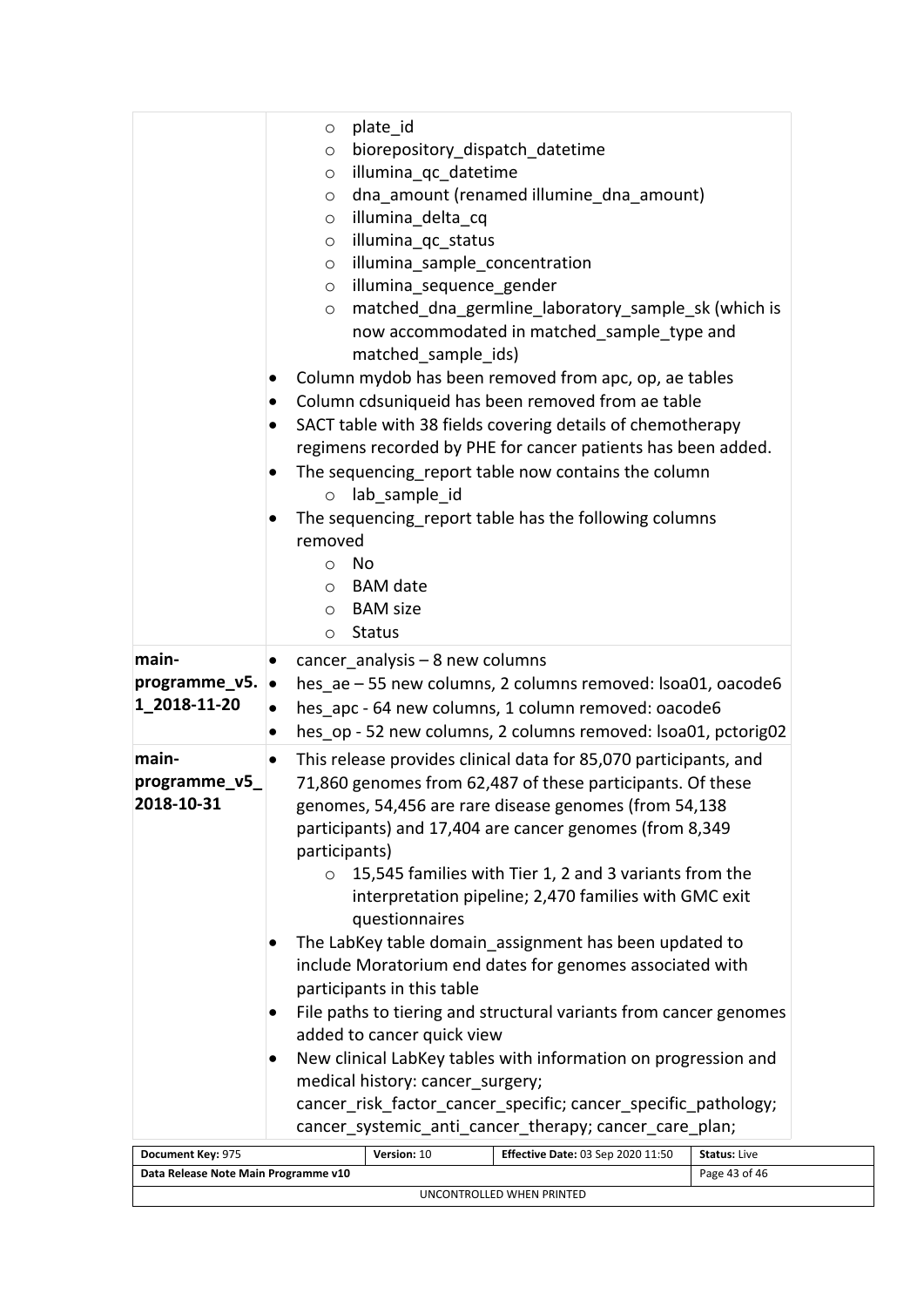| cancer invest circulating tumour marker; as well as<br>rare_diseases_imaging; rare_diseases_gen_measurement and<br>rare_diseases_early_childhood_observation.<br>A new table tiered variants frequency was added between<br>Main Programme Data Release V4 and this one (V5.1)<br>Multiple data fields were added, removed and renamed in<br>cancer invest sample pathology:<br>$\circ$ The following were added: tumour id;<br>sample_pathology_id; topography_icd_code;<br>topography_snomed_ct_code;<br>topography_snomed_rt_code; topography_snomed;<br>topography_snomed_version; sample_receipt_date;<br>sample_taken_date; |
|-----------------------------------------------------------------------------------------------------------------------------------------------------------------------------------------------------------------------------------------------------------------------------------------------------------------------------------------------------------------------------------------------------------------------------------------------------------------------------------------------------------------------------------------------------------------------------------------------------------------------------------|
| vascular_or_lymphatic_invasion_cancer; event_date<br>The following were removed: topography_id;<br>$\circ$<br>sample details id;<br>vascular or lymphatic invasion cancer id                                                                                                                                                                                                                                                                                                                                                                                                                                                      |
| The following were renamed: preoperative_therapy_id<br>$\circ$<br>renamed to preoperative_therapy;<br>vascular_or_lymphatic_invasion_cancer_id renamed to                                                                                                                                                                                                                                                                                                                                                                                                                                                                         |
| vascular_or_lymphatic_invasion_cancer                                                                                                                                                                                                                                                                                                                                                                                                                                                                                                                                                                                             |
| cancer invest imaging now includes free imaging report texts<br>(report text) and multiple other data fields were added to this<br>table: cancer_invest_imaging; tumour_id; imaging_modality;<br>cns imaging_radiological_number_of_lesions;<br>cns_imaging_radiological_lesion_size;<br>cns imaging radiological lesion location;<br>cns imaging radiological largest lesion features;<br>cns_imaging_principal_diagnostic_imaging_type;<br>breast_imaging_mammogram_result                                                                                                                                                      |
| All new genomic data added in the current data release (since<br>July 2018) are aligned against the reference genome version<br>GRCh38, using alignment pipelines V4                                                                                                                                                                                                                                                                                                                                                                                                                                                              |
| The following normalised diseases were renamed to match the<br>official terms: Cytopaenia and pancytopaenia was renamed<br>Cytopenia and pancytopenia; Early onset dementia<br>(encompassing fronto-temporal dementia and prion disease) was<br>shortened to Early onset dementia                                                                                                                                                                                                                                                                                                                                                 |
| The rare_disease_analysis quick view table now provides WGS<br>family selection quality checks for rare disease families with<br>genomes on build GRCh38, reporting abnormalities of the sex<br>chromosomes, family relatedness and Mendelian<br>inconsistencies, as well as reported vs genetic sex summary                                                                                                                                                                                                                                                                                                                      |

| Document Key: 975                    | Version: 10   | <b>Effective Date: 03 Sep 2020 11:50</b> | <b>Status:</b> Live |  |  |
|--------------------------------------|---------------|------------------------------------------|---------------------|--|--|
| Data Release Note Main Programme v10 | Page 44 of 46 |                                          |                     |  |  |
| UNCONTROLLED WHEN PRINTED            |               |                                          |                     |  |  |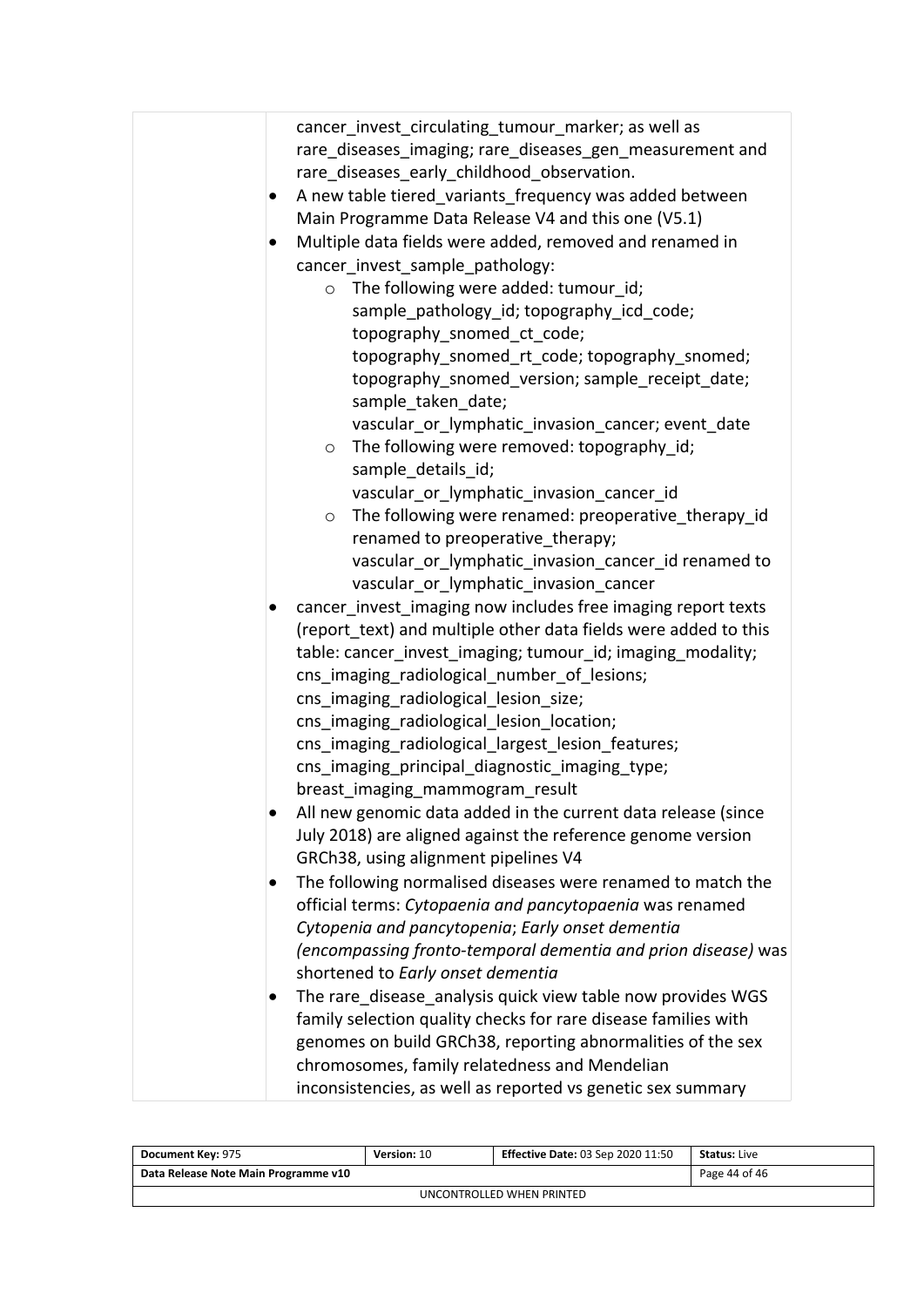| status (this contains an overall status - only sex checks are<br>unpacked into individual data fields)<br>New outputs from the Genomics England Bioinformatics<br>٠<br>pipeline: The cancer analysis quick view table now contains gold                                                                                                                                                                                                                                                                                                                                                                                                                                                                                                            |  |
|----------------------------------------------------------------------------------------------------------------------------------------------------------------------------------------------------------------------------------------------------------------------------------------------------------------------------------------------------------------------------------------------------------------------------------------------------------------------------------------------------------------------------------------------------------------------------------------------------------------------------------------------------------------------------------------------------------------------------------------------------|--|
| standard cancer genomes that have been through Genomics<br>England Bioinformatics interpretation and passed quality checks                                                                                                                                                                                                                                                                                                                                                                                                                                                                                                                                                                                                                         |  |
| main-<br>This release provides clinical data for 71,331 participants, and<br>$\bullet$<br>55,681 genomes from 49,303 of these participants. Of these<br>programme_v4_<br>2018-07-31<br>genomes, 43,997 are rare disease genomes (from 43,570<br>participants) and 11,684 are cancer genomes (from 5,715<br>participants).<br>New LabKey tables: panels_applied,<br>rare diseases invest genetic,<br>rare_diseases_invest_genetic_test_result,<br>rare_diseases_invest_blood_laboratory_test_report,<br>panels_applied, cancer_invest_sample_pathology,<br>cancer_invest_imaging, cancer_risk_factor_general,<br>cancer_PCA_QC_stats, tumour_MB_signatures                                                                                          |  |
| LabKey tables removed: family_members<br>$\bullet$<br>"Relationship to proband" field moved from family members to<br>rare disease analysis<br>Multiple data fields from cancer_participant_tumour and<br>laboratory_sample added to cancer_analysis<br>"Disease" field changed to "disease or panel" in<br>domain assignment; an "origin" field has been added to<br>domain assignment to indicate whether the GeCIP domain<br>applied to each participant is based on the disease they were<br>recruited for or the panel applied to their genome<br>"Panel name" and "panel version" fields moved from tiering to<br>panels applied                                                                                                             |  |
| main-<br>The dataset now includes 44,067 genomes.<br>٠<br>programme $v3$ $\bullet$<br>Clinical data are also provided for participants with and without<br>2018-04-30<br>a sequenced genome, for a total of 61,554<br>New LabKey tables are: family members,<br>٠<br>genome_file_paths_and_types,<br>rare_disease_analysis, tiering_data.<br>LabKey tables removed:<br>rare_diseases_pedigree_member_disease,<br>rare_diseases_pedigree_member_hpo_term.<br>Changes to LabKey tables including the new fields in the<br>clinic_sample_level data and participant_level_data tables.<br>A new field genome build was added to the sequencing report<br>table. This specifies 37 when the Delivery Version is V2 or<br>before, and 38 when it is V4. |  |
| Document Key: 975<br>Version: 10<br><b>Effective Date: 03 Sep 2020 11:50</b><br><b>Status: Live</b>                                                                                                                                                                                                                                                                                                                                                                                                                                                                                                                                                                                                                                                |  |
| Data Release Note Main Programme v10<br>Page 45 of 46                                                                                                                                                                                                                                                                                                                                                                                                                                                                                                                                                                                                                                                                                              |  |